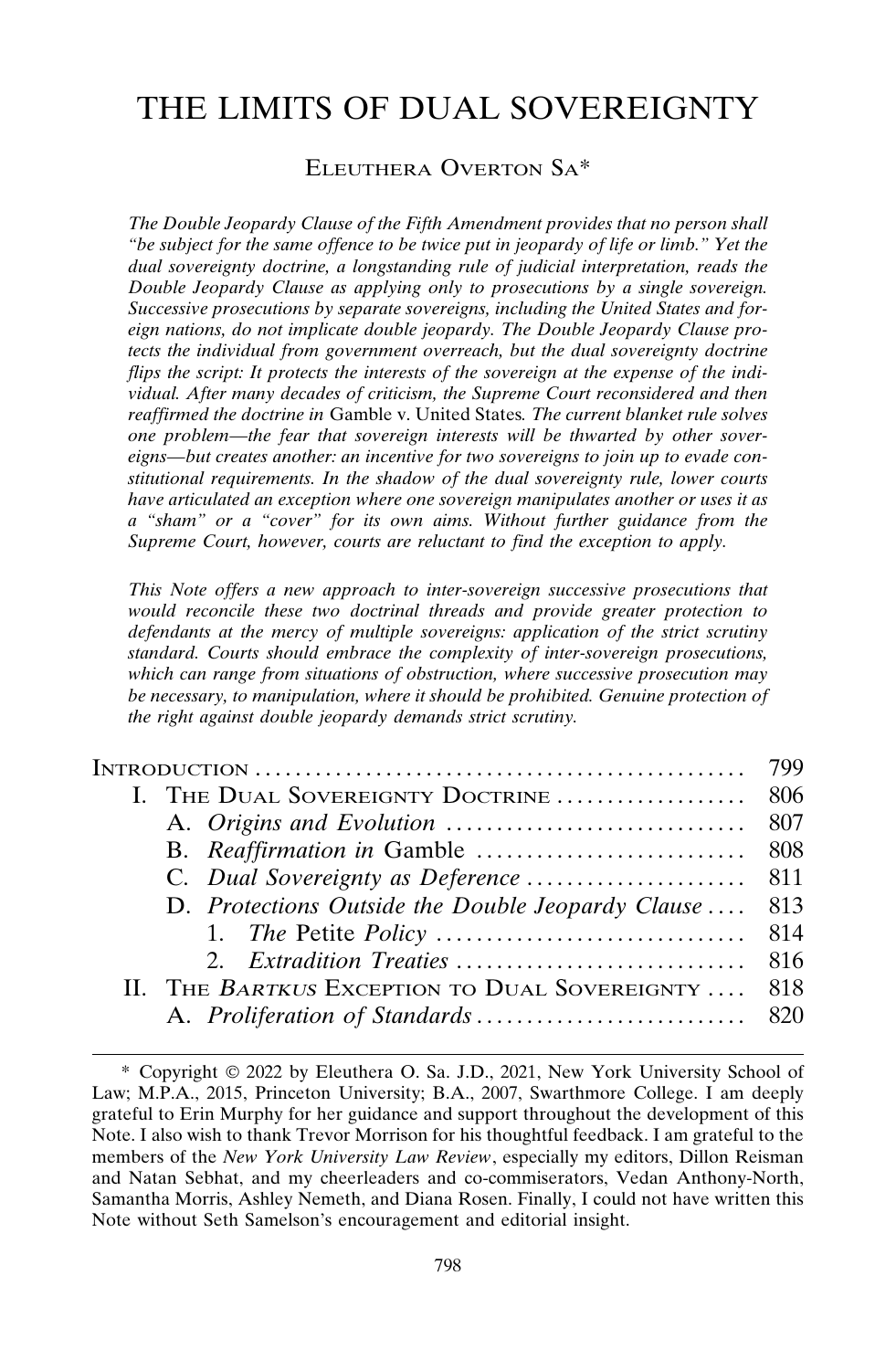|                                                          | 822   |
|----------------------------------------------------------|-------|
|                                                          | 823   |
| D. The Role of Sovereign Domination                      | - 825 |
| <b>III. STRICT SCRUTINY OF DUAL-SOVEREIGN SUCCESSIVE</b> |       |
|                                                          | 826   |
|                                                          | 827   |
| B. Obstruction, Independence, and Manipulation           | 828   |
|                                                          | 830   |
| 2. Least Restrictive Means                               | 830   |
|                                                          | 831   |
| D. Rethinking the Blockburger Test                       | 832   |
|                                                          | 833   |

#### **INTRODUCTION**

Bernard Augustine,<sup>1</sup> a nineteen-year-old U.S. citizen from California, traveled to Tunisia in February 2016.2 Soon after arriving, he was arrested, detained, interrogated, tried, and ultimately convicted in Tunisian court.3 His crimes: entering Tunisia with the intent to travel to Libya to join a terrorist organization and having the intent to join, participate in training, and provide support to a terrorist organization.4 Upon his release from prison in Tunisia, the FBI seized Augustine and transferred him to Brooklyn, where he was convicted of attempting to provide material support to a foreign terrorist organization.5

Augustine's prosecution and imprisonment in Tunisia were not preordained. Before filing charges, the Tunisian authorities had offered to turn him over to the United States, the country of his citizenship.6 But the United States declined to take him.7 The FBI never-

<sup>1</sup> I worked on Mr. Augustine's case at the Federal Defenders of New York between June and September 2019. All materials cited here are from the public docket with permission of Mr. Augustine's legal team at the time.

<sup>2</sup> Press Release, Dep't of Just., U.S. Citizen Charged in Brooklyn Federal Court with Attempting to Provide Material Support to ISIL (Feb. 27, 2018), https://www.justice.gov/ usao-edny/pr/us-citizen-charged-brooklyn-federal-court-attempting-provide-materialsupport-isil [https://perma.cc/8R2H-L8RD].

<sup>3</sup> Report & Recommendation at 4, United States v. Augustine, No. 18-cr-00393 (E.D.N.Y. Sept. 8, 2020), ECF No. 83.

<sup>4</sup> Complaint at 5, United States v. Augustine, No. 18-cr-00393 (E.D.N.Y. Dec. 9, 2016), ECF No. 1.

<sup>5</sup> Press Release, U.S. Dep't of Just., Brooklyn Federal Jury Convicts U.S. Citizen of Attempting to Provide Material Support to ISIS (Aug. 23, 2021), https://www.justice.gov/ opa/pr/brooklyn-federal-jury-convicts-us-citizen-attempting-provide-material-support-isis [https://perma.cc/SH4M-XX4M].

<sup>6</sup> Objections to Report & Recommendation at 10, United States v. Augustine, No. 18 cr-00393 (E.D.N.Y. Sept. 22, 2020), ECF No. 86.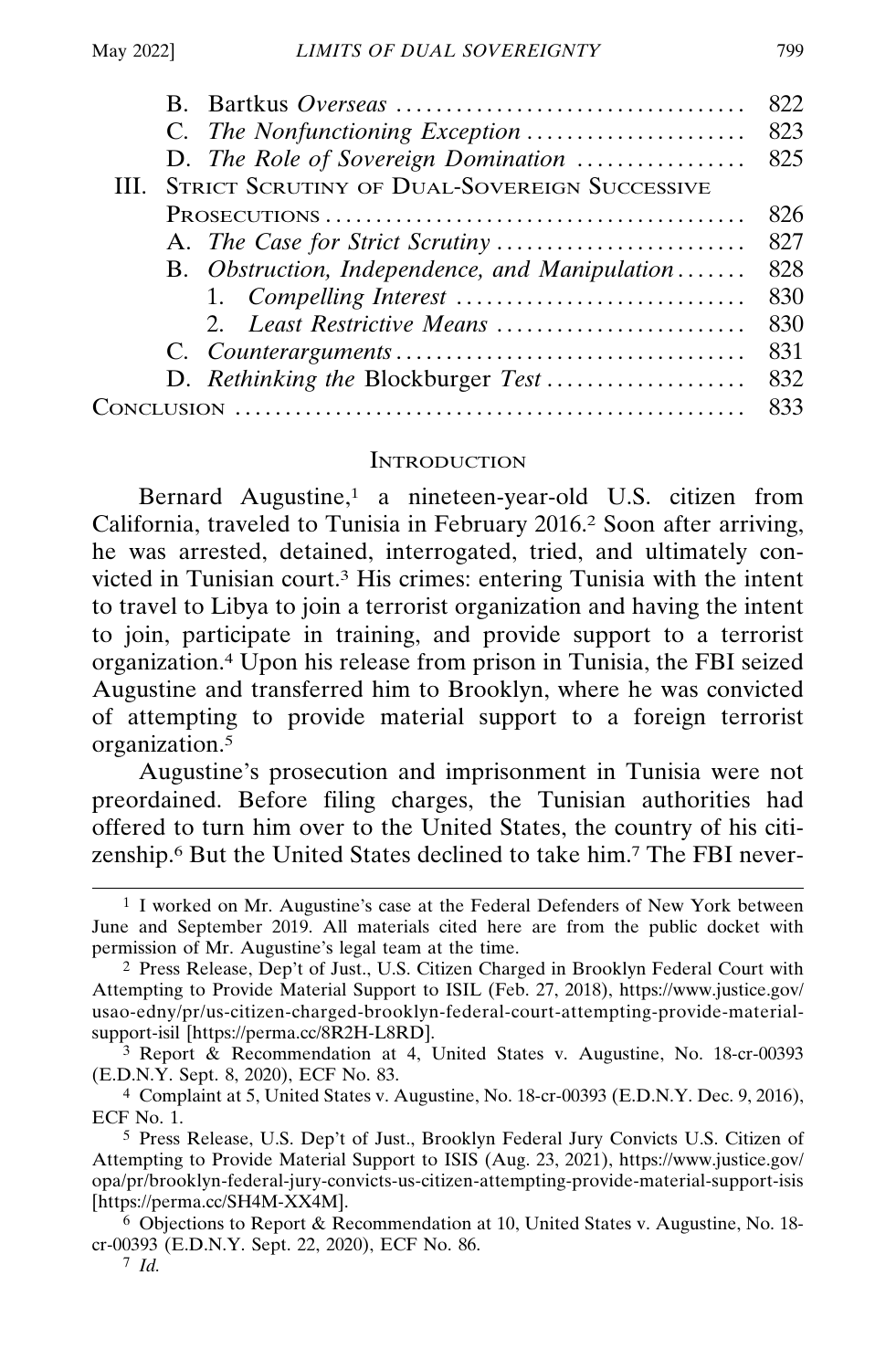theless went on to assist heavily in the Tunisian investigation and prosecution,8 free from the confines of constitutional criminal procedure.9 Meanwhile, back in the United States, the FBI obtained a search warrant and began to gather evidence of Augustine's web browsing history, text messages, and online posts.10

Toward the end of Augustine's sentence, the Tunisian Ministry of Justice—apparently unaware of developments in the United States began making plans with the FBI's legal attaché office to send Augustine back home.11 Tunisian officials expressed their understanding that "an individual cannot be tried for the same crime twice" and that Augustine would not face duplicative charges in the United States.12 Perhaps the Tunisians thought the Americans had agreed not to bring charges, and that such an agreement would be binding. Perhaps they understood that both countries would abide by the international law principle of *non bis in idem*, or "not twice for the same," as a matter of comity. Or perhaps they believed Augustine to be protected from double jeopardy by the U.S. Constitution.

Whatever their reasoning, the Tunisian authorities were mistaken. Federal prosecutors had filed a complaint against Augustine just one month into his two-year sentence in Tunisia,<sup>13</sup> and they secured an indictment as his sentence was drawing to a close.<sup>14</sup> The district court denied Augustine's motion to dismiss on double jeopardy grounds, paving the way for trial.15

Should the protection against double jeopardy have applied to Augustine, and should it apply to others in his shoes? The Double Jeopardy Clause of the Fifth Amendment provides that no person shall "be subject for the same offence to be twice put in jeopardy of life or limb."16 But a longstanding rule of judicial interpretation known as the dual sovereignty doctrine reads the Double Jeopardy Clause as applying only to prosecutions by a single sovereign.<sup>17</sup> Suc-

10 *See generally* Complaint, *supra* note 4.

<sup>8</sup> *Id.*

<sup>9</sup> *See generally* Frank Tuerkheimer, *Globalization of U.S. Law Enforcement: Does the Constitution Come Along?*, 39 HOUS. L. REV. 307 (2002).

<sup>11</sup> *See* Motion to Dismiss at 34, United States v. Augustine, No. 18-cr-00393 (E.D.N.Y. Sept. 20, 2019), ECF No. 36 ("The Tunisians, at least, believed there was a mutual understanding that if he served his time in Tunisia Mr. Augustine would not be published twice for the same offence.").

<sup>12</sup> *Id.* at 33.

<sup>13</sup> Report & Recommendation, *supra* note 3.

<sup>14</sup> Press Release, *supra* note 2.

<sup>15</sup> United States v. Augustine, No. 18-cr-00393, 2021 WL 1381060, at \*4 (E.D.N.Y. Apr. 13, 2021) (rejecting double jeopardy claims and denying motion to dismiss).

<sup>16</sup> U.S. CONST. amend. V.

<sup>17</sup> Bartkus v. Illinois, 359 U.S. 121, 132–33 (1959).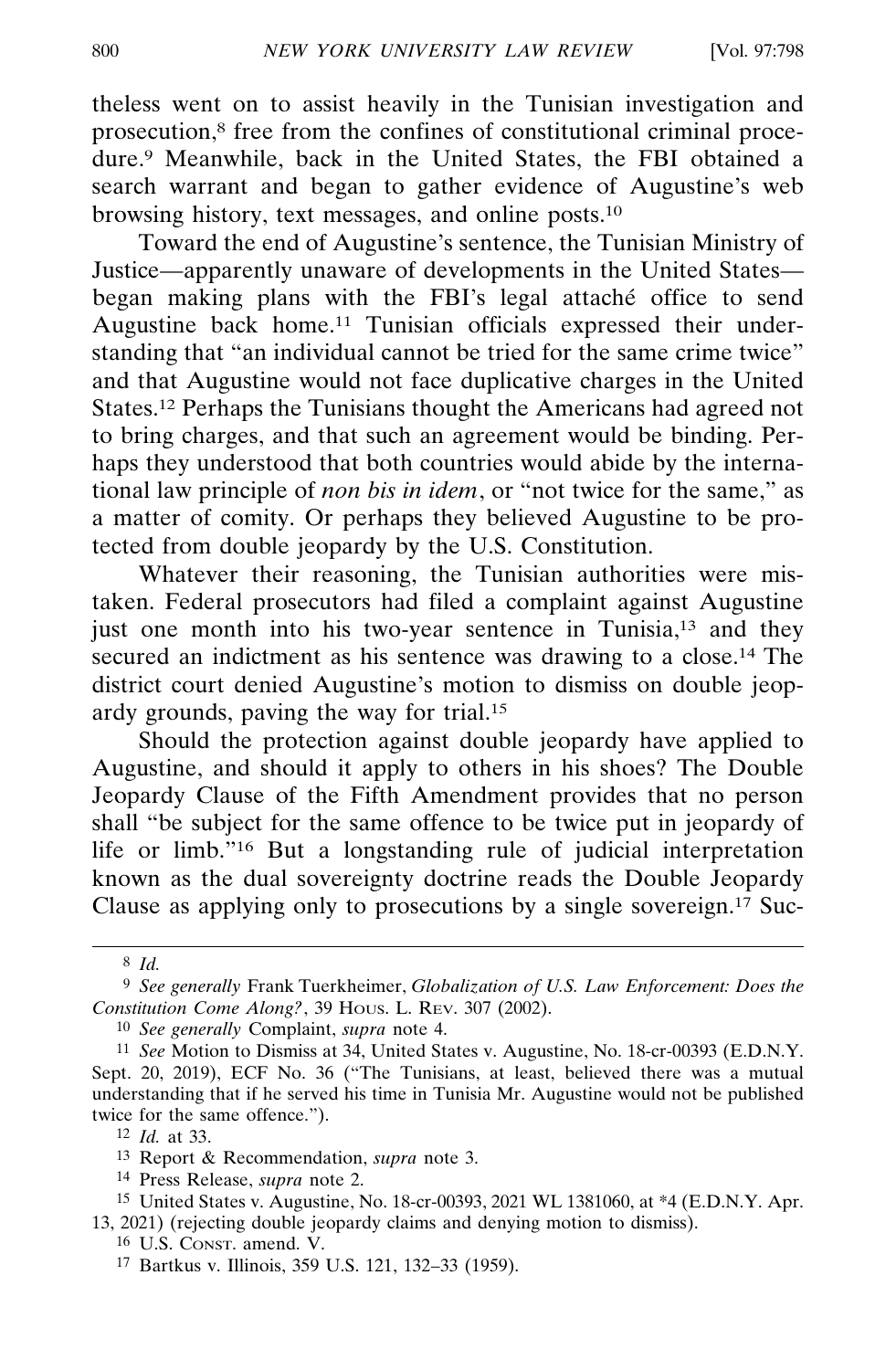cessive prosecutions by separate sovereigns, such as Tunisia and the United States, do not implicate double jeopardy at all.18 Invoking this doctrine, the district court found no constitutional violation in the second prosecution of Augustine.<sup>19</sup>

The dual sovereignty rule has faced fierce criticism over the past six decades. Judges, scholars, and advocates have challenged its lack of historical grounding, its strained logic, and its increasing unworkability in light of doctrinal and practical developments.20 The expansion of federal criminal law has created previously unthinkable opportunities for double punishment by state and federal government.21 Meanwhile, the globalization of U.S. law enforcement and the rise in transnational prosecutions set similar double jeopardy traps on the global stage.22

20 *See, e.g.*, United States v. All Assets of G.P.S. Automotive Corp., 66 F.3d 483, 497 (2d Cir. 1995) (Calabresi, J., concurring) (arguing for a reconsideration of "the entire dual sovereignty doctrine"); United States v. Grimes, 641 F.2d 96, 104 (3d Cir. 1981) (citing "developments in the application of the Bill of Rights to the states, consequent alterations in the system of dual sovereignty, and the historic idiosyncrasies of various of the precedents upon which *Bartkus* relies" as eroding the force of the doctrine, but declining to take a position without guidance from the Supreme Court); United States v. Berry, 164 F.3d 844, 847 n.4 (3d Cir. 1999) (suggesting that "the growth of federal criminal law has created a need for the Supreme Court to reconsider the application of the dual sovereignty rule"); Akhil Reed Amar & Jonathan L. Marcus, *Double Jeopardy Law After Rodney King*, 95 COLUM. L. REV. 1, 2–3 (1995) (calling for a rejection of the dual sovereignty doctrine with an exception for civil rights violations); Susan N. Herman, *Double Jeopardy All Over Again: Dual Sovereignty, Rodney King, and the ACLU*, 41 UCLA L. REV. 609, 639 (1994) (explaining why the ACLU took the position that the dual sovereignty rule should be overruled).

21 *See, e.g.*, Daniel A. Braun, *Praying to False Sovereigns: The Rule Permitting Successive Prosecutions in the Age of Cooperative Federalism*, 20 AM. J. CRIM. L. 1, 5 (1992) (describing how an increase in crime-control legislation in the latter half of the twentieth century "greatly increased the quantity of substantive criminal offenses covered by parallel federal and state statutes").

22 *See, e.g.*, Tuerkheimer, *supra* note 9, at 344; Dax Eric Lopez, Note, *Not Twice for the Same: How the Dual Sovereignty Doctrine Is Used to Circumvent Non Bis in Idem*, 33 VAND. J. TRANSNAT'L L. 1263, 1301 (2000); Thomas Franck, *An International Lawyer Looks at the* Bartkus *Rule*, 34 N.Y.U. L. REV. 1096, 1103 (1959); Steven Arrigg Koh, *Foreign Affairs Prosecutions*, 94 N.Y.U. L. REV. 340, 341 (2019). Criminal codes in other countries have also expanded their reach, leading to potentially vast overlap in the conduct proscribed by multiple nations. In the wake of September 11, 2001, for example, more than 140 countries enacted or revised counterterrorism statutes, many of which criminalize mere membership in a group that has been designated a terrorist organization. HUMAN RIGHTS WATCH, IN THE NAME OF SECURITY: COUNTERTERRORISM LAWS WORLDWIDE SINCE SEPTEMBER 11, at 27 (2012), https://www.hrw.org/sites/default/files/reports/ global0612ForUpload\_1.pdf [https://perma.cc/6VX2-CBT3] ("Many counterterrorism laws ban organizations deemed to be terrorist and impose a range of financial sanctions on them. They also frequently criminalize membership in banned organizations, without

<sup>18</sup> *Id.*

<sup>19</sup> *Augustine*, 2021 WL 1381060, at \*4.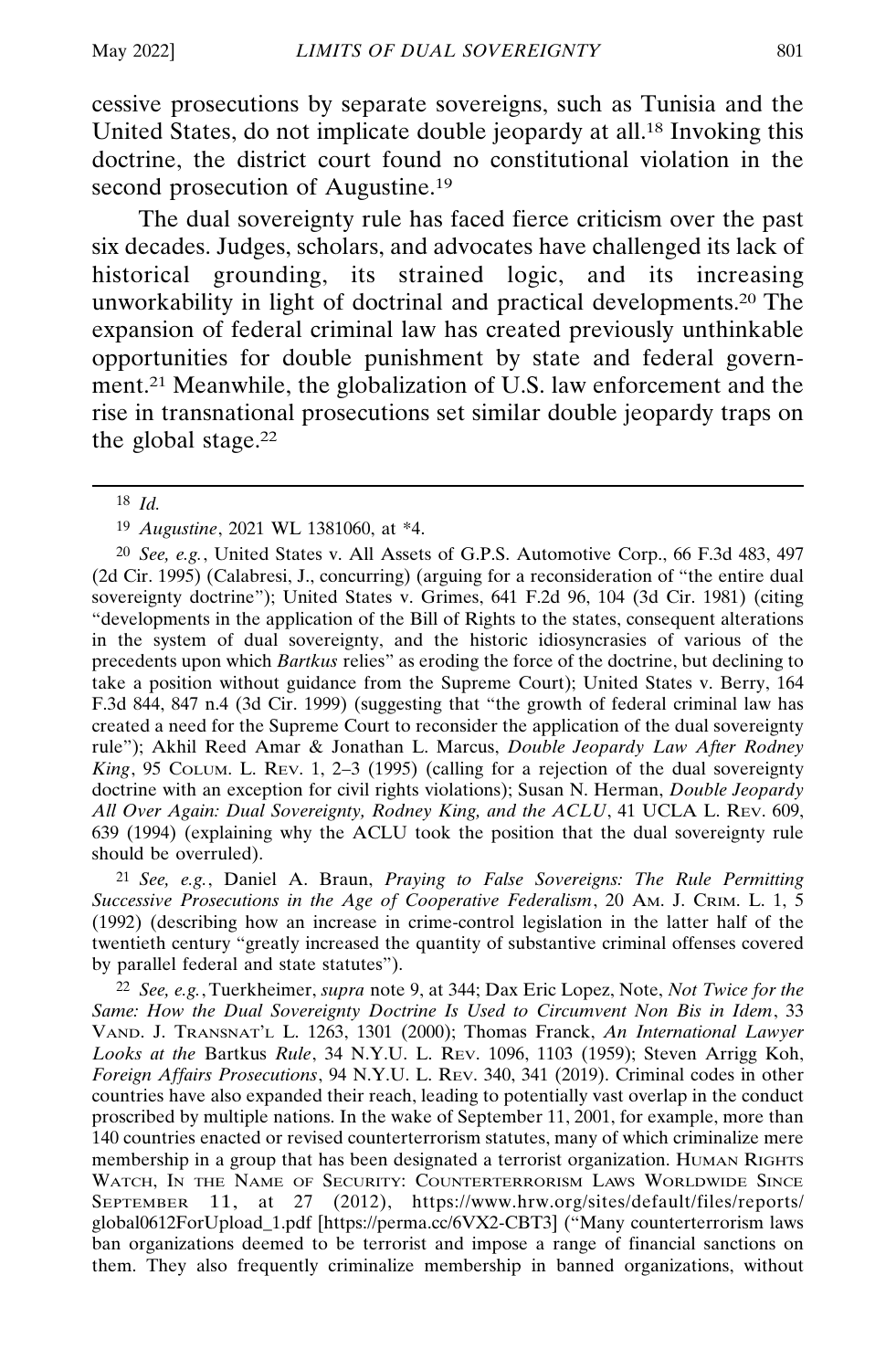The Supreme Court recently considered whether to overturn the dual sovereignty rule in the domestic setting in *Gamble v. United States*. 23 When Gamble petitioned for certiorari, two sitting Justices had called for a "fresh examination" of the doctrine.<sup>24</sup> leading many to hope the Court would finally reverse course.25 In the end, however, a seven-Justice majority affirmed the status quo.26 Justice Alito's opinion for the Court confirmed that "an 'offence' is defined by a law, and each law is defined by a sovereign. So where there are two sovereigns, there are two laws, and two 'offences.'"27 In reiterating this formal construction of the word "offence," *Gamble* perpetuates a longstanding fiction that guts the Double Jeopardy Clause of its power.28

As the dissenting Justices and numerous scholars have noted, centering the interests of the government in interpreting a constitutional provision that protects individuals is somewhat perverse.29 The

reference to the actions or the intent of the individual members."). A person who joins such a group could be violating the laws of dozens of sovereign nations.

23 139 S. Ct. 1960, 1963–64 (2019).

24 Puerto Rico v. Sanchez Valle, 136 S. Ct. 1863, 1877 (2016) (Ginsburg, J., joined by Thomas, J., concurring) ("The double jeopardy proscription is intended to shield individuals from the harassment of multiple prosecutions for the same misconduct. Current 'separate sovereigns' doctrine hardly serves that objective." (internal citations omitted)).

25 *See, e.g.*, Craig E. Countryman, *Will the Court Upend the Dual Sovereignty Doctrine?*, DAILY J. (Sept. 26, 2018), https://www.dailyjournal.com/mcle/341-will-the-courtupend-the-dual-sovereign-doctrine [https://perma.cc/2JU2-H3ZR] (describing different critiques of dual sovereignty and endorsing a critique based in the changed nature of federal law enforcement).

26 *Gamble*, 139 S. Ct. at 1960.

27 *Id.* at 1965; *see also* United States v. Lanza, 260 U.S. 377, 382 (1922) ("[A]n act denounced as a crime by both national and state sovereignties is an offense against the peace and dignity of both and may be punished by each."); *see also* Abbate v. United States, 359 U.S. 187, 194–95 (1959) ("The *Lanza* principle has been accepted without question. . . . [U]ndesirable consequences would follow if *Lanza* were overruled."); Moore v. Illinois, 55 U.S. (14 How.) 13, 20 (1852) ("Yet it cannot be truly averred that the offender has been twice punished for the same offence; but only that by one act he has committed two offences, for each of which he is justly punishable.").

28 *See* Bartkus v. Illinois, 359 U.S. 121, 158 (1959) (Black, J., dissenting) (warning that "the notion that, somehow, one act becomes two because two jurisdictions are involved" is "a dangerous fiction"); Heath v. Alabama, 474 U.S. 82, 98 (1985) (Marshall, J., dissenting) ("Mindful of the admonitions of Justice Black, we should recognize this exegesis of the Clause as, at best, a useful fiction and, at worst, a dangerous one."). Justices Ginsburg and Gorsuch, dissenting in *Gamble*, called Alito's construction a "syllogism." *Gamble*, 139 S. Ct. at 1990 (Ginsburg, J., dissenting) ("This 'compact syllogism' is fatally flawed."); *id.* at 1997 (Gorsuch, J., dissenting) ("Though the Double Jeopardy Clause doesn't say anything about allowing 'separate sovereigns' to do sequentially what neither may do separately, the government assures us the Fifth Amendment's phrase 'same offence' does this work. Adopting the government's argument, the Court supplies [a] syllogism . . . .").

29 *Gamble*, 139 S. Ct. at 1991 (2019) (Ginsburg, J., dissenting) ("It is the doctrine's premise that each government has—and must be allowed to vindicate—a distinct interest in enforcing its own criminal laws. That is a peculiar way to look at the Double Jeopardy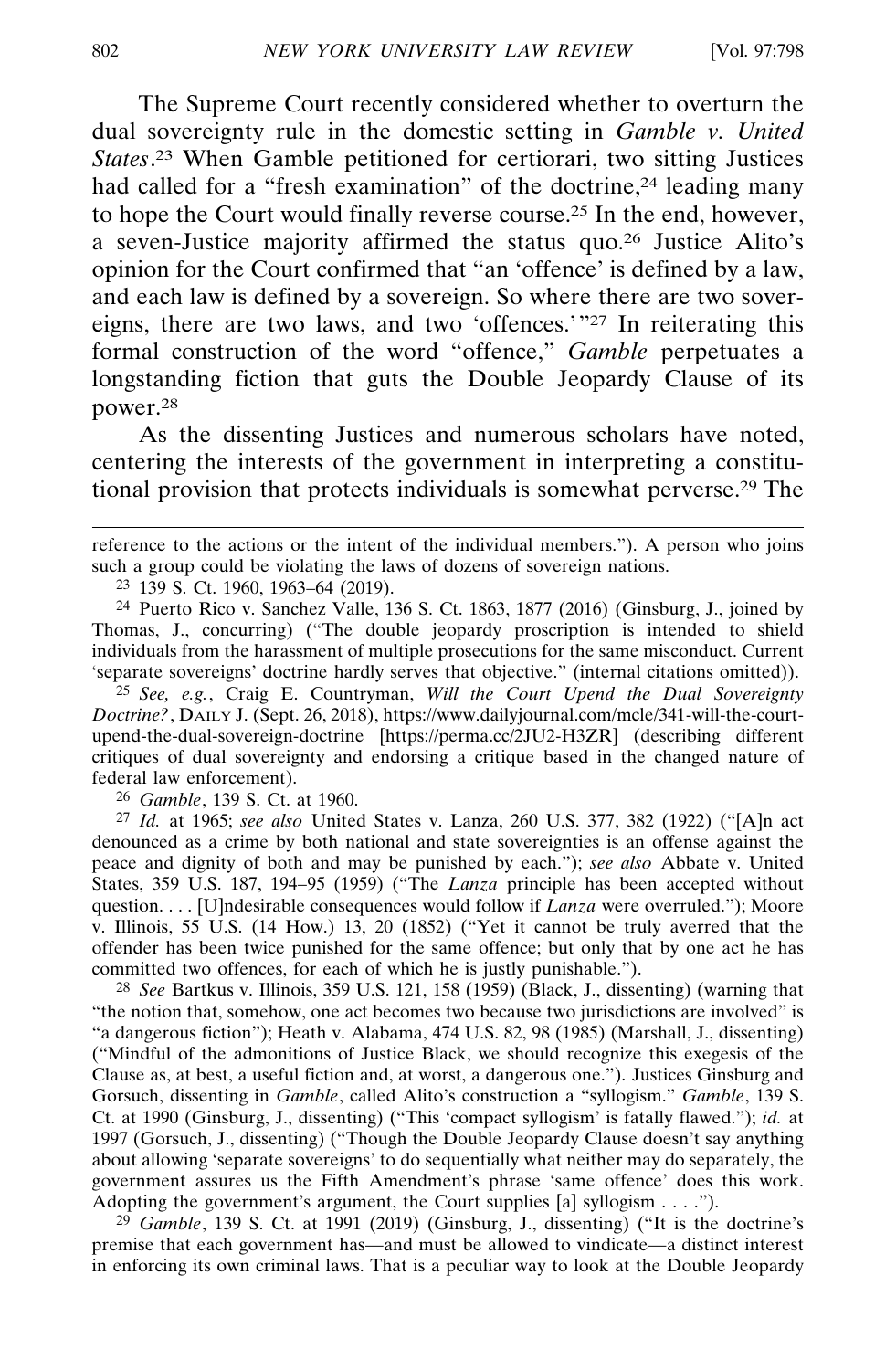Double Jeopardy Clause "by its terms safeguards the 'person' and restrains the government."30 The dual sovereignty doctrine flips the script: It protects the interests of the sovereign at the expense of the individual.

Some sovereign interests certainly do merit protection from interference by other sovereigns.31 A good example is the federal interest in punishing racial violence committed under color of state law.32 Because of dual sovereignty, the United States may prosecute federal civil rights violations by a state officer even when he has already been acquitted, pardoned, or treated leniently for the same conduct under state law.33 This is only appropriate, as the federal civil rights statutes were enacted *because* the states have failed to protect civil rights.34 The federal government has a strong interest, distinct from that of the states, in robust civil rights enforcement.<sup>35</sup> "The importance of those federal interests has thus quite properly been permitted to trump a defendant's interest in avoiding successive prosecutions or multiple punishments for the same crime."36

After *Gamble*, the question remains whether there are any limits to the dual sovereignty rule. Do successive prosecutions by separate sovereigns *ever* implicate the Double Jeopardy Clause? The dominant doctrine, in its formalism, would say no: Where there are two sovereigns, there are two offenses, and there is no double jeopardy problem. On this view, dual sovereignty is an off switch to the Double

31 *Id.* at 1967.

32 *See* 18 U.S.C. § 242 (providing criminal penalties for the deprivation of rights under color of state law); Screws v. United States,  $325$  U.S. 91,  $108-10 \& n.10$  (1945) (plurality opinion) (describing how section 20 of the Criminal Code sought not to federalize the full scope of the administration of criminal justice but rather "specified acts done 'under color' of law and then only those acts which deprived a person of some right secured by the Constitution or laws of the United States").

33 *Screws*, 325 U.S. at 108 n.10; *see also* Amar & Marcus, *supra* note 20, at 19 (arguing for an exception to the dual sovereignty doctrine for federal civil rights enforcement under section 5 of the Fourteenth Amendment).

34 *See, e.g.*, Amar & Marcus, *supra* note 20, at 17–18 (noting that the Civil Rights Bill of 1866 was designed to work in tandem with the Fourteenth Amendment to help the federal government intercede when the state failed to protect civil rights).

35 *See id.* at 22 ("Section 5 of the Fourteenth Amendment suggests a special role for Congress in enforcing the Amendment's mandate against state officials; and state governments should not be allowed to thwart that role by immunizing their own officials.").

36 Heath v. Alabama, 474 U.S. 82, 99 (1985).

Clause, which by its terms safeguards the 'person' and restrains the government."); *Bartkus*, 359 U.S. at 155 (1959) (Black, J., dissenting) ("Looked at from the standpoint of the individual who is being prosecuted, this notion is too subtle for me to grasp. If double punishment is what is feared, it hurts no less for two 'Sovereigns' to inflict it than for one.").

<sup>30</sup> *Gamble*, 139 S. Ct. at 1990 (Ginsburg, J., dissenting).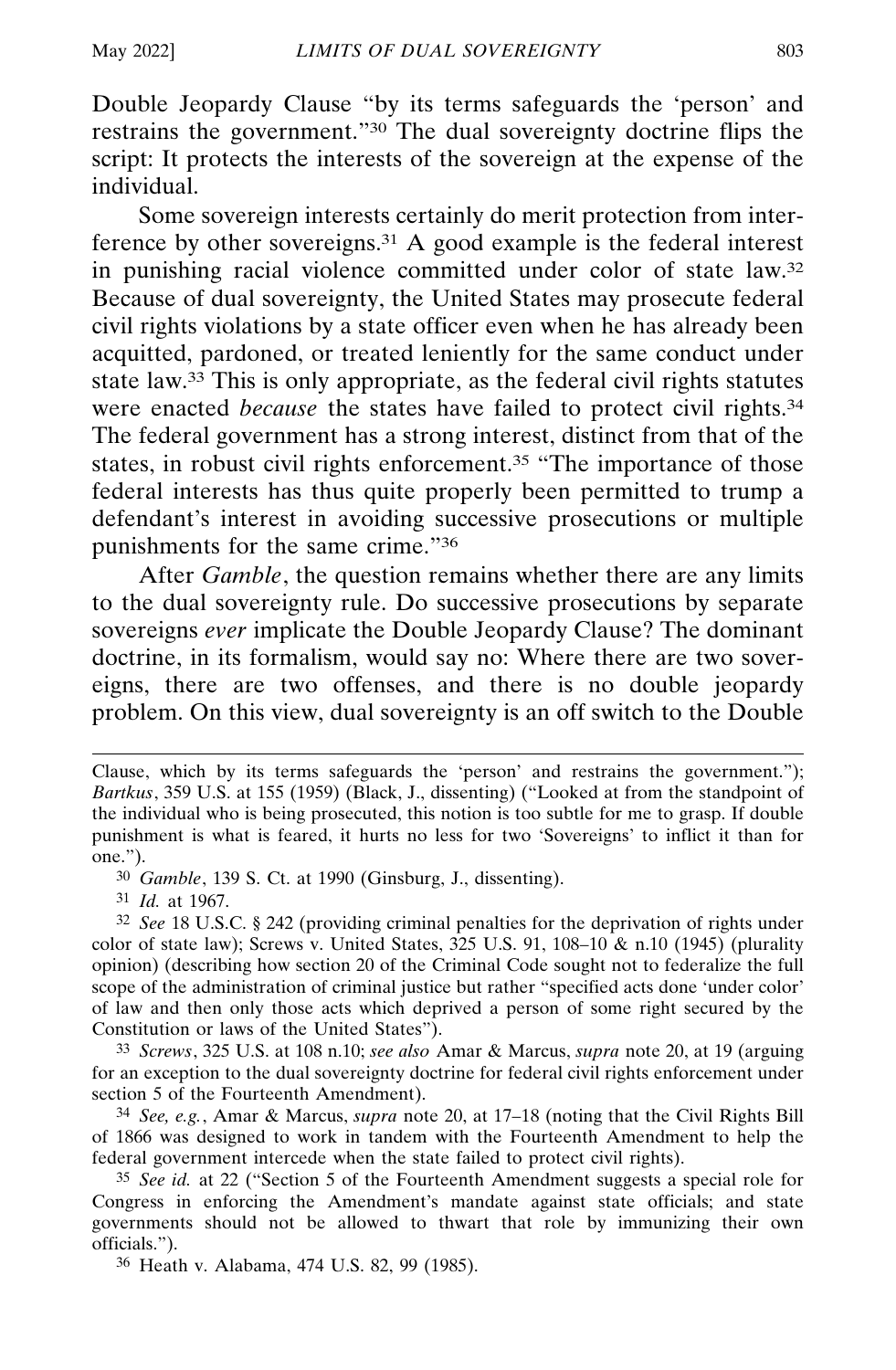Jeopardy Clause. The rule thus operates in practice as rational-basis review of inter-sovereign successive prosecutions: Courts presume that two sovereigns seeking to punish the same conduct are doing so for substantively different reasons. In presuming the distinctness and legitimacy of each sovereign's interest without further inquiry, the Court is implicitly applying the most deferential standard for evaluating government conduct.37

Yet in the shadow of that inflexible rule, the federal courts of appeal have sought to police the limits of dual sovereignty, troubled by cases of collusion and manipulation to circumvent the Double Jeopardy Clause. Drawing on dicta in *Bartkus v. Illinois*, <sup>38</sup> courts have articulated a "*Bartkus* exception" to the dual sovereignty rule when one sovereign manipulates another or uses it as a "sham" or a "cover" for its own aims.39 As the D.C. Circuit explained, *Bartkus* "stands for the proposition that federal authorities are proscribed from manipulating state processes to accomplish that which they cannot constitutionally do themselves."40 Courts have developed various tests for this manipulation, but without further guidance from the Supreme Court, they are reluctant to conclude that the exception applies.41 The *Bartkus* exception is thus powerful in principle but toothless in practice.42

Two doctrinal threads are in tension here. The dual sovereignty rule does not permit inquiry into the actual legitimacy or independence of the two sovereigns' interests; it assumes without deciding that each sovereign has an overriding interest in enforcing its own laws. But the *Bartkus* exception introduces some complexity, allowing courts to inquire into prosecutorial motives when the defendant makes a prima facie case of manipulation.

This Note offers a new approach to inter-sovereign successive prosecutions that would reconcile these two threads of existing doctrine and provide greater protection to defendants at the mercy of multiple sovereigns. Once the dual sovereignty doctrine is understood as rational-basis-style deference to the sovereign's decision to reprosecute, it is easy to see how this deference is misplaced. Protection

<sup>37</sup> *See* Williamson v. Lee Optical Co., 348 U.S. 483 (1955).

<sup>38</sup> Bartkus v. Illinois, 359 U.S. 121, 123–24 (1959).

<sup>39</sup> Gamble v. United States, 139 S. Ct. 1960, 1994 n.3 (2019) (Ginsburg, J., dissenting) ("*Bartkus v. Illinois* left open the prospect that the double jeopardy ban might block a successive state prosecution that was merely 'a sham and a cover for a federal prosecution.' The Courts of Appeals have read this potential exception narrowly." (citations omitted) (quoting *Bartkus*, 359 U.S. at 123–24)).

<sup>40</sup> United States v. Liddy, 542 F.2d 76, 79 (D.C. Cir. 1976).

<sup>41</sup> *See infra* Section I.B.

<sup>42</sup> *See id.*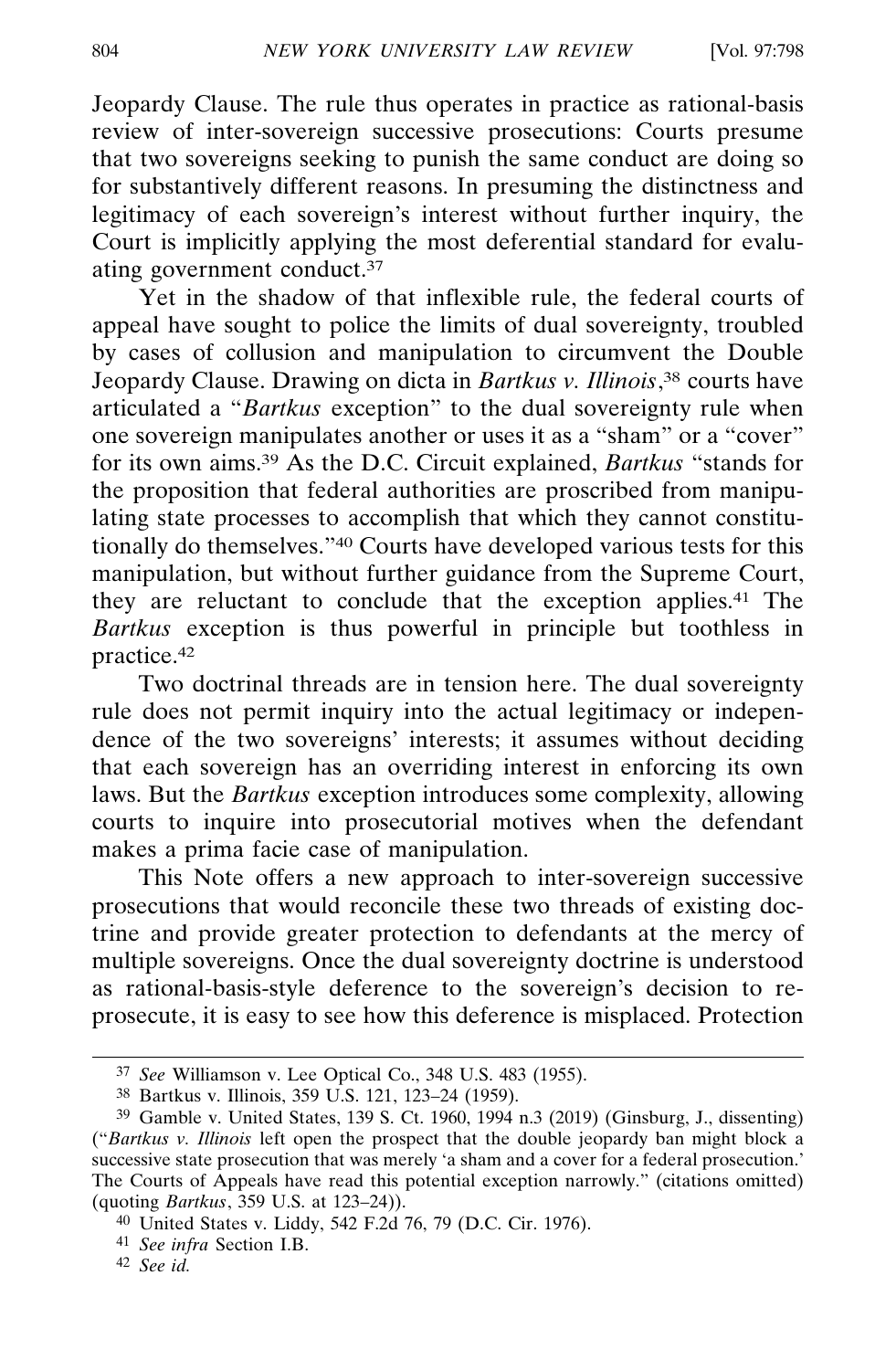against double jeopardy is enumerated in the Bill of Rights; if any right merits more searching scrutiny, it is this one.43 Courts already apply something like strict scrutiny in the single-sovereign context, permitting mistrial in cases of "manifest necessity" and applying "the strictest scrutiny" to a subsequent retrial if the reason for mistrial stemmed from the prosecutor's actions.<sup>44</sup>

The strict scrutiny standard offers several advantages over the current approach. First, the "compelling interest" prong of the analysis takes seriously the idea that double jeopardy can only be warranted if the second sovereign's interest in punishing the offense is distinct from that of the first sovereign. Second, the "least restrictive means" requirement can prevent strategic circumvention of constitutional rights through the dual sovereignty loophole. Third, strict scrutiny is more flexible than the current formalist rule, which is illequipped to deal with cases that push the boundaries of dual sovereignty. The current blanket rule solves one problem—the fear that sovereign interests will be thwarted by other sovereigns, as in the civil rights cases—but creates another: an incentive for two sovereigns to join together to evade constitutional requirements.45 Strict scrutiny, by contrast, can deal appropriately with both kinds of edge cases.

This Note proceeds as follows. Part I makes the descriptive claim that the dual sovereignty rule is a doctrine of deference to the executive branch. It first describes the Court's adoption and treatment of dual sovereignty over time, culminating in the decision in *Gamble*. It then shows why the Court's reasoning in *Gamble* supports the view of dual sovereignty as a doctrine of deference. Part II describes how lower courts have applied the *Bartkus* exception across domestic and transnational contexts and shows that the exception has failed to provide a meaningful constraint on sovereign manipulation. Part III argues that courts should apply strict scrutiny to dual-sovereign successive prosecutions and addresses potential challenges for this approach.46 A significant complication is the "same elements" test

<sup>43</sup> *See* United States v. Carolene Prods. Co., 304 U.S. 144, 152 n.4 (1938) ("There may be narrower scope for operation of the presumption of constitutionality when legislation appears on its face to be within a specific prohibition of the Constitution, such as those of the first ten Amendments . . . .").

<sup>44</sup> United States v. Perez, 22 U.S. 579, 580 (1824); Hughes v. Oklahoma, 441 U.S. 322, 337 (1979).

<sup>45</sup> *See infra* Sections II.A, III.B.

<sup>46</sup> This Note focuses primarily on situations in which the United States government is the second prosecuting sovereign, often after a foreign government has already prosecuted to conviction. The analysis therefore focuses on how the U.S. federal courts have interpreted the dual sovereignty doctrine. However, there are many possible permutations for a successive prosecution, including state-state, federal-state, state-foreign, foreign-state,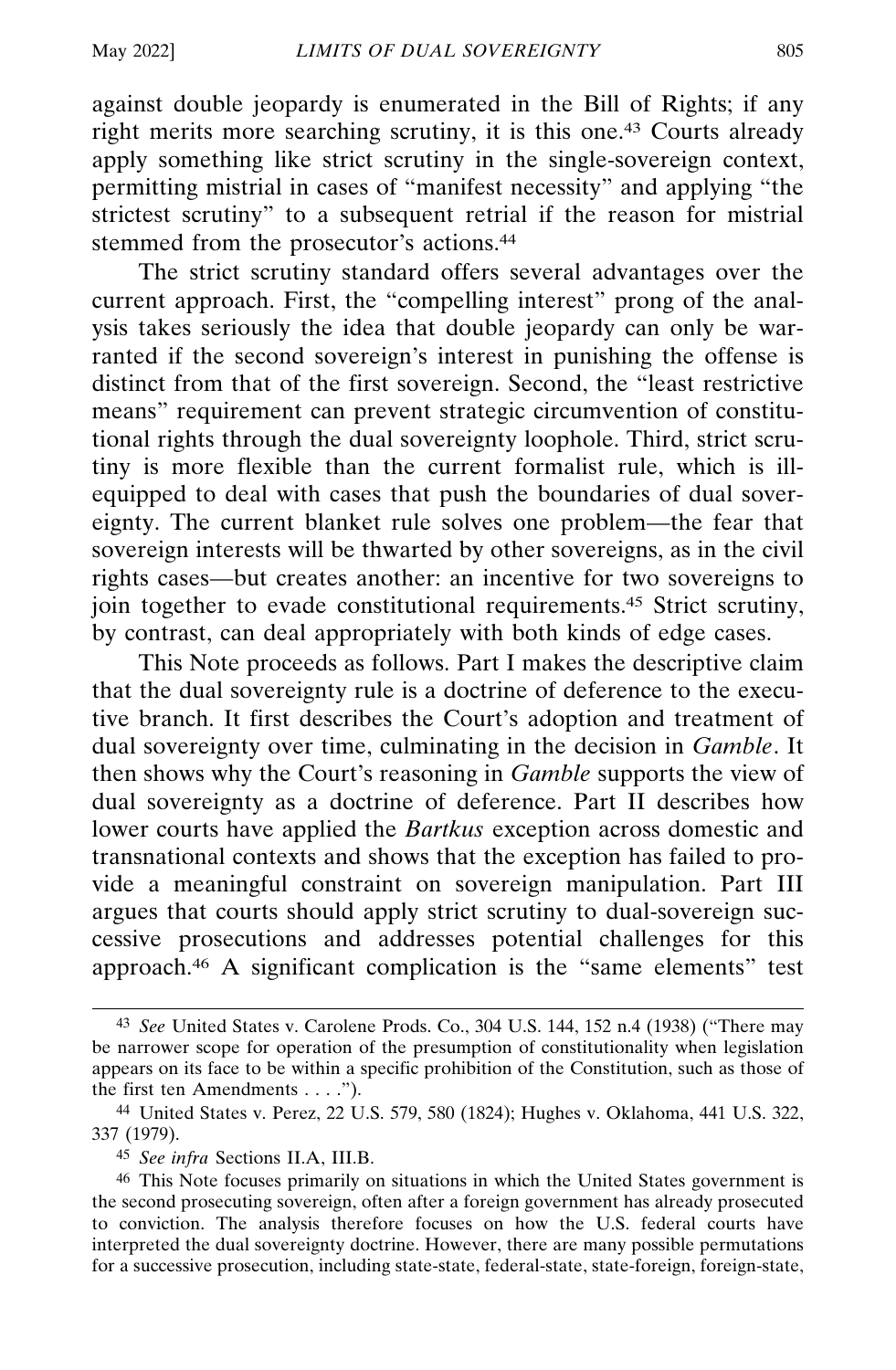applied in single-sovereign double jeopardy cases. Under the *Blockburger* test, two offenses are distinct—and thus do not implicate double jeopardy—if "each . . . requires proof of a fact which the other does not."47 The comparison of elements across jurisdictions is likely to be difficult. Successive transnational prosecutions that implicate double jeopardy under strict scrutiny might nonetheless pass muster if the elements of the two countries' criminal laws are sufficiently distinct. Any serious reimagination of inter-sovereign double jeopardy therefore also requires a reassessment of *Blockburger*. This Note offers preliminary suggestions and hopes to spark further conversation on the adequacy of the *Blockburger* rule.

#### I

## THE DUAL SOVEREIGNTY DOCTRINE

The prohibition against double jeopardy has ancient origins, dating back to Greek and Roman law.48 In England, it was a "universal maxim of the common law" that a person could not be tried again after an acquittal or conviction for the same offense.49 Early settlers incorporated this principle into the laws of the colonies,<sup>50</sup> and the First Congress ratified it in the Double Jeopardy Clause of the Fifth Amendment.<sup>51</sup> In the words of Justice Black, "[f]ew principles have been more deeply rooted in the traditions and conscience of our people."52 The fundamental principle is that "the State with all its resources and power should not be allowed to make repeated attempts to convict an individual for an alleged offense, thereby subjecting him to embarrassment, expense and ordeal and compelling him to live in a continuing state of anxiety and insecurity."<sup>53</sup>

The idea that double jeopardy does not apply when two sovereigns, rather than one, unleash their might upon an individual is far less deeply rooted. This Part examines the origins and evolution of the

and foreign-federal. Although these are not the focus of this Note, they sometimes provide helpful examples.

<sup>47</sup> Blockburger v. United States, 284 U.S. 299, 304 (1932).

<sup>48</sup> Gerard Conway, Ne Bis in Idem *in International Law*, 3 INT'L CRIM. L. REV. 217, 222 & nn.16–17 (2003); *see also* Bartkus v. Illinois, 359 U.S. 121, 151–52 (1959) (Black, J., dissenting) ("Fear and abhorrence of governmental power to try people twice for the same conduct is one of the oldest ideas found in western civilization. Its roots run deep into Greek and Roman times.").

<sup>49</sup> *Bartkus*, 359 U.S. at 153; *see also* Green v. United States, 355 U.S. 184, 187 (1957).

<sup>50</sup> *Bartkus*, 359 U.S. at 153.

<sup>51</sup> U.S. CONST. amend. V.

<sup>52</sup> *Bartkus*, 359 U.S. at 155 (Black, J., dissenting) (internal quotations marks omitted).

<sup>53</sup> *Green*, 355 U.S. at 187 (1957) (Black, J.).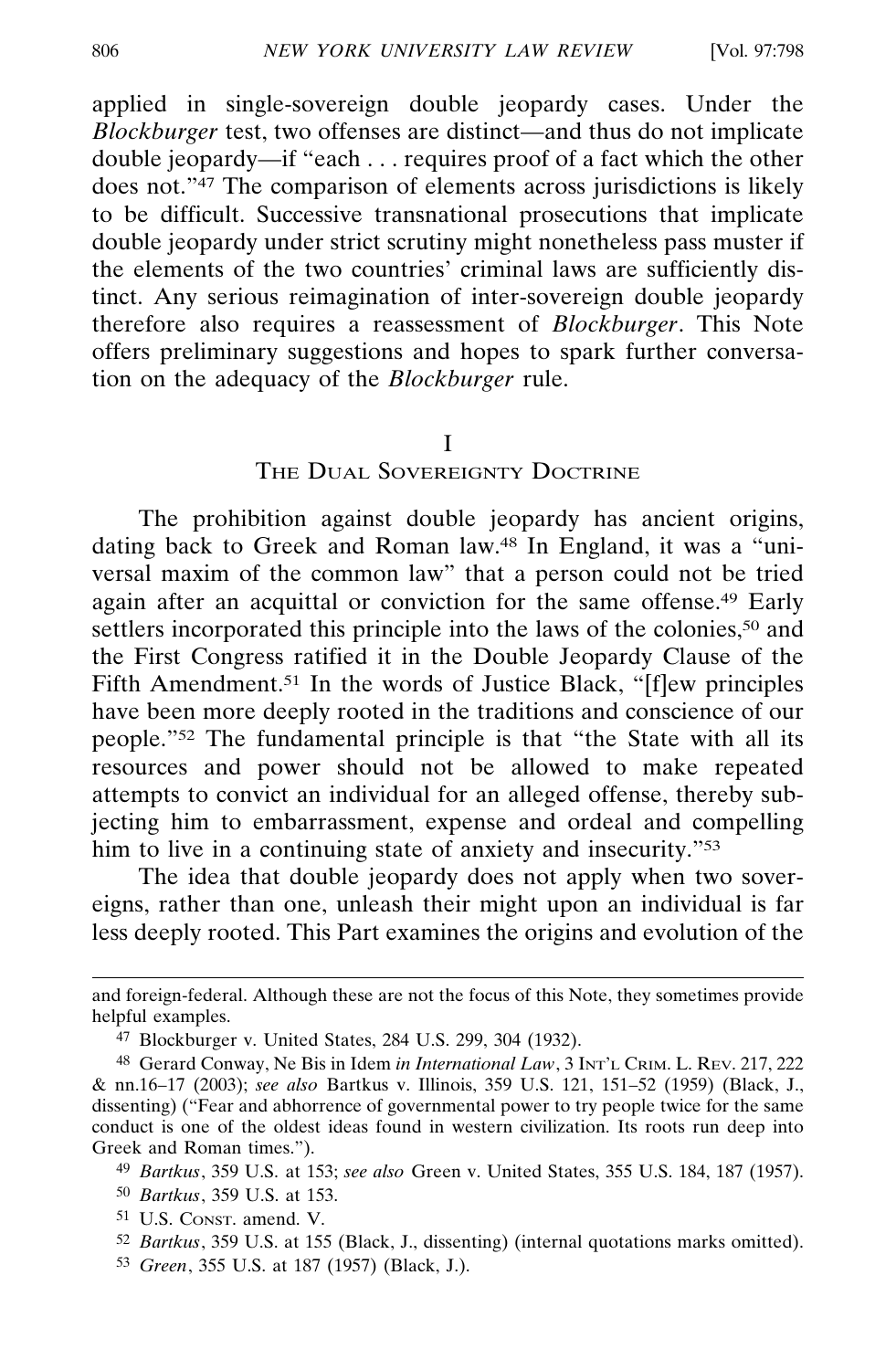dual sovereignty doctrine and explains why the rule operates as a form of broad deference to the executive branch.

## *A. Origins and Evolution*

Discussion of the dual sovereignty rule often hinges on the original understanding of the Double Jeopardy Clause. Founding-era cases are difficult to come by, as the vast domains of overlapping criminal jurisdiction we see today are principally a modern phenomenon.<sup>54</sup> Yet there is considerable evidence that at the time the Fifth Amendment was adopted in 1791, the common law understanding was that a final judgment in *any* court of competent jurisdiction was enough to bar a future prosecution for the same offense.<sup>55</sup>

The Supreme Court's first references to a separate-sovereigns exception to the Double Jeopardy Clause appeared in dicta in a pair of mid-nineteenth-century counterfeiting cases, *Fox v. Ohio*56 and *United States v. Marigold*. 57 The Court did not directly treat the subject until 1922, in *United States v. Lanza*, in which the federal government indicted the defendant under the National Prohibition Act after he had already been convicted under the state's comparable prohibition law.58 The Court relied heavily on dicta from *Fox* and *Marigold* to hold that "an act denounced as a crime by both national and state sovereignties is an offense against the peace and dignity of both and may be punished by each."59

In 1959, the Supreme Court took up a pair of cases asking it to overrule the *Lanza* doctrine allowing successive prosecutions for the

57 50 U.S. (9 How.) 560, 569 (1850) ("[T]he same act might, as to its character and tendencies, and the consequences it involved, constitute an offense against both the state and federal governments, and might draw to its commission the penalties denounced by either, as appropriate to its character in reference to each.").

58 260 U.S. 377 (1922).

59 *Id.* at 382.

<sup>54</sup> *See* Franck, *supra* note 22, at 1098 (explaining a historical view that "crime is territorial, not personal, and therefore the criminal jurisdiction of the United States does not, as a general rule, extend to crimes committed outside the jurisdiction"); *see also Gamble*, 139 S. Ct. at 2002 (Gorsuch, J., dissenting) ("[T]he issue may not have arisen  $often \ldots$ ").

<sup>55</sup> *Gamble*, 139 S. Ct. at 2000 (Gorsuch, J., dissenting).

<sup>56</sup> 46 U.S. (5 How.) 410 (1847). Malinda Fox was convicted under Ohio law of passing counterfeit coins, and she argued that because Congress could legislate in that area, the possibility of double punishment by state and federal law meant the state law was necessarily preempted. The Court held that the law was not preempted, and in any event, it would not violate the Constitution if she were to be prosecuted by both sovereigns. But the Court also noted, in passing, that a person already punished by one sovereign "would not be subjected a second time to punishment by the other for acts essentially the same, unless indeed this might occur in instances of peculiar enormity, or where the public safety demanded extraordinary rigor." *Id.* at 435.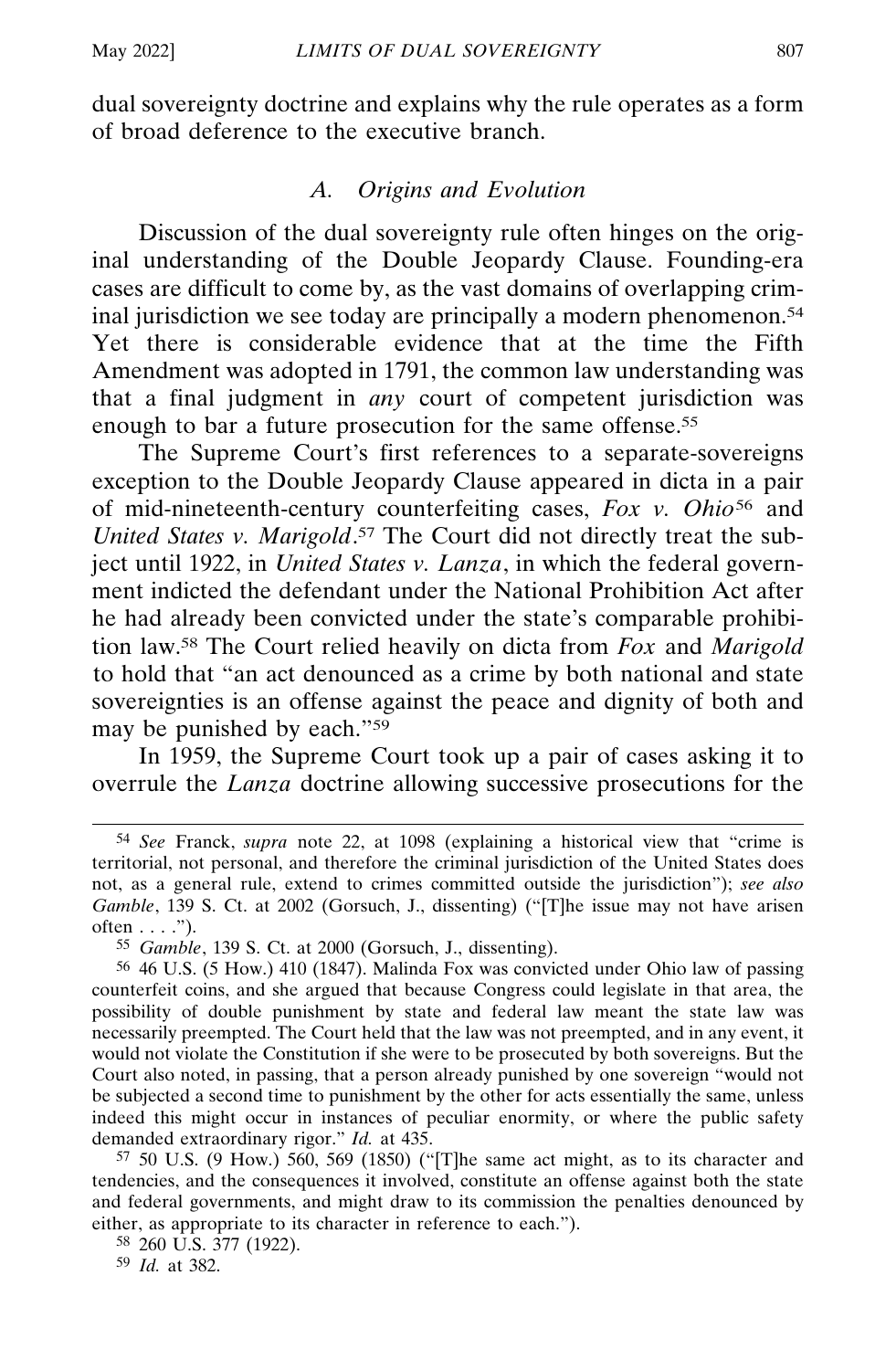same offense under state and federal law. In each case, the Court declined to change course. In *Abbate v. United States*, the Court reaffirmed the rule that a prior state conviction did not bar subsequent federal prosecution for the same offense.60 In *Bartkus v. Illinois*, the Court held that a prior federal acquittal did not bar a subsequent state prosecution for the same offense.61 In the decades that followed *Bartkus* and *Abbate*, numerous scholars and federal judges criticized the weak doctrinal foundations and unjust results of the dual sovereignty rule in the domestic context.62

Yet the Court continued along that path, expanding the doctrine in 1985 to successive prosecutions of the same crime by two different states. In doing so, the Court upheld a death sentence by Alabama after Georgia had imposed a life sentence for the same crime.63 Justice Thurgood Marshall dissented, writing: "This strained reading of the Double Jeopardy Clause has survived and indeed flourished in this Court's cases not because of any inherent plausibility, but because it provides reassuring interpretivist support for a rule that accommodates the unique nature of our federal system."64

## *B. Reaffirmation in* Gamble

In 2018, the Supreme Court accepted an invitation to reevaluate the dual sovereignty rule.65 Terance Martez Gamble was driving in Mobile, Alabama when a local officer pulled him over for a broken headlight.<sup>66</sup> The officer, claiming to smell marijuana, searched Gamble's car and found a handgun in the trunk.67 Since Gamble had a prior robbery conviction in Alabama, state prosecutors charged him under an Alabama law criminalizing possession of a firearm after having been convicted of a "crime of violence."68 Gamble pleaded guilty to the state violation and was sentenced to a year in prison.69 Apparently displeased with the lenience of the sentence,<sup>70</sup> federal prosecutors indicted him for the same fact of possession under the

68 *Id.*

<sup>60</sup> 359 U.S. 187, 195 (1959).

<sup>61</sup> 359 U.S. 121, 139 (1959). Because the Fifth Amendment had not yet been incorporated against the states, this case was brought under the Due Process Clause of the Fourteenth Amendment, not the Double Jeopardy Clause. However, the Court treated the analyses as interchangeable. *Id.* at 122, 128–29.

<sup>62</sup> *See supra* note 20.

<sup>63</sup> Heath v. Alabama, 474 U.S. 82, 94 (1985).

<sup>64</sup> *Id.* at 98 (Marshall, J., dissenting).

<sup>65</sup> Gamble v. United States, 139 S. Ct. 1960 (2019).

<sup>66</sup> *Id.* at 1964.

<sup>67</sup> *Id.*

<sup>69</sup> *Id.* at 1997 (Gorsuch, J., dissenting).

<sup>70</sup> *Id.*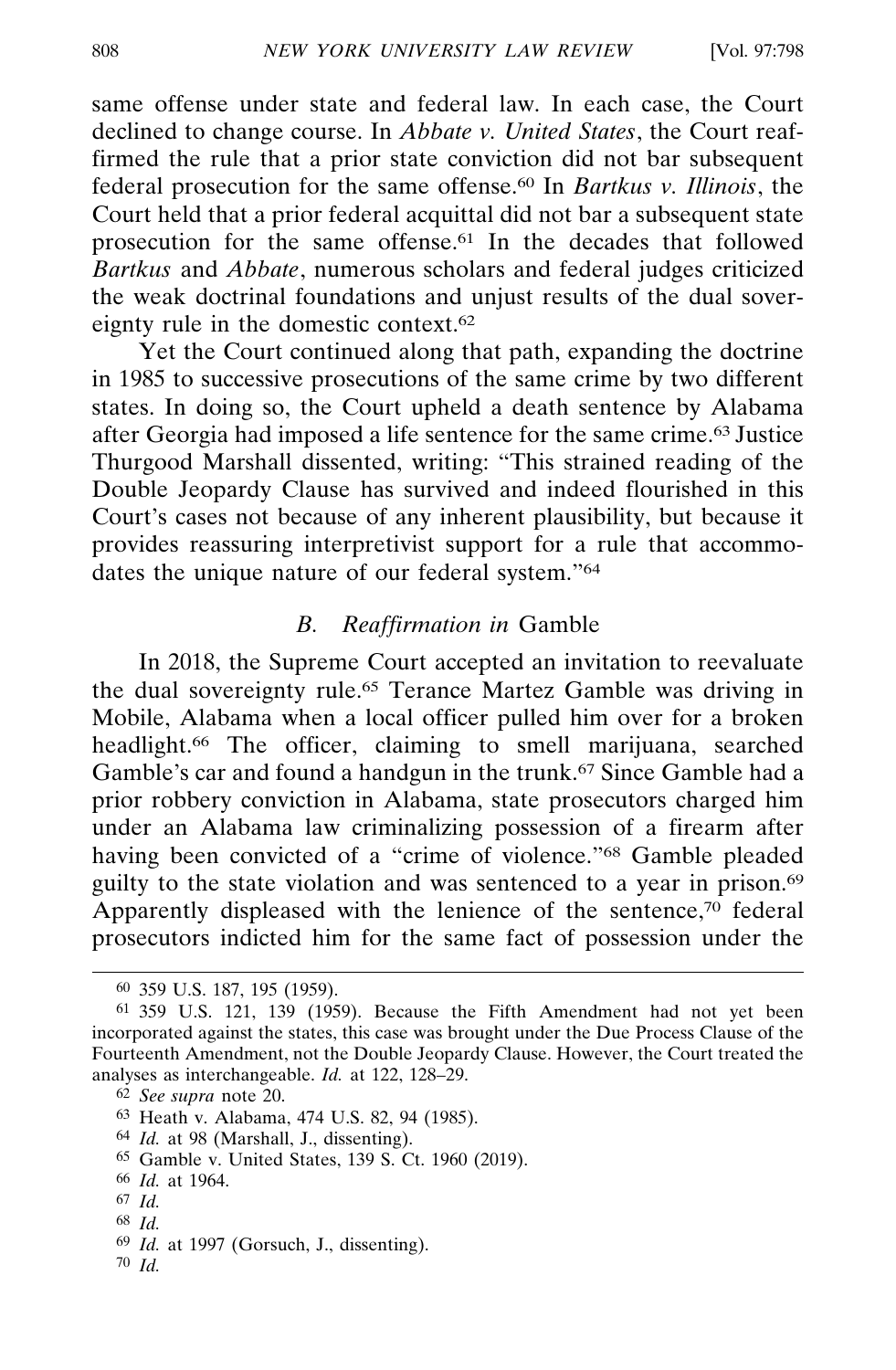federal felon-in-possession law.71 Gamble pleaded double jeopardy, yet the dual sovereignty doctrine kept him from prevailing at each stage in his case.72 He was convicted in federal court and sentenced to forty-six months in prison, nearly quadrupling his original sentence.73

Gamble presented historical evidence that the text, original understanding, and purpose of the Double Jeopardy Clause are inconsistent with the dual sovereignty doctrine.74 In urging the Court to abandon its longstanding rule, Gamble also argued that the doctrinal underpinnings of dual sovereignty had eroded with incorporation and that the federalization of criminal law rendered the rule unworkable.75 Despite a wealth of historical evidence on Gamble's side, the Court found his evidence too inconclusive to overcome decades of settled precedent.76

Justice Alito's opinion for the Court began with the text of the Fifth Amendment. Relying on eighteenth-century dictionary definitions of the word "offence," he concluded that "an 'offence' is defined by a law, and each law is defined by a sovereign. So where there are two sovereigns, there are two laws, and two 'offences.'"77 This technical maneuver has allowed the Court to find that double jeopardy does not apply at all to prosecutions by separate sovereigns. Under this formalist approach, dual-sovereign prosecutions are not an exception to the Double Jeopardy Clause; they are outside its ambit entirely.78

The Court's underlying reasoning, however, was far more functionalist. A closer look reveals that the Court's commitment to dual sovereignty is not really about the offenses of two sovereigns being different in some transcendent sense. Instead, the Court is concerned about protecting the government's sovereign interests from the interference of other sovereigns. The majority went on to explain that

73 Gamble v. United States, 139 S. Ct. 1960, 1997 (2019) (Gorsuch, J., dissenting).

74 Brief for Petitioner at 9–30, Gamble v. United States, 139 S. Ct. 1960 (2019) (No. 17- 646).

75 *Id.* at 35–49.

76 *Gamble*, 139 S. Ct. at 1969 ("Here, as noted, Gamble's historical arguments must overcome *numerous* 'major decisions of this Court' spanning *170 years*. In light of these factors, Gamble's historical evidence must, at a minimum, be better than middling.").

78 *Id.* at 1980.

<sup>71 18</sup> U.S.C. §  $922(g)(1)$ .

<sup>72</sup> United States v. Gamble, 694 F. App'x 750, 751 (11th Cir. 2017) (per curiam), *aff'd*, 139 S. Ct. 1960 (2019) ("[B]ased on Supreme Court precedent, dual sovereignty allows a state government and the federal government to prosecute an individual for the same crime . . . .").

<sup>77</sup> *Id.* at 1965. Justices Ginsburg and Gorsuch, each writing in dissent, pointed out that this is a "syllogism." *Id.* at 1990 (Ginsburg, J., dissenting); *id.* at 1997 (Gorsuch, J., dissenting).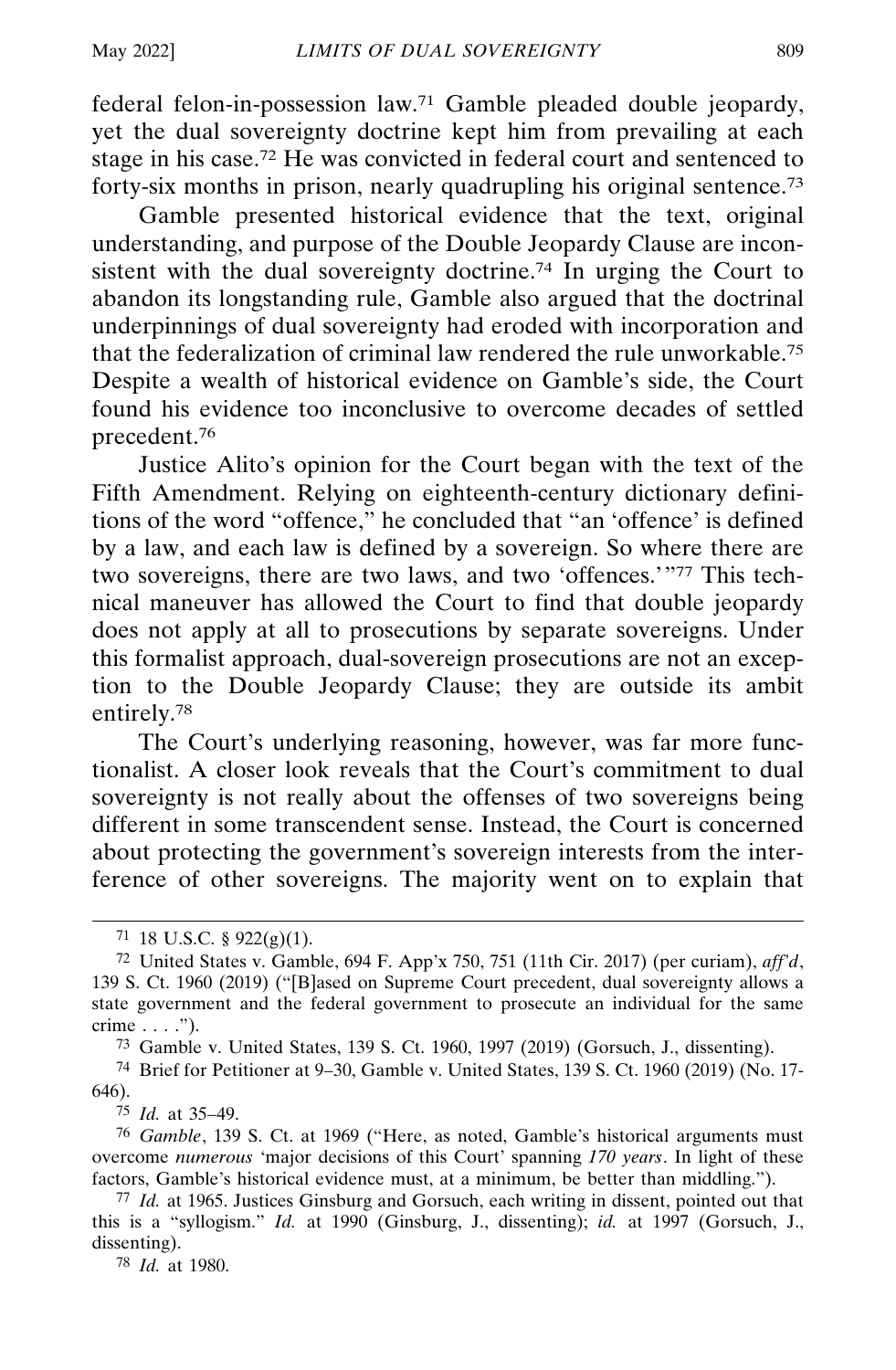"fidelity to the Double Jeopardy Clause's text does more than honor the formal difference between two distinct criminal codes. It honors the substantive differences between the interests that two sovereigns can have in punishing the same act."79

The fear that the government's prosecutorial prerogative could be thwarted by the actions of another sovereign is at the very heart of the dual sovereignty doctrine. In the words of the *Gamble* majority, the early cases laid the "foundation . . . that a crime against two sovereigns constitutes two offenses *because each sovereign has an interest to vindicate*."80

Gamble's case concerned separate sovereigns in the federal system, but the Court exhibited particular concern for how the outcome might affect the government's ability to prosecute those convicted or acquitted abroad. Gamble's pitch to the Court, after all, was that because English courts at common law gave double jeopardy effect to foreign judgments, the original meaning of the Double Jeopardy Clause must have encompassed prosecutions by separate sovereigns.<sup>81</sup> At oral argument, the Justices searched in vain for a limiting principle that would prevent unreasonable results—such as strategic exploitation of double jeopardy by a sovereign sympathetic to the defendant82—if the Court embraced this reading.

Despite the remoteness of such hypotheticals to the case at hand, the majority opinion spent some time exploring what a victory for Gamble would mean for the prosecution of crimes committed abroad: "If, as Gamble suggests, only one sovereign may prosecute for a single act, no American court—state or federal—could prosecute conduct already tried in a foreign court."<sup>83</sup> In the absence of the dual sovereignty rule, the Court feared that the United States would be powerless to re-prosecute even where there are doubts about "the competence or honesty of the other country's legal system."84 Justice Kagan put the question succinctly: "That's what you're asking us to say, that the original understanding was that there would be no double

<sup>79</sup> *Id.* at 1966.

<sup>80</sup> *Id.* at 1967 (emphasis added).

<sup>81</sup> *See* Brief for Petitioner, *supra* note 74, at 11–15.

<sup>82</sup> *See* Transcript of Oral Argument at 63–64, *Gamble*, 139 S. Ct. 1960 (No. 17-646) (Government Counsel arguing that, "under the new unprecedented system that Petitioner [was] asking this Court to adopt," a person could plead guilty to a misdemeanor marijuana possession charge in California in order to avoid a felony prosecution under federal law).

<sup>83</sup> *Gamble*, 139 S. Ct. at 1967.

<sup>84</sup> *Id.*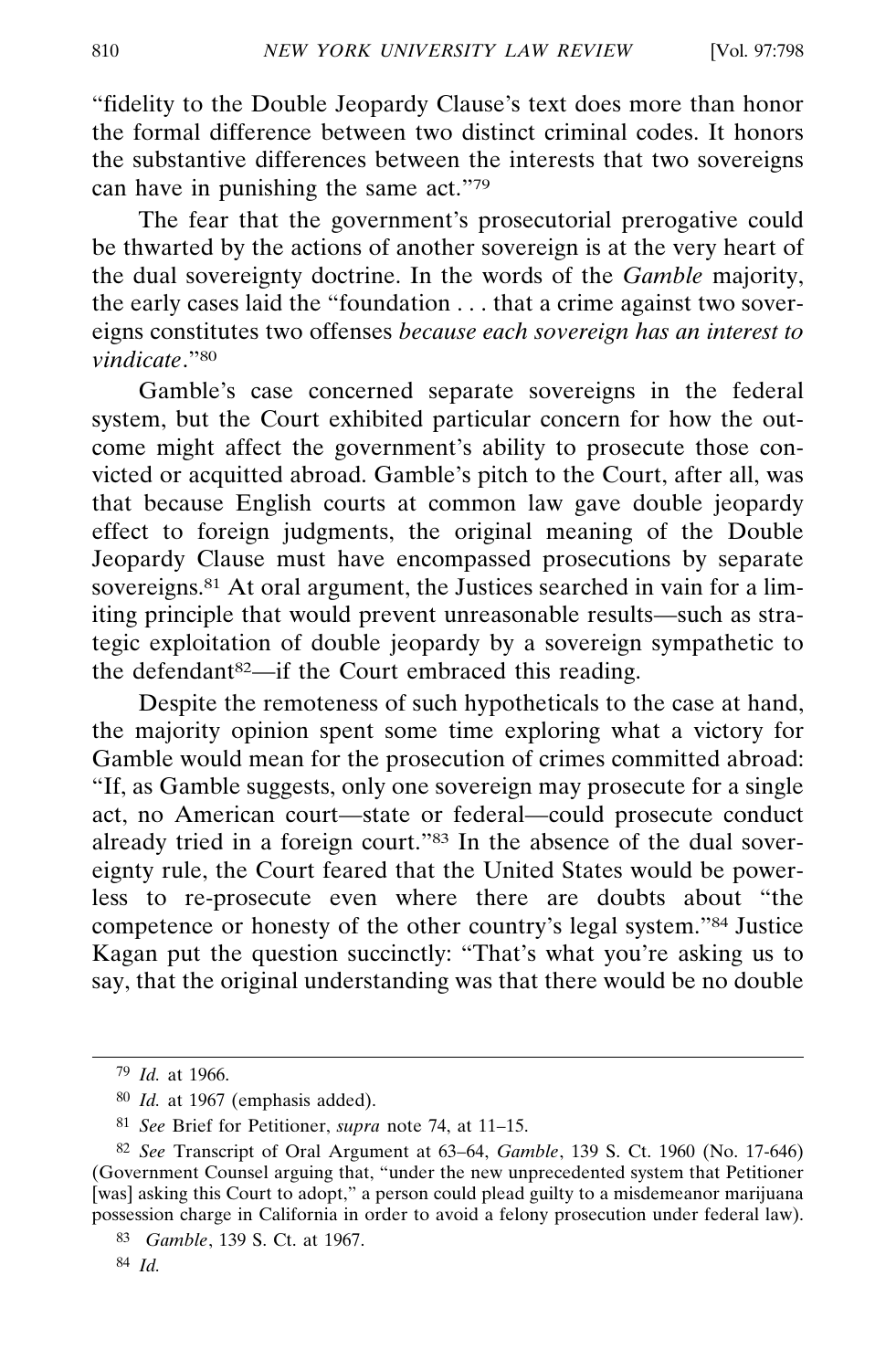jeopardy bar between different sovereigns when those sovereigns are foreign countries. So how could we avoid that consequence?"85

Justice Gorsuch, meanwhile, was concerned about injustice at the other end of the spectrum: when the sovereigns are quite close, and their interests intertwined. He wrote in dissent:

Imagine trying to explain the Court's separate sovereigns rule to a criminal defendant, then or now. Yes, you were sentenced to state prison for being a felon in possession of a firearm. And don't worry—the State can't prosecute you again. But a federal prosecutor can send you to prison again for exactly the same thing. What's more, that federal prosecutor may work hand-in-hand with the same state prosecutor who already went after you. They can share evidence and discuss what worked and what didn't the first time around.<sup>86</sup>

The Court was ultimately unwilling to flip the switch on dual sovereignty and outlaw *all* duplicative prosecutions, even those where the two sovereigns and their interests are quite distant from one another. But the answer to Justice Kagan's question above is that the Court can recognize a *qualified* right to double jeopardy protection in separatesovereign prosecutions. If it applies strict scrutiny, rather than a categorical rule, the Court can detect and prevent both sets of scenarios that the Justices feared: exploitation of the double jeopardy rule to thwart a necessary prosecution, and exploitation of the dual sovereignty rule to get a second bite at the apple.

Part II, *infra*, explores how courts have treated the kinds of cases Justice Gorsuch is worried about—cases of manipulation or collusion that feel deeply unjust yet are ostensibly permitted under the blanket dual sovereignty rule. The next Section discusses why the prevailing rule of dual sovereignty amounts to rational-basis deference to the executive branch.

## *C. Dual Sovereignty as Deference*

Dual sovereignty fits within a long tradition of judicial restraint when it comes to the autonomy of the prosecutor.<sup>87</sup> Courts defer to

<sup>85</sup> Transcript of Oral Argument, *supra* note 82, at 15. And Justice Alito proposed the following hypothetical: Suppose "a group of American tourists are murdered by terrorists in a foreign country," and a "fairly inept prosecution" leads to "an acquittal or a conviction with a very light sentence." *Id.* at 10. Could there be "a prosecution here in the United States under the statute enacted by Congress to permit the prosecution of individuals who murder Americans abroad?" *Id.*

<sup>86</sup> *Gamble*, 139 S. Ct. at 1999 (Gorsuch, J., dissenting).

<sup>87</sup> *See, e.g.*, United States v. Armstrong, 517 U.S. 456, 464 (1996) (explaining that prosecutors have "broad discretion" and that, "in the absence of clear evidence to the contrary, courts presume that they have properly discharged their official duties"); Wayte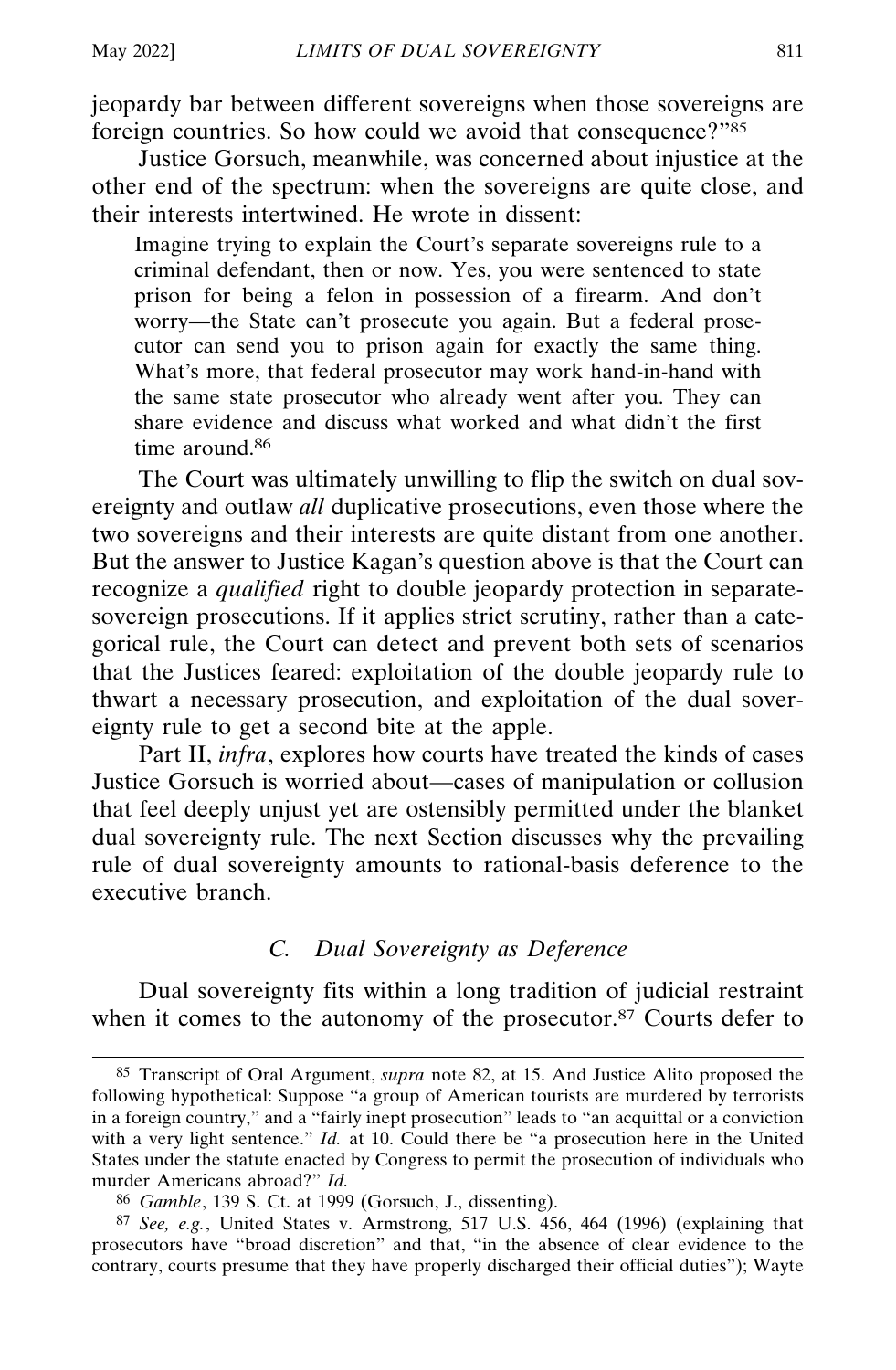the executive's prosecutorial judgment as a matter of the separation of powers<sup>88</sup> and the institutional competence of the courts.<sup>89</sup> Both factors certainly loom large in the dual sovereignty space. The executive is tasked with faithfully executing the laws of the United States,<sup>90</sup> so it is best placed to decide when sovereign interests justify reprosecution. And courts' ignorance of the strength, deterrence value, and priority level of a given prosecution makes them ill-equipped to second-guess such executive determinations.<sup>91</sup>

What maximal deference in dual sovereignty cases misses, however, is that freedom from successive prosecution is a constitutionally enumerated right held against the state. And not just any arm of the state—against the executive specifically. Recall the words of Justice Black: "[T]he State with all its resources and power should not be allowed to make repeated attempts to convict an individual for an alleged offense  $\dots$ <sup>392</sup> Double jeopardy's pride of place in the Bill of Rights should limit the presumption of constitutionality that courts normally afford the actions of the coordinate branches.<sup>93</sup>

Another layer of deference kicks in when the first prosecution was pursued by a foreign nation, and a court is asked to review the circumstances of cooperation or coordination that led to duplicative prosecution. The executive can claim not only its prosecutorial prerogative but also its power as the "sole organ of the federal government."94 Professor Steven Arrigg Koh has demonstrated that, in transnational prosecutions, foreign affairs deference comes into direct conflict with canons of anti-deference in criminal law.95 And

89 *See Wayte*, 470 U.S. at 607 (finding that decisions about whether to prosecute "are not readily susceptible to the kind of analysis the courts are competent to undertake").

90 U.S. CONST. art. II, § 3 ("[The President] shall take Care that the Laws be faithfully executed  $\dots$ .").

91 *See Wayte*, 470 U.S. at 607.

92 Green v. United States, 355 U.S. 184, 187 (1957).

93 *See* United States v. Carolene Prods. Co., 304 U.S. 144, 152 n.4 (1938) ("There may be narrower scope for operation of the presumption of constitutionality when legislation appears on its face to be within a specific prohibition of the Constitution, such as those of the first ten Amendments . . . .").

94 United States v. Curtiss-Wright Export Corp., 299 U.S. 304, 320 (1936).

95 Koh, *supra* note 22, at 367. "Anti-deference" here refers to a presumption *against* an agency's interpretation of the law. In the criminal context, an example of anti-deference

v. United States, 470 U.S. 598, 607 (1985) (finding courts ill-equipped to evaluate prosecutorial decisions). *See generally Prosecutorial Discretion*, 48 GEO. L.J. ANN. REV. CRIM. PROC. 279 (2019); Andrew B. Loewenstein, *Judicial Review and the Limits of Prosecutorial Discretion*, 38 AM. CRIM. L. REV. 351 (2001); Robert Heller, *Selective Prosecution and the Federalization of Criminal Law: The Need for Meaningful Judicial Review of Prosecutorial Discretion*, 145 U. PA. L. REV. 1309 (1997).

<sup>88</sup> *See Armstrong*, 517 U.S. at 465 (explaining that deference to prosecutorial discretion "stems from a concern not to unnecessarily impair the performance of a core executive constitutional function").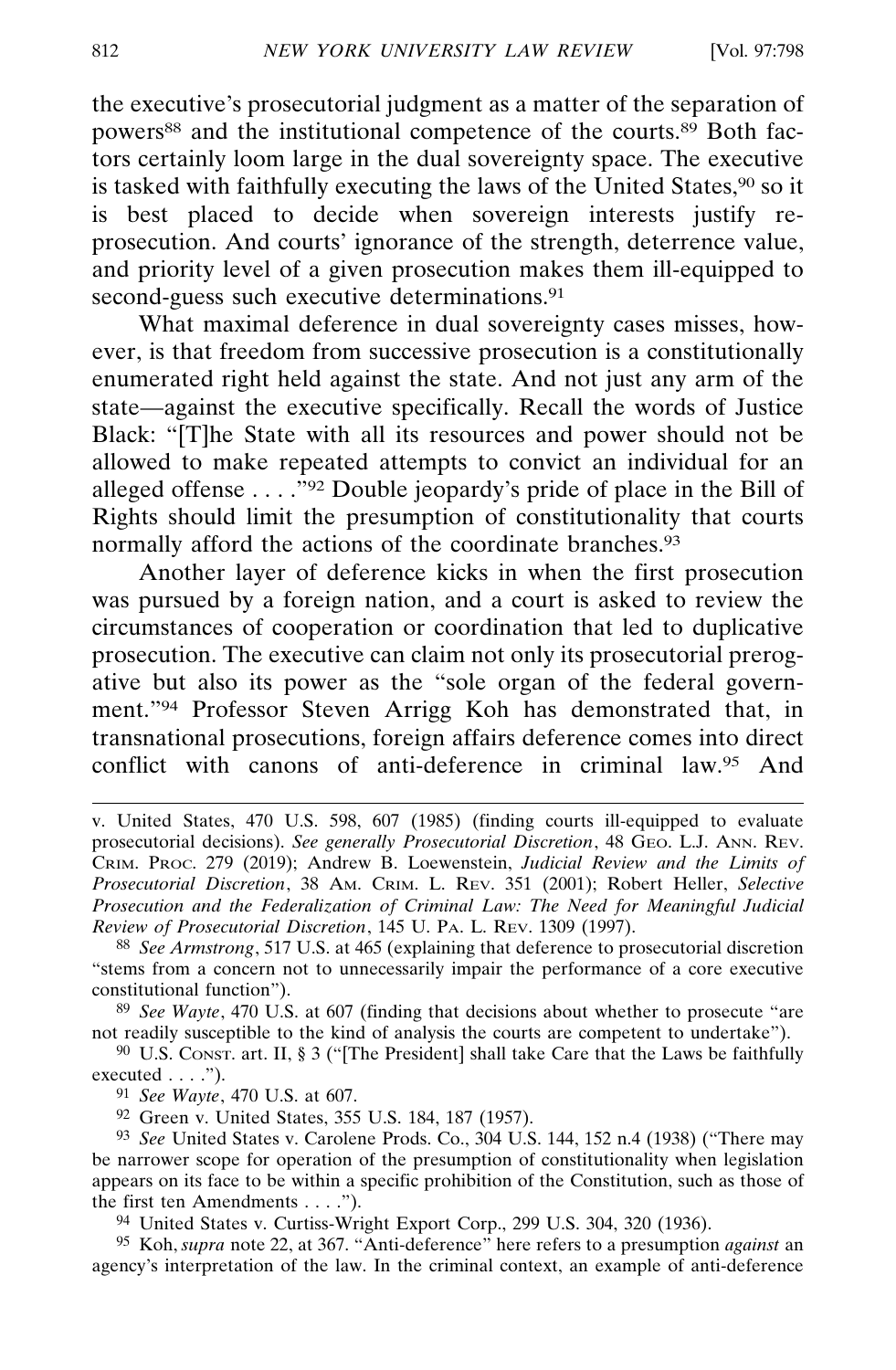Professors Jinks and Katyal argue that substantial deference to the executive's interpretation of laws affecting foreign relations is inappropriate in what they call "the executive-constraining zone."96 As a constitutional principle that directly constrains the executive, double jeopardy is a particularly poor area of the law for courts to entrust to the executive branch.

When the executive acts in a dual role as prosecutor and diplomat,<sup>97</sup> courts should also be cautious about which role they are deferring to. Prosecutorial discretion permits the executive to enforce the nation's laws as a matter of internal sovereignty, while the foreign affairs power lets it represent the nation as a matter of external sovereignty. Only the former should be sufficient to override the defendant's right against double jeopardy. Courts must be particularly attentive to executive efforts to conduct diplomacy with the lives of criminal defendants.98

## *D. Protections Outside the Double Jeopardy Clause*

In its briefs and at oral argument in *Gamble*, the government argued that policy constraints obviate any need for protection under the Double Jeopardy Clause.<sup>99</sup> In essence, this is an argument that the Constitution and the courts have no role to play.100 As this Section will explain, leaving double jeopardy protection to the political branches has proven unreliable, subject to the pressures of politics and diplomacy.

When the Court defers in dual sovereignty cases, it is deferring to the discretionary judgment of the executive branch that double jeopardy is warranted under the circumstances. As this Section explains,

97 *See* Koh, *supra* note 22, at 345 (describing "criminal cases where the executive acts as both prosecutor and diplomat").

98 *Cf.* United States v. All Assets of G.P.S. Auto. Corp., 66 F.3d 483, 499 (2d Cir. 1995) (expressing concern when a defendant's right against double jeopardy is overridden in "politically charged contexts").

would be the rule of lenity. *Id.* Another example of anti-deference might be the burden of proof in criminal prosecutions: The "agency" or prosecutor must prove beyond a reasonable doubt that its theory of the case is the correct one.

<sup>96</sup> Derek Jinks & Neal Kumar Katyal, *Disregarding Foreign Relations Law*, 116 YALE L.J. 1230, 1234 (2007) ("This zone refers to the domain of foreign relations law, particularly international law, that (1) has the status of supreme federal law, (2) is made at least in part outside the executive, and (3) conditions the exercise of executive power.").

<sup>99</sup> *See* Brief for the United States at 5, Gamble v. United States, 139 S. Ct. 1960 (2019) (No. 17-646) (describing the DOJ's *Petite* policy); Transcript of Oral Argument, *supra* note 82, at 52 (same).

<sup>100</sup> *See* Transcript of Oral Argument, *supra* note 82, at 49 ("[Y]ou must think that there's some problem or you wouldn't have the *Petite* policy. I mean, that's—that's an odd defense of a . . . position to say, well, we take care of it somewhere else, so don't worry about it.") (Roberts, J., speaking).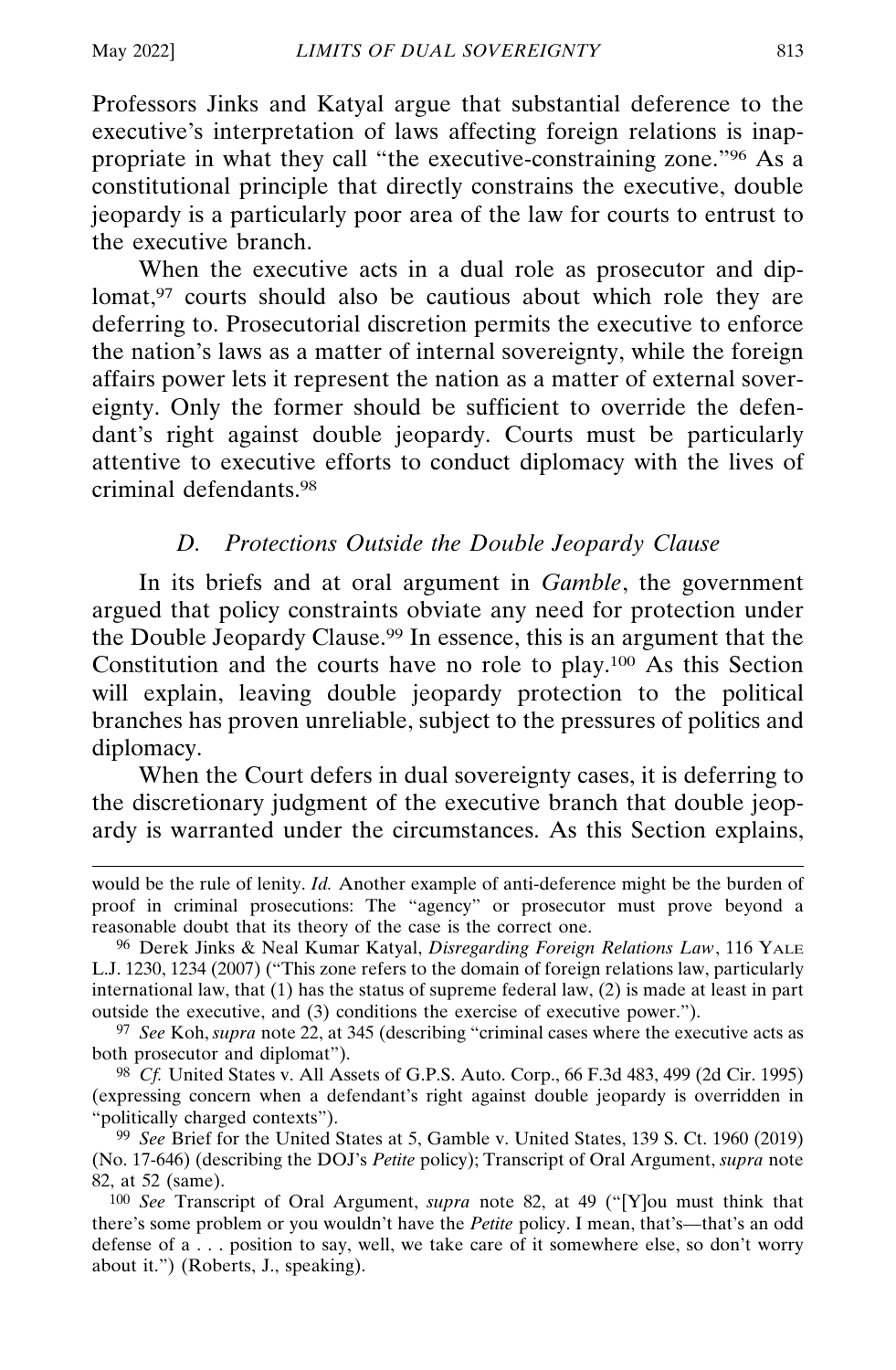there are some extrajudicial constraints on that discretion. Yet, as the following examples illustrate, leaving the decision entirely to a political branch is insufficient to protect the fundamental right against double jeopardy. The courts do have a role to play.

### *1. The* Petite *Policy*

The Department of Justice limits successive state-federal prosecutions through what is known as the *Petite* policy.101 Under the policy, "the government will pursue a federal prosecution after a state disposition arising from 'substantially the same  $act(s)$  or transaction(s)' only when, inter alia, the state case has 'left [a] substantial federal interest demonstrably unvindicated.'"102 The policy was introduced in response to uproar when the Supreme Court upheld the dual sovereignty rule in *Bartkus* and *Abbate*. 103 A mere seven days after the decisions were handed down in 1959, the Attorney General issued a memorandum requiring all United States Attorneys to obtain supervisory approval before prosecuting someone who had already been tried for the same acts in state court.104 The memorandum explained that:

[T]he Supreme Court of the United States reaffirmed the existence of a power to prosecute a defendant under both federal and state law for the same act or acts. . . . But the mere existence of a power, of course, does not mean that it should necessarily be exercised. . . . It is our duty to observe not only the rulings of the Court but the spirit of the rulings as well.<sup>105</sup>

The Supreme Court has explained that the *Petite* policy "serves to protect interests which, but for the 'dual sovereignty' principle inherent in our federal system, would be embraced by the Double Jeopardy Clause."106 Despite the constitutional values it protects, the

106 Rinaldi v. United States, 434 U.S. 22, 29 (1977) (per curiam).

<sup>101</sup> U.S. DEP'T OF JUST., JUSTICE MANUAL § 9-2.031(A), (D) (2020) https:// www.justice.gov/jm/jm-9-2000-authority-us-attorney-criminal-division-matterspriorapprovals [https://perma.cc/3BBR-8JBY] [hereinafter DOJ, JUSTICE MANUAL] (outlining the *Petite* policy); *see also* Petite v. United States, 361 U.S. 529, 531 (1960) (per curiam). The stated purpose of the policy is "to vindicate substantial federal interests through appropriate federal prosecutions, to protect persons charged with criminal conduct from the burdens associated with multiple prosecutions and punishments for substantially the same act(s) or transaction(s), to promote efficient utilization of Department resources, and to promote coordination and cooperation between federal and state prosecutors." DOJ, JUSTICE MANUAL, *supra*.

<sup>102</sup> Brief for the United States, *supra* note 99, at 5.

<sup>103</sup> *See* James E. King, Note, *The Problem of Double Jeopardy in Successive Federal-State Prosecutions: A Fifth Amendment Solution*, 31 STAN. L. REV. 477, 489 (1979) (characterizing the *Bartkus* and *Abbate* debates as a "source of heated debate in the Court").

<sup>104</sup> *Id.* at 488–89.

<sup>105</sup> United States v. Mechanic, 454 F.2d 849, 855 n.5 (8th Cir. 1971).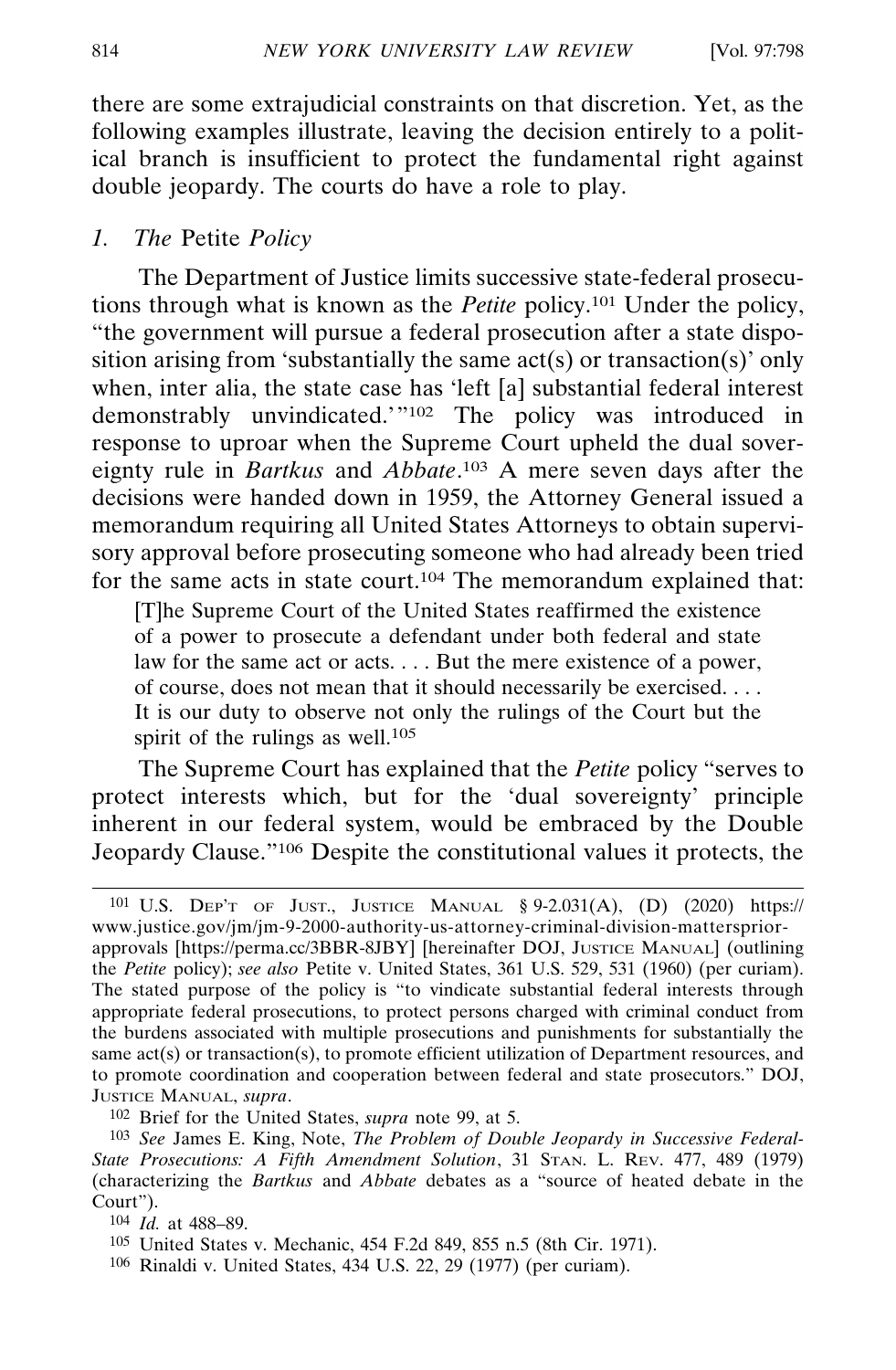policy is considered discretionary, not binding law. The circuit courts have held that an individual defendant does not have a right to invoke the *Petite* policy as a bar to a duplicative federal prosecution.<sup>107</sup>

At oral argument in *Gamble*, the government estimated that it authorizes only "about a hundred" *Petite* prosecutions each year.108 By that measure, the policy might seem to be working at preventing successive state-federal prosecutions. Yet information on the number of prosecutions denied under the *Petite* policy is not public, and it is not clear how compelling these cases must be to warrant approval.

*Gamble* itself is a case where the *Petite* policy failed meaningfully to constrain the executive branch. As Justice Gorsuch explained at oral argument, the dual sovereignty rule relies on the "promise that prosecutors wouldn't do this in routine cases."109 Terance Gamble was convicted twice of a "run-of-the-mill" felon-in-possession charge, $110$ which certainly seems inconsistent with the aims of the *Petite* policy.<sup>111</sup> The government sought to justify its position at oral argument, explaining that "this case is important to us because it's a part of a program called Operation Safe Neighborhoods. The case studies have shown, by focusing on recidivist offenders, like Petitioner, we've reduced crime in some neighborhoods by up to 42 percent."112 But it is up for debate whether reducing *neighborhood* crime should be considered a "substantial federal interest" left "demonstrably unvindicated" by the state conviction. To Justice Ginsburg, the ordinariness of Gamble's infraction revealed that, "in practice, successive prosecutions are not limited to exceptional circumstances."113

The *Petite* policy was insufficient to protect Gamble's interest in being free from duplicative prosecution—an interest that, at minimum, is "parallel" to "the fundamental constitutional guarantee against double jeopardy."114 Dual sovereignty renders double jeopardy claims in state-federal prosecutions essentially unreviewable,

- 110 *Gamble*, 139 S. Ct. at 1994 (Ginsburg, J., dissenting).
- 111 Transcript of Oral Argument, *supra* note 82, at 54.
- 112 *Id.*
- 113 *Gamble*, 139 S. Ct. at 1994 (Ginsburg, J., dissenting).
- 114 Rinaldi v. United States, 434 U.S. 22, 29 (1977).

<sup>107</sup> DOJ, JUSTICE MANUAL, *supra* note 101, § 9-2.031(F) (citing all of the federal circuit courts that have considered the question and held that a criminal defendant cannot invoke the Department's policy as a bar to federal prosecution) (first citing United States v. Snell, 592 F.2d 1083 (9th Cir. 1979); then citing United States v. Howard, 590 F.2d 564 (4th Cir. 1979); then citing United States v. Frederick, 583 F.2d 273 (6th Cir. 1978); then citing United States v. Thompson, 579 F.2d 1184 (10th Cir. 1978); then citing United States v. Wallace, 578 F.2d 735 (8th Cir. 1978); then citing United States v. Nelligan, 573 F.2d 251 (5th Cir. 1978); and then citing United States v. Hutul, 416 F.2d 607 (7th Cir. 1969)).

<sup>108</sup> Gamble v. United States, 139 S. Ct. 1960, 1995 (2019) (Ginsburg, J., dissenting).

<sup>109</sup> Transcript of Oral Argument, *supra* note 82, at 53–54.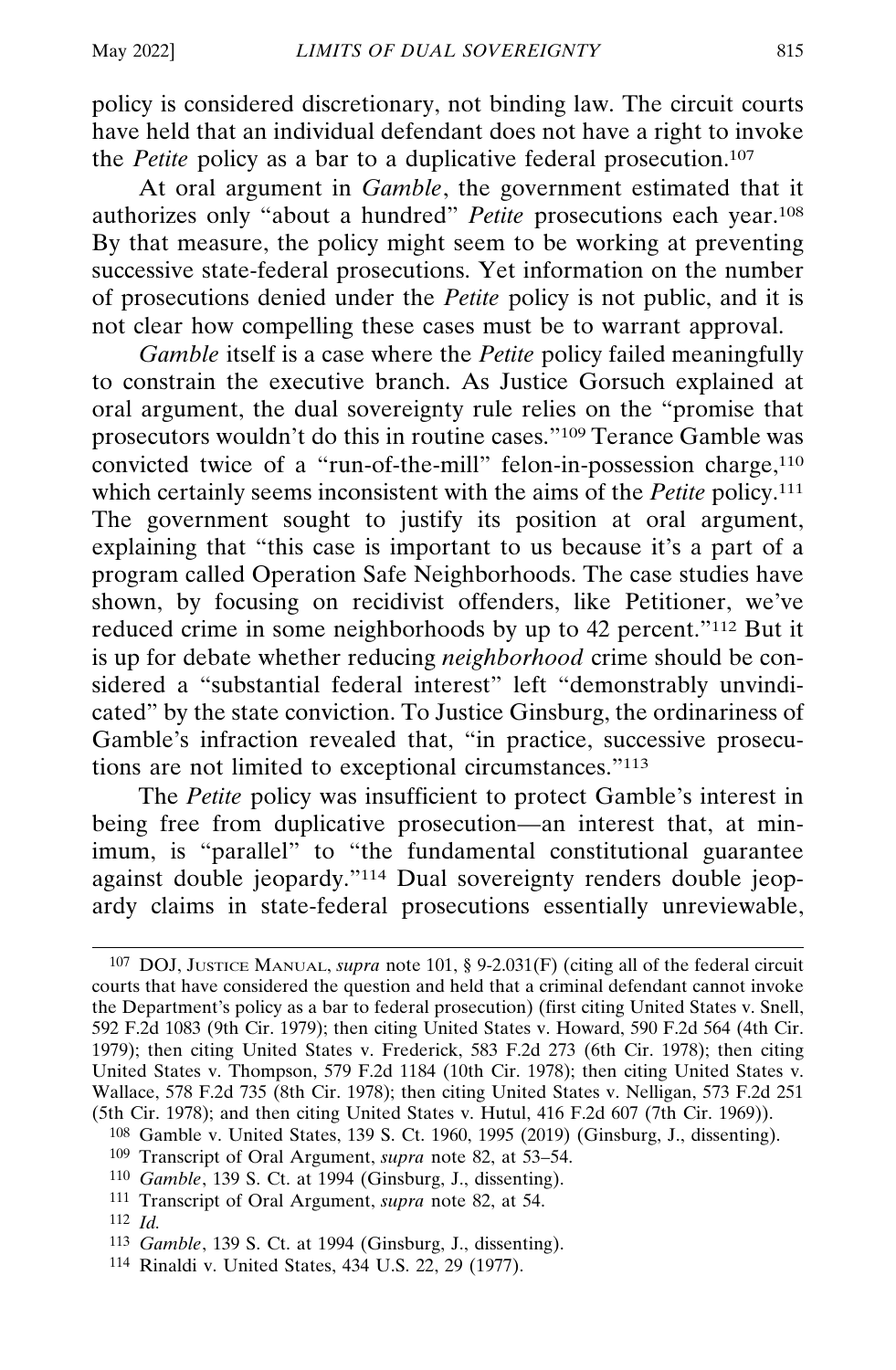subject only to the self-restraint of the Department of Justice. The fox is left guarding the henhouse.

#### *2. Extradition Treaties*

There is no analog to the *Petite* policy for successive transnational prosecutions, but extradition treaties between the United States and other countries often include double jeopardy provisions.115 The power to make treaties lies with the President, subject to the advice and consent of the Senate.116 Because extradition treaties are considered self-executing,<sup>117</sup> they are "the supreme Law of the Land,"<sup>118</sup> and the federal judiciary must give effect to the rights of individuals arising under such a treaty.119 Yet courts have found it very difficult to interpret double jeopardy provisions in extradition treaties, because domestic law, customary international law, and the laws of treaty partners all differ in their approaches to double jeopardy. In the United States, two offenses are distinct under the *Blockburger* rule if "each . . . requires proof of an additional fact which the other does not."120 The civil law counterpart to double jeopardy, *non bis in idem*, is considerably broader, protecting against re-prosecution on the same facts, not just the same offense.121 Most U.S. extradition treaties use the "same offense" language, but some refer to the "same facts," further complicating the analysis.122

When a treaty provision is ambiguous, courts often defer to the interpretation of the executive branch and its account of diplomatic negotiations with the treaty partner.123 As a result, in the absence of a

119 *See* United States v. Rauscher, 119 U.S. 407, 430 (1886) ("[I]f the state court should fail to give due effect to the rights of the party under the treaty, a remedy is found in the judicial branch of the federal government . . . ."); Medellin v. Dretke, 544 U.S. 660, 687 (2005) (O'Connor, J., dissenting) ("This Court has repeatedly enforced treaty-based rights of individual foreigners, allowing them to assert claims arising from various treaties.").

120 Blockburger v. United States, 284 U.S. 299, 299 (1932).

121 *See* BASSIOUNI, *supra* note 115, at 756. In civil law jurisdictions, prosecutors must proceed on all charges arising from the facts at hand, while common-law jurisdictions permit prosecutorial discretion. *Id.*

122 *See id.* For other international extradition cases grappling with this problem, see United States v. Jurado-Rodriguez, 907 F. Supp. 568, 577–81 (E.D.N.Y. 1995) (granting in part a motion to dismiss based on a treaty's double jeopardy provision); Elcock v. United States, 80 F. Supp. 2d 70, 83 (E.D.N.Y. 2000) (deferring to the executive branch's interpretation of the treaty and denying the treaty double jeopardy claim under *Blockburger*).

123 *See* BASSIOUNI, *supra* note 115, at 117, 156.

<sup>115</sup> *See generally* M. CHERIF BASSIOUNI, INTERNATIONAL EXTRADITION: UNITED STATES LAW AND PRACTICE (6th ed. 2014).

<sup>116</sup> U.S. CONST. art. II, § 2, c1. 2.

<sup>117</sup> BASSIOUNI, *supra* note 115, at 71.

<sup>118</sup> U.S. CONST. art. VI, cl. 2.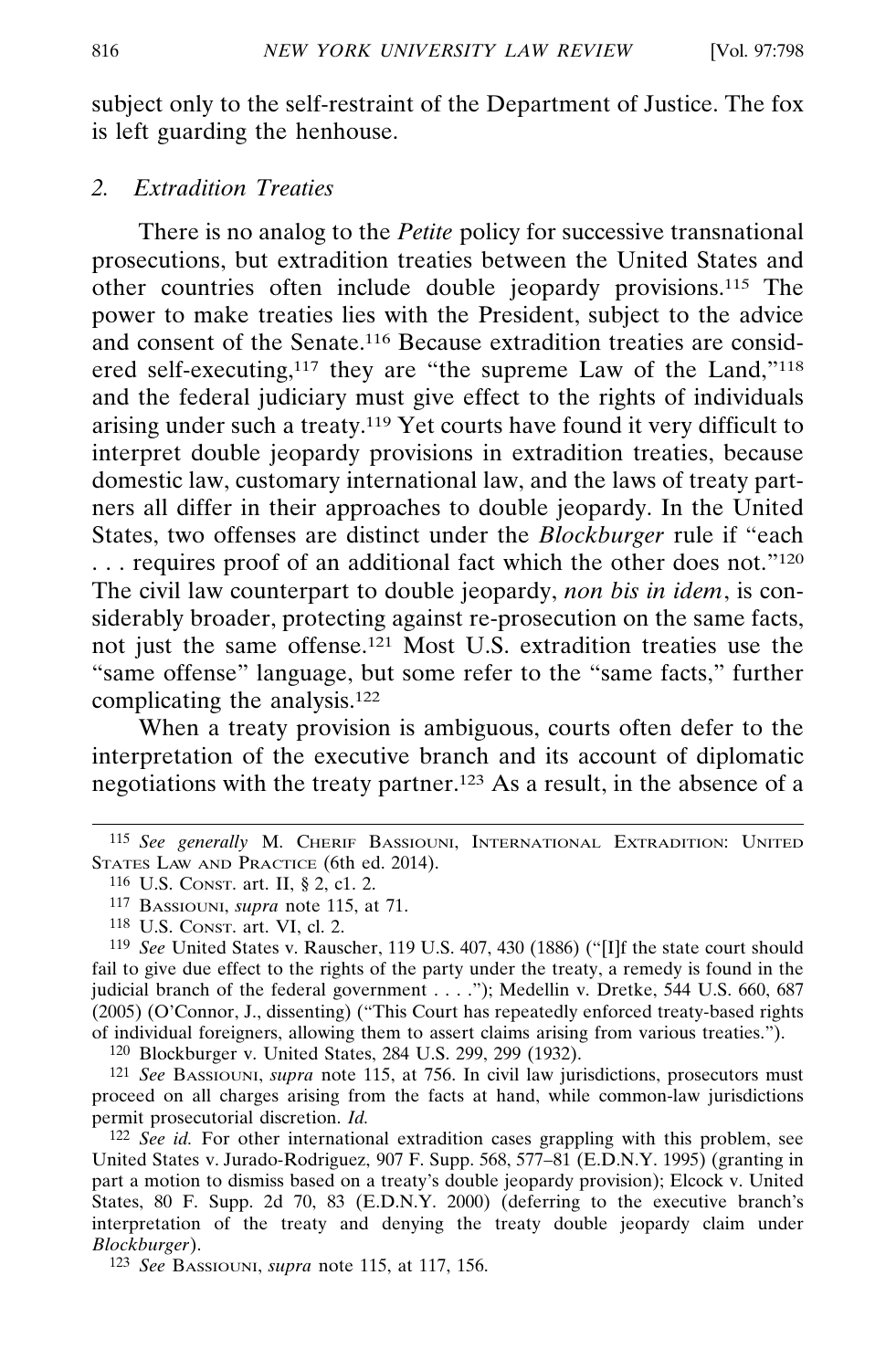strong constitutional norm against transnational double jeopardy, diplomacy can end up dictating a person's fundamental rights. An ongoing case highlights this problem.

Nizar Trabelsi, a Tunisian national, was tried and convicted in Brussels criminal court of conspiring to bomb the Kleine-Brogel Air Base in Belgium.124 He was sentenced to ten years of incarceration. While Trabelsi was in Belgian prison, the U.S. government obtained an indictment against him on four charges arising from the same unfinished plot at Kleine-Brogel.<sup>125</sup> They sought Trabelsi's extradition upon completion of his sentence, and Belgium granted it on the requested charges. There was just one catch: The treaty between the two countries bars extradition "when the person sought has been found guilty, convicted or acquitted in the Requested State [here, Belgium] for the offense for which extradition is granted."126 This double jeopardy provision has caused untold disagreement over whether Trabelsi can be tried again. Meanwhile, Trabelsi himself has now spent an additional eight years behind bars, in a limbo between two trials for the same conspiracy.

When Trabelsi first challenged the extradition request, a Belgian court of first instance ruled that the extradition was permissible *except* with regard to certain overt acts—those connected with the conspiracy and attempt to bomb Kleine-Brogel.127 The high court affirmed on appeal.128 Yet the Belgian Minister of Justice granted the extradition in 2011, making no reference to the limitation imposed by the Belgian courts and repeatedly assuring the U.S. government that it could pursue the requested charges.129 Trabelsi moved to dismiss the federal indictment for violating the treaty's double jeopardy provision.130 In denying the motion, the district court applied the *Blockburger* test used in domestic double jeopardy cases to find that the federal charges were not the "same offense" as the Belgian charges.131 The D.C. Circuit affirmed, but found that it was not necessary to employ the *Blockburger* test, as the case could be resolved simply by deferring

<sup>124</sup> United States v. Trabelsi (*Trabelsi II*), 845 F.3d 1181, 1184 (D.C. Cir. 2017). 125 *Id.*

<sup>126</sup> Extradition Treaty Between the United States of America and the Kingdom of Belgium, Belg.-U.S., art. 5, Apr. 27, 1987, S. Treaty Doc. No. 104-7.

<sup>127</sup> *Trabelsi II*, 845 F.3d at 1184.

<sup>128</sup> *Id.*

<sup>129</sup> *Id.*

<sup>130</sup> United States v. Trabelsi (*Trabelsi I*), No. 06-cr-89, 2015 WL 13227797, at \*1 (D.D.C. Nov. 4, 2015), *aff'd*, 845 F.3d 1181 (D.C. Cir. 2017).

<sup>131</sup> *Id.* at \*6 ("In the absence of a clearer interpretive test or tool grounded in a sound, recognized legal framework, . . . U.S. double jeopardy law [is] the most appropriate tool to shape the analysis.").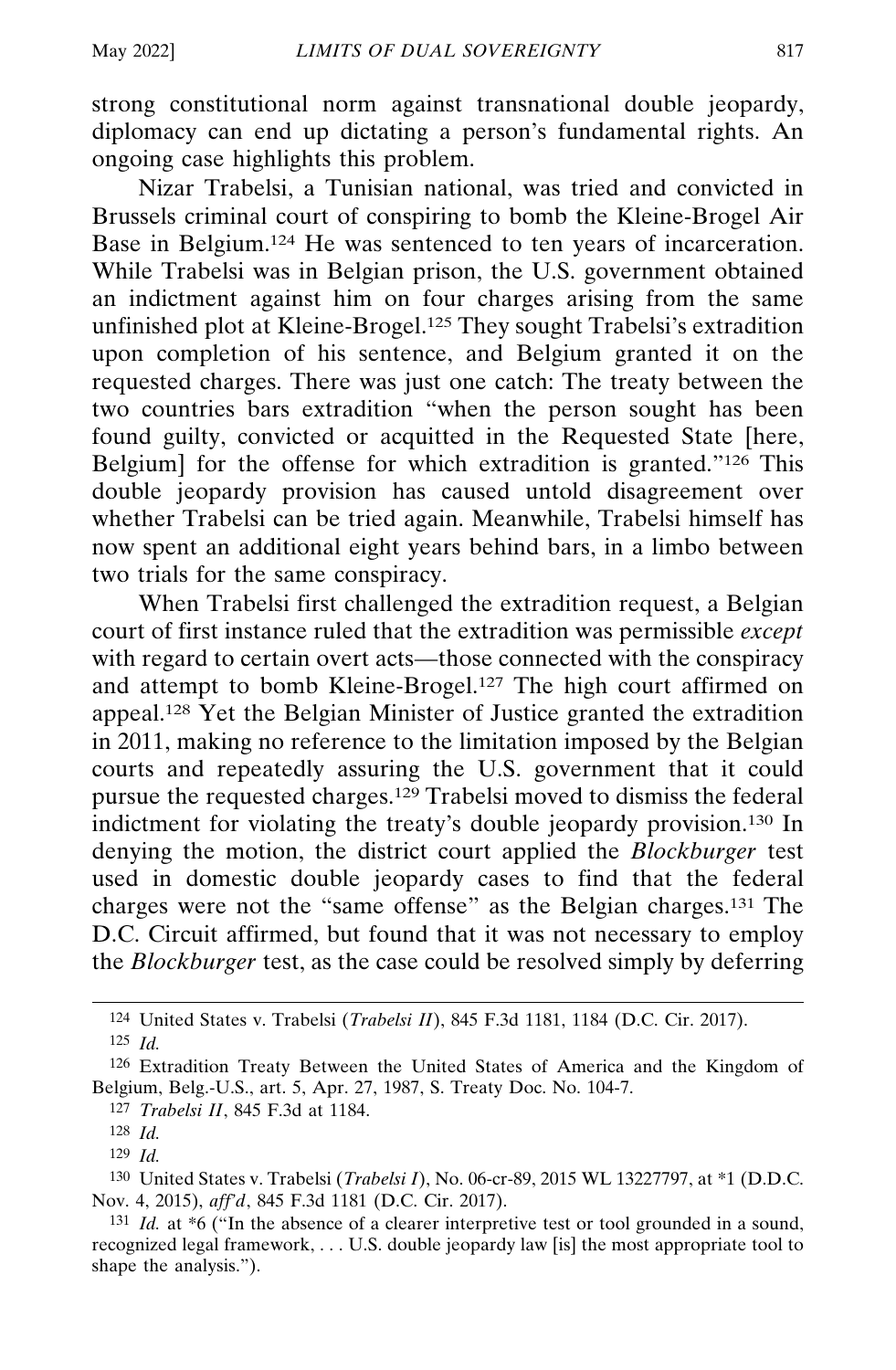to the Belgian government's decision to extradite.132 That deference has been complicated as evidence comes to light of substantial disagreement between the Belgian judicial and executive branches over the meaning of the treaty provision and the legality of Trabelsi's extradition.133 The U.S. district court's most recent word on the matter is that, "[u]nder principles of international comity and separation of powers, this Court has no role to play in a dispute between coordinate branches of a foreign state."134

Trabelsi's case shows that even where a treaty protects against double jeopardy, differing interpretations of that treaty can lead to double punishment. If that happens even in the presence of a treaty, who will enforce the defendant's right against double jeopardy in the *absence* of a treaty?

This Note argues that the judiciary should embrace its role as enforcer of constitutional rights in such cases. Just as the Department of Justice can always excuse itself from the self-imposed *Petite* policy, two parties to an extradition treaty can jointly interpret the double jeopardy provision to permit prosecution, nullifying the right. Extradition treaties, unlike the *Petite* policy, are the supreme law of the land—but they end up being just as malleable because of the deference given to the executive branch.

#### II

## THE BARTKUS EXCEPTION TO DUAL SOVEREIGNTY

Ever since the Supreme Court decided *Bartkus v. Illinois*135 in 1959, it has left open the possibility that prosecutions by separate sovereigns might violate double jeopardy if they were functionally the work of a single sovereign. This possibility has come to be known as the "*Bartkus* exception," referring to cases in which "one prosecuting sovereign can be said to be acting as a 'tool' of the other . . . or where the second prosecution amounts to a 'sham and a cover' for the

<sup>132</sup> *Trabelsi II*, 845 F.3d at 1181, 1190.

<sup>133</sup> United States v. Trabelsi (*Trabelsi IV*), No. 06-cr-89, 2021 WL 430911, at \*15 (D.D.C. Feb. 5, 2021). In denying the motion to dismiss back in 2015, the district court quoted an opinion of the D.C. Circuit explaining that "an American court must give great deference to the determination of the foreign court in an extradition proceeding." *Trabelsi I*, 2015 WL 13227797, at \*3. But that quote changed in the district court's 2021 denial of a motion to reconsider based on new evidence of the Belgian judiciary's disagreement with its diplomats: "[T]he Court explained that 'an American court must give great deference' to a foreign government's decision to extradite a defendant, as a matter of international comity." *Trabelsi IV*, 2021 WL 430911, at \*4 (citing *Trabelsi I*).

<sup>134</sup> *Trabelsi IV*, 2021 WL 430911, at \*15.

<sup>135</sup> 359 U.S. 121, 123–24 (1959).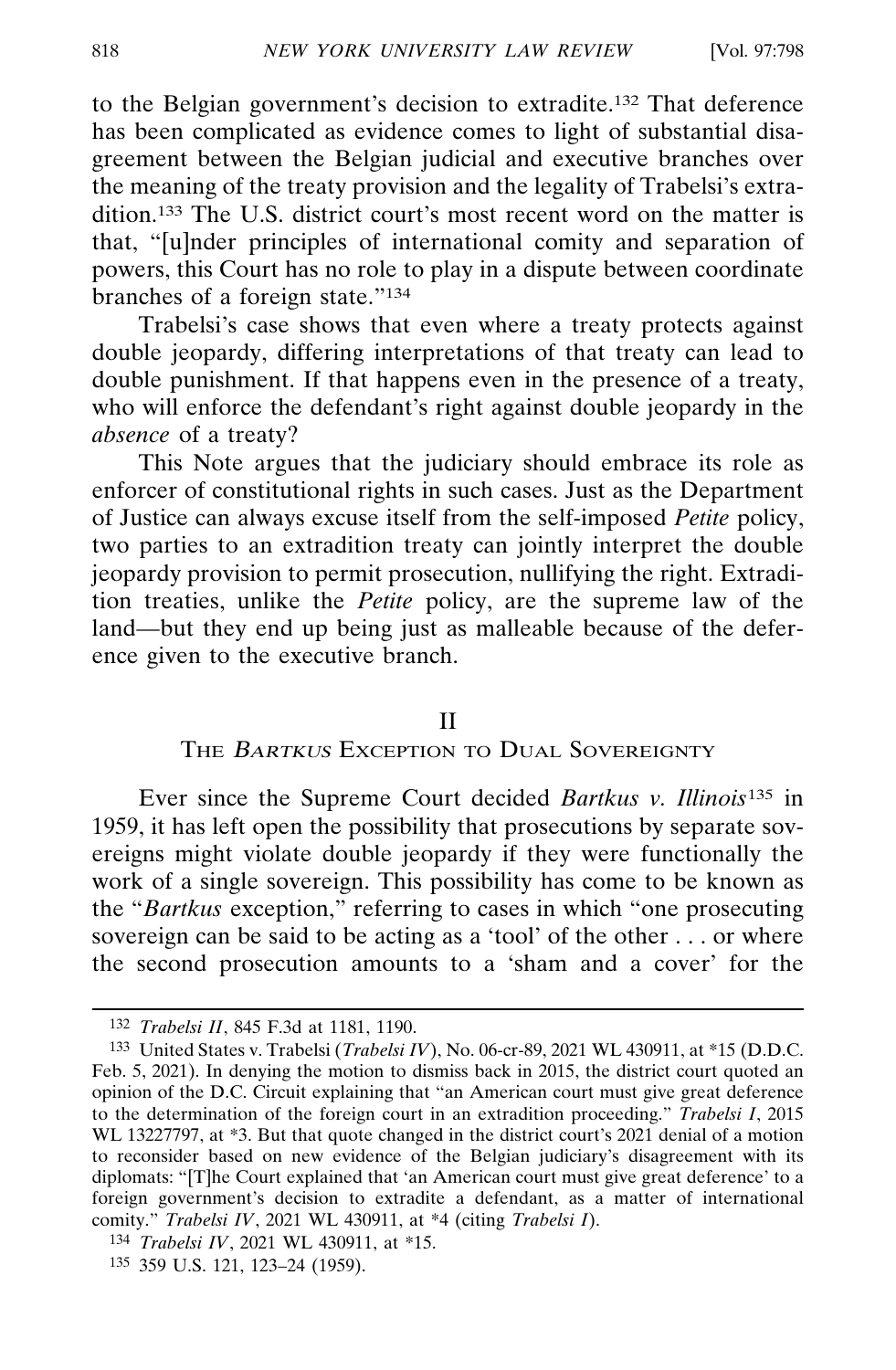first."136 Multiple courts of appeals have explored this idea, accepting that there are limits to the rule of separate sovereigns.137 Yet none has ever reached those limits to affirm the dismissal of an indictment under the *Bartkus* exception.138

In *Bartkus*, the Court confronted a state prosecution following a federal acquittal on "substantially identical" factual allegations.<sup>139</sup> Alfonse Bartkus was accused of robbing a federally insured savings bank, but the owner of a barbershop several miles away testified that Bartkus was getting a haircut at the time of the robbery.140 After a federal jury acquitted Bartkus, he was tried again in state court and this time convicted.141 The record established that "federal officers solicited the state indictment, arranged to assure the attendance of key witnesses, unearthed additional evidence to discredit Bartkus and one of his alibi witnesses, and in general prepared and guided the state prosecution."142

Justice Brennan, writing in dissent, believed the facts established that the state prosecution was "actually a second federal prosecution"143 and was thus barred by the Double Jeopardy Clause. In rejecting this argument, Justice Frankfurter reasoned for the Court that:

The record . . . does not support the claim that the State of Illinois in bringing its prosecution was merely a tool of the federal authorities, who thereby avoided the prohibition of the Fifth Amendment against a retrial of a federal prosecution after an acquittal. It does not sustain a conclusion that the state prosecution was a sham and a cover for a federal prosecution, and thereby in essential fact another federal prosecution.144

- 141 *Id.* at 122 (majority opinion).
- 142 *Id.* at 165 (Brennan, J., dissenting).
- 143 *Id.* at 165–66.
- 144 *Id.* at 123–24 (majority opinion).

<sup>136</sup> United States v. Aboumoussallem, 726 F.2d 906, 910 (2d Cir. 1984) (citing *Bartkus*, 359 U.S. at 124).

<sup>137</sup> *See, e.g.*, *id.*; United States v. Piekarsky, 687 F.3d 134, 149 (3d Cir. 2012); United States v. Djoumessi, 538 F.3d 547, 550 (6th Cir. 2008); United States v. Zone, 403 F.3d 1101, 1106 (9th Cir. 2005); United States v. Leathers, 354 F.3d 955, 960 (8th Cir. 2004); United States v. Montgomery, 262 F.3d 233, 238 (4th Cir. 2001); United States v. Guzman, 85 F.3d 823, 827 (1st Cir. 1996); United States v. Raymer, 941 F.2d 1031, 1037 (10th Cir. 1991).

<sup>138</sup> In a footnote to her dissenting opinion in *Gamble*, Justice Ginsburg reiterated the possibility of an exception to the separate sovereigns rule, but noted that "[t]he Courts of Appeals have read this potential exception narrowly." Gamble v. United States, 139 S. Ct. 1960, 1994 n.3 (2019) (Ginsburg, J., dissenting) (citations omitted).

<sup>139</sup> *Bartkus*, 359 U.S. at 122.

<sup>140</sup> *Id.* at 165 (Brennan, J., dissenting).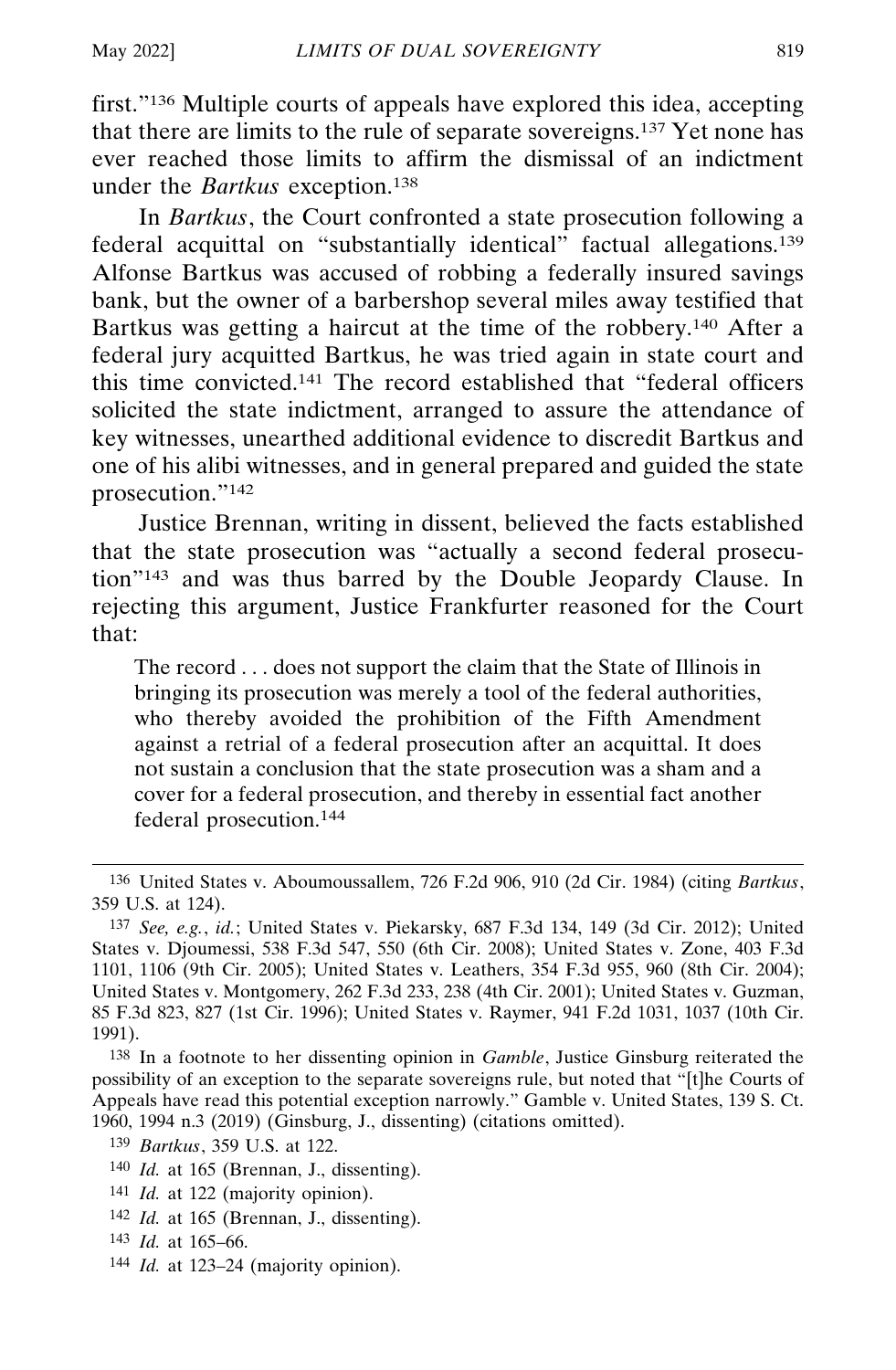The language in this passage has led to decades of uncertainty in the lower courts about how egregious a case would need to be to overcome the presumption of dual sovereignty. According to the *Bartkus* majority, there is a point at which two prosecutions, brought in name by separate sovereigns, cross a line to become the work of a single sovereign. At that point, the constitutional protection against double jeopardy kicks in. But the difficult task "is to determine how much the federal authorities must participate in a state prosecution before it so infects the conviction that we must set it aside."145

This Section discusses how the federal courts of appeals have interpreted the "tool," "sham," or "cover" language from the *Bartkus* majority opinion. After analyzing various formulations of the *Bartkus* exception, I argue that the courts' language has created a nonfunctioning standard, and that strict scrutiny would provide a better means of detecting and preventing the kinds of misconduct the *Bartkus* exception describes.

## *A. Proliferation of Standards*

The first case to discuss the limiting language in *Bartkus* was not a double jeopardy case at all.146 In *United States v. Liddy*, the D.C. Circuit rejected the argument that the *dismissal* of a state prosecution at the request of federal prosecutors prior to a federal trial violated due process and the right to a speedy trial.147 The D.C. Circuit found no evidence that the California prosecution "[began] at the direction of" the federal prosecutors.148 The court explained that:

*Bartkus*, as we view it, stands for the proposition that federal authorities are proscribed from manipulating state processes to accomplish that which they cannot constitutionally do themselves. To hold otherwise would, of course, result in a mockery of the dual sovereignty concept that underlies our system of criminal justice. . . . The burden, however, of establishing that federal officials are controlling or manipulating the state processes is substantial; the

<sup>145</sup> *Id.* at 167–68 (Brennan, J., dissenting).

<sup>146</sup> *See* United States v. Liddy, 542 F.2d 76, 79 (D.C. Cir. 1976). In September 1973, G. Gordon Liddy was indicted on California state charges for breaking into Daniel Ellsberg's psychiatrist's office to steal confidential medical records to use against Ellsberg. *Id.* Five months later, Liddy was indicted by a federal grand jury for conspiracy to violate the psychiatrist's Fourth Amendment rights under federal civil rights law, 18 U.S.C. § 241. At the request of the Watergate Special Prosecution Force and over Liddy's objection, the California prosecution was dismissed. Liddy argued that the California prosecution was used as a "tool" by the federal prosecutors to violate his Fifth and Sixth Amendment rights to due process and a speedy trial. *Liddy*, 542 F.2d at 79.

<sup>147</sup> *Liddy*, 542 F.2d at 79.

<sup>148</sup> *Id.*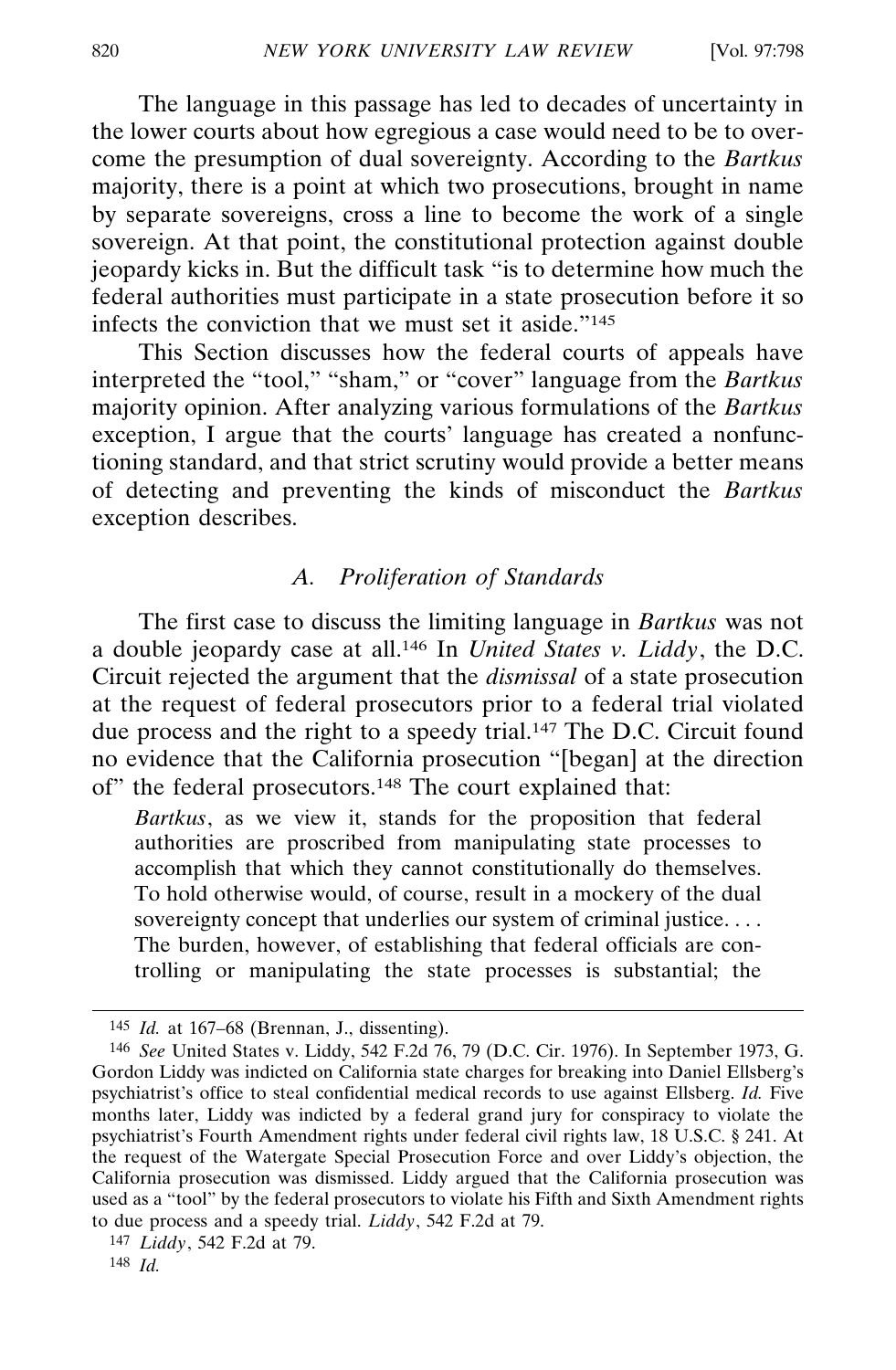Appellant must demonstrate that the state officials had little or no independent volition in the state proceedings.149

Although *Liddy* did not involve a double jeopardy challenge, courts have often cited it in considering and rejecting double jeopardy claims under the *Bartkus* exception. The standard laid out in *Liddy* contains a few interrelated concepts: evasion of constitutional protections, manipulation by one sovereign, and lack of independent volition on the part of the other. Multiple courts have adopted the *Liddy* test that one sovereign must have "little or no independent volition" in its own proceedings.150 Only a few, however, have echoed *Liddy*'s caution against federal authorities "manipulating state processes to accomplish that which they cannot constitutionally do themselves"<sup>151</sup> or noted that to hold otherwise would be a "mockery of the dual sovereignty concept."152

Other courts have devised new language to describe the lack of independence that would need to be found to overcome the presumption of dual sovereignty. The First Circuit borrowed the *Liddy* language and added a distinct element of domination, explaining that "the *Bartkus* exception . . . is limited to situations in which one sovereign so thoroughly dominates or manipulates the prosecutorial machinery of another that the latter retains little or no volition in its own proceedings."153 The court dismissed the double jeopardy claim, finding no evidence that one sovereign's authorities were "merely handmaidens" of the other.<sup>154</sup> The Sixth Circuit looked for evidence

154 *Id.* at 828.

<sup>149</sup> *Id.* (citations omitted).

<sup>150</sup> *E.g.*, United States v. Burden, 600 F.3d 204, 229 (2d Cir. 2010) (citing "little or no independent volition" language); United States v. Zone, 403 F.3d 1101, 1105 (9th Cir. 2005) (same); United States v. Leathers, 354 F.3d 955, 960 (8th Cir. 2004) (same); United States v. Angleton, 314 F.3d 767, 774 n.15 (5th Cir. 2002) (same); United States v. Rashed, 234 F.3d 1280, 1284 (D.C. Cir. 2000) (same); United States v. Raposo, 205 F.3d 1326 (2d Cir. 2000) (same); United States v. All Assets of G.P.S. Auto. Corp., 66 F.3d 483, 495 (2d Cir. 1995) (same); United States v. 38 Whalers Cove Drive, 954 F.2d 29, 38 (2d Cir. 1992) (same); *In re* Kunstler, 914 F.2d 505, 517 (4th Cir. 1990) (same); United States v. Davis, 906 F.2d 829, 834 (2d Cir. 1990) (same); *see also* United States v. Baptista-Rodriguez, 17 F.3d 1354, 1361 (11th Cir. 1994) ("To fit within the exception, the defendant must show that one sovereign was so dominated, controlled, or manipulated by the actions of the other that it did not act of its own volition." (citations omitted)); United States v. Raymer, 941 F.2d 1031, 1037 (10th Cir. 1991) ("When a defendant claims that federal and state officials are not acting as dual sovereigns, he has a substantial burden of proving one sovereign is so dominated by the actions of the other that the former is not acting of its own volition.").

<sup>151</sup> United States v. Rashed, 234 F.3d 1280, 1283 (D.C. Cir. 2000) (quoting *Liddy*, 542 F.2d at 79); United States v. Talley, 16 F.3d 972, 974 (8th Cir. 1994) (same); United States v. Russotti, 555 F. Supp. 1236, 1239 (W.D.N.Y.), *aff'd*, 717 F.2d 27 (2d Cir. 1983) (same); United States v. Bouthot, 685 F. Supp. 286, 294 (D. Mass. 1988) (same).

<sup>152</sup> United States v. Guzman, 85 F.3d 823, 827 (1st Cir. 1996) (citations omitted). 153 *Id.*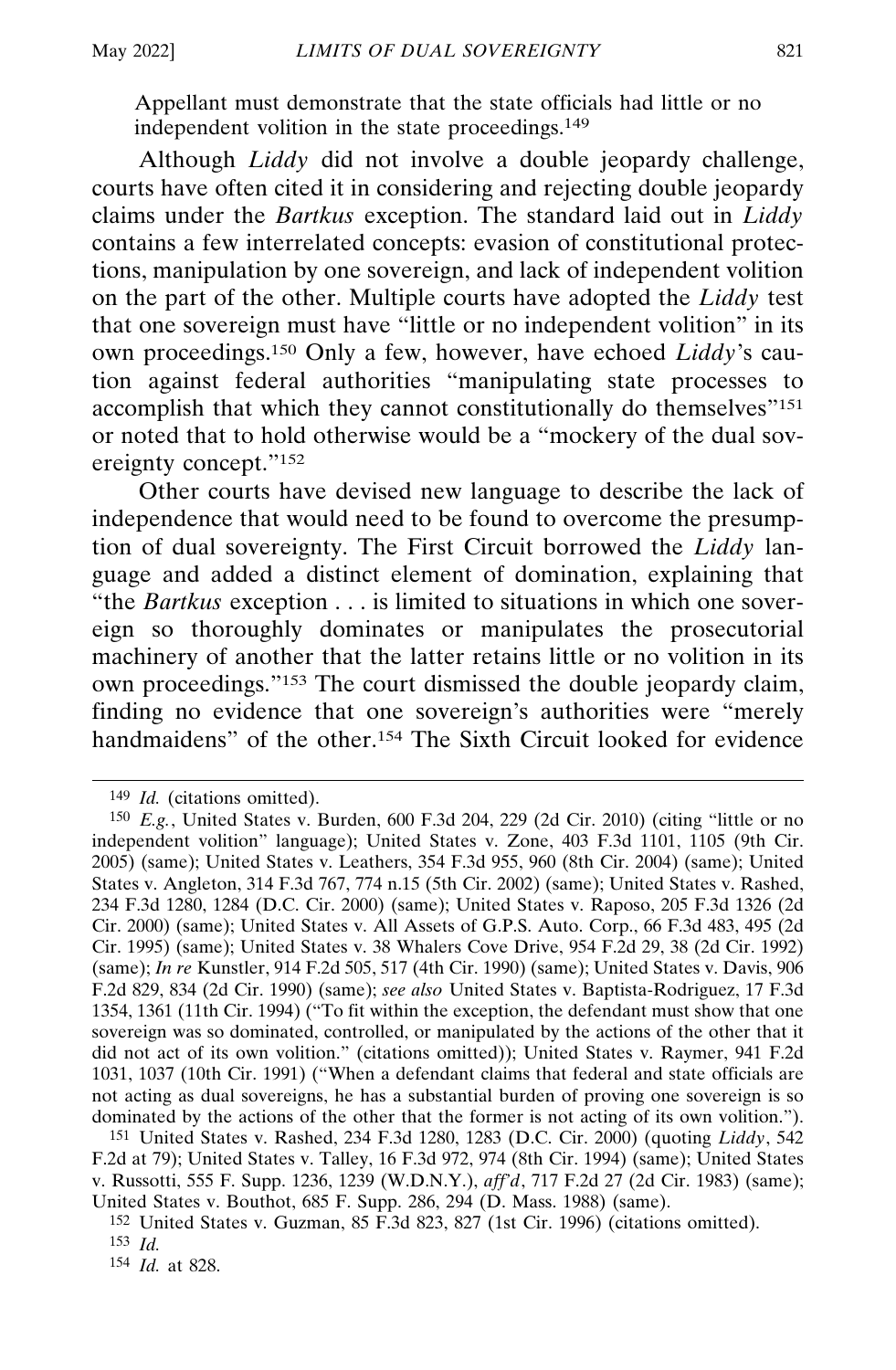that the federal government was somehow "ceding its sovereign authority to prosecute and acting only because the State told it to do so."155 The Third Circuit was not convinced that "state authorities were puppets or surrogates for the federal authorities."156 Two courts have even borrowed a civil liability term appearing in the parties' briefs and explained that one prosecution was not merely a "cat's paw" for the other.157 Meanwhile, the Fifth Circuit applied the test somewhat less colorfully, explaining that "[t]he key . . . is whether the separate sovereigns have made independent decisions to prosecute, or whether, instead, 'one sovereign has essentially manipulated another sovereign into prosecuting."<sup>158</sup>

#### *B.* Bartkus *Overseas*

In *United States v. Rashed*, the D.C. Circuit asked whether Greece, in prosecuting Mohammed Rashed for multiple acts of international terrorism, was "a tool of the [United States]."159 After Greek authorities arrested Rashed, the United States sought his extradition to be tried on federal terrorism charges. Greece refused, choosing to prosecute him themselves. Rashed was convicted of two charges, acquitted of two, and sentenced to fifteen years in Greek prison.160 He was released after eight years and, while traveling abroad, was apprehended by U.S. agents and brought to the United States for prosecution.161 The government urged the court to find the *Bartkus* exception inapplicable to foreign prosecutions because foreign governments are "never subject to the sort of federal domination that states may be."<sup>162</sup> The court disagreed with this categorical argument: "Improbability may imply rarity, but we do not think the sham relationship so unlikely as to justify a blanket rule against the exception in the foreign prosecution context."163

162 *Id.* at 1282.

<sup>155</sup> United States v. Djoumessi, 538 F.3d 547, 550 (6th Cir. 2008); *see also* United States v. Willis, 981 F.3d 511, 516 (6th Cir. 2020).

<sup>156</sup> United States v. Piekarsky, 687 F.3d 134, 148 (3d Cir. 2012).

<sup>157</sup> *See* United States v. Baptista-Rodriguez, 17 F.3d 1354, 1361 (11th Cir. 1994) ("[Appellants] argue that the Bahamian prosecution was merely a 'sham'—a 'tool or "cat's paw"' of the United States."); United States v. Nosair, 854 F. Supp. 251, 253 (S.D.N.Y. 1994) ("This scenario suggests no reason whatever for the federal government to have used the state prosecution as a cat's paw  $\dots$ .").

<sup>158</sup> United States v. Angleton, 314 F.3d 767, 774 (5th Cir. 2002) (citations omitted).

<sup>159</sup> United States v. Rashed, 234 F.3d 1280, 1282 (D.C. Cir. 2000) (quoting *Bartkus*, 359 U.S. at 123–24).

<sup>160</sup> *Id.* at 1281.

<sup>161</sup> *Id.*

<sup>163</sup> *Id.*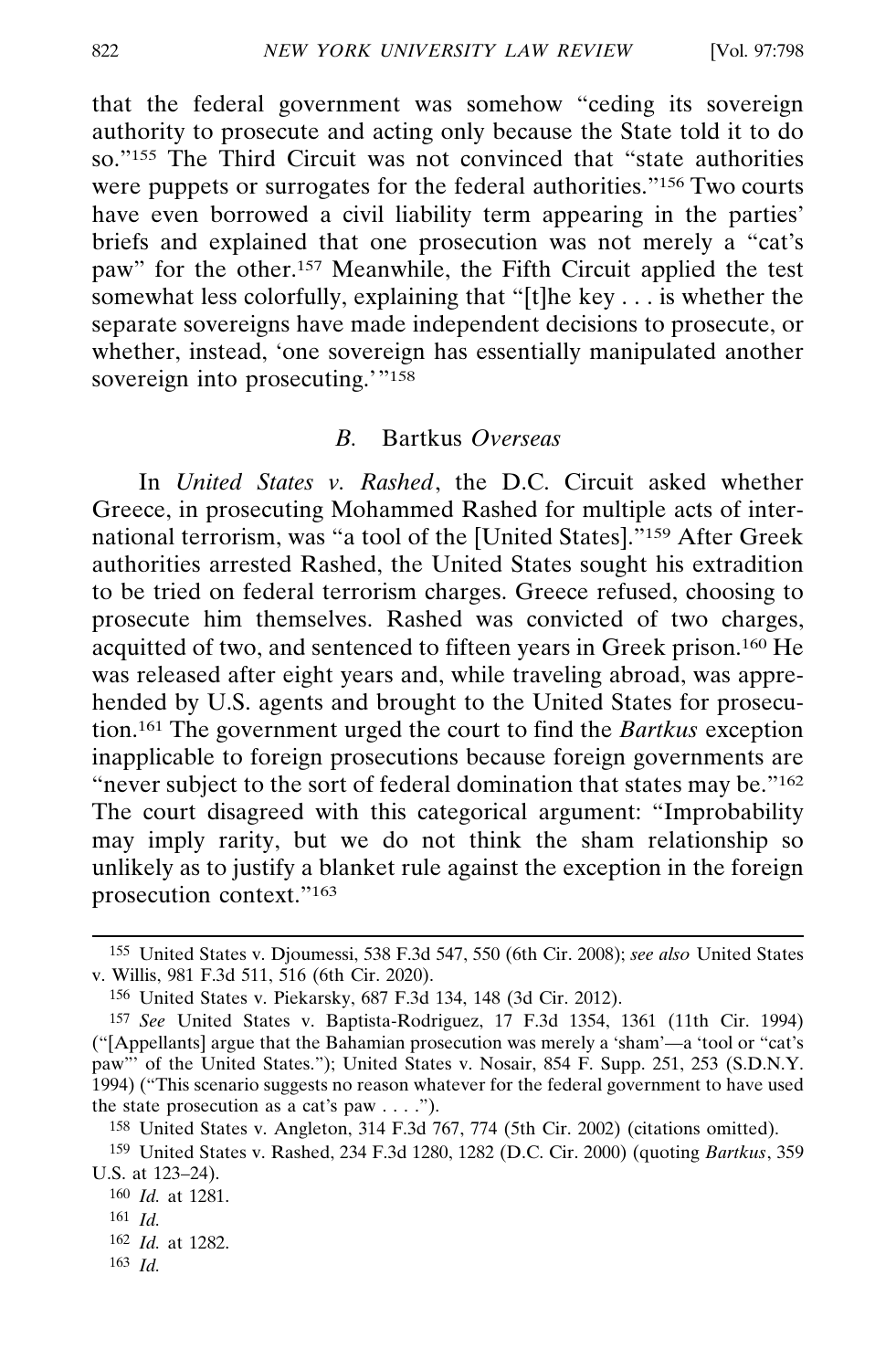The court nonetheless rejected Rashed's double jeopardy claim. It explained that "[f]ar from being controlled by the United States, the Greek trial occurred only because Greece rejected U.S. demands for Rashed's extradition."164 Because Rashed did not "claim that the United States preferred prosecution to extradition, or that further discovery would uncover evidence of such a preference," the court found the sham prosecution theory implausible.165

The court did note that if prosecution by a foreign country poses strategic advantages, the United States might prefer that prosecution to proceed first and use it as a tool to advance its own interests: "[A] prosecutorial advantage, coupled with some evidence that the United States had helped bring it about, or that its existence had induced the United States to prefer and promote the foreign prosecution, might help support the 'tool' inference."<sup>166</sup> This inference would be strengthened by the foreign sovereign's lack of independent motive. An "easy case" of manipulation by another sovereign, according to the D.C. Circuit, "might be where a nation pursued a prosecution that did little or nothing to advance its independent interests, under threat of withdrawal of American aid on which its leadership was heavily dependent."167

## *C. The Nonfunctioning Exception*

Six decades after *Bartkus*, courts continue to entertain claims at the hazy outer edges of dual sovereignty.168 But until the Supreme Court clarifies the doctrine, such claims are all but doomed to fail, dragging defendants, the government, and the courts through lengthy litigation that has little chance of vindicating anyone's rights.169

Courts seem to be at once drawn to the *Bartkus* exception and afraid of making it real.170 One court, after finding "the gravitational

169 *See* United States v. Figueroa-Soto, 938 F.2d 1015, 1019 (9th Cir. 1991) ("As a practical matter, however, under the criteria established by *Bartkus* itself it is extremely difficult and highly unusual to prove that a prosecution by one government is a tool, a sham or a cover for the other government.").

170 *See* United States v. Bernhardt, 831 F.2d 181, 183 (9th Cir. 1987) ("[W]e share many of the concerns expressed by the district court that led to its invocation of the *Bartkus* exception. Nevertheless, we conclude that sufficient independent federal involvement would save the prosecutions from that exception. Accordingly, we reverse and remand to

<sup>164</sup> *Id.* at 1281.

<sup>165</sup> *Id.* at 1286.

<sup>166</sup> *Id.* at 1285.

<sup>167</sup> *Id.* at 1283.

<sup>168</sup> *See* United States v. Willis, 981 F.3d 511, 516 (6th Cir. 2020) (upholding dismissal of a criminal defendant's motion to dismiss on double jeopardy grounds because the defendant was charged with different crimes and prosecuted by different sovereigns, and whose prosecution did not fall under the "sham" exception).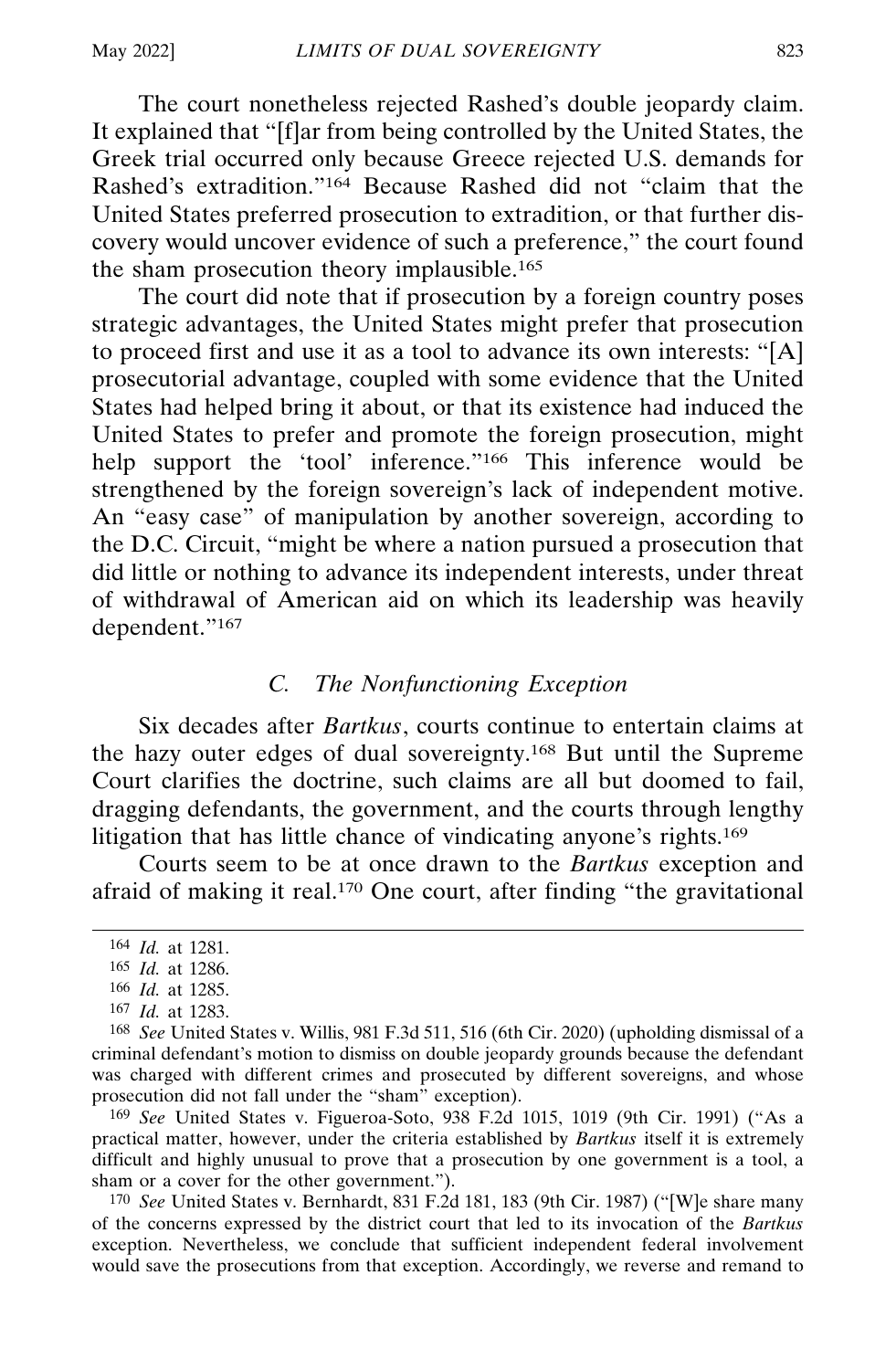pull of *Bartkus* irresistible" and stating that "the exception is compelled by the bedrock principles of dual sovereignty," nonetheless declined to invoke the exception.171 In applying the language from *Bartkus*, courts have consistently held that mere cooperation or collaboration is insufficient to overcome dual sovereignty.172 But the degree of manipulation or control demanded by most of the courts in the cases above is all but impossible to establish. Indeed, several courts have expressed skepticism that the exception even exists.173 Many others have emphasized how narrow it is before declaring it not to apply in the case at hand.174 In only a handful of cases have courts been convinced that the evidence warranted a dismissal of the indictment or a remand for further factfinding on double jeopardy grounds.175

173 *See, e.g.*, United States v. Angleton, 314 F.3d 767, 773–74 (5th Cir. 2002) ("The *Bartkus* Court's failure to identify a particular instance of a sham prosecution may mean that the exception does not exist."); *Tirrell*, 120 F.3d at 677 ("This circuit has expressed doubts about 'whether *Bartkus* truly meant to create such an exception, and we have uniformly rejected such claims.'" (quoting United States v. Brocksmith, 991 F.2d 1363, 1366 (7th Cir. 1993))).

174 *See* Gamble v. United States, 139 S. Ct. 1960, 1994 n.3 (2019) (Ginsburg, J., dissenting) ("The Courts of Appeals have read this potential exception narrowly."); *Guzman*, 85 F.3d at 827 ("We emphasize that the *Bartkus* exception is narrow."); United States v. Djoumessi, 538 F.3d 547, 550 (6th Cir. 2008) ("[T]he *Bartkus* sham-prosecution exception is a narrow one and, so far as this circuit is concerned, it is an exception that has yet to affect the outcome of a single case.").

175 *See* United States v. All Assets of G.P.S. Auto. Corp., 66 F.3d 483, 496 (2d Cir. 1995) (remanding for an evidentiary hearing on whether the "state prosecute[d] to conviction and then prevail[ed] upon the federal prosecutor to deputize a state district attorney to bring a forfeiture, ostensibly in the name of the United States, but for the sole benefit of the state"); *Bernhardt*, 831 F.2d at 183 (reversing the district court's dismissal of the indictment and remanding for an evidentiary hearing because the facts, while "troubling," were not "sufficient as a matter of law to invoke" the *Bartkus* exception); United States v. Belcher, 762 F. Supp. 666, 670–71 (W.D. Va. 1991) (dismissing indictment on double jeopardy grounds and finding that *Bartkus*'s "sketchy provisions," that is, "one sovereign acting as a tool of the other; one prosecution serving as a sham or cover for another," are most applicable "in a situation where the principles of federalism are blurred and 'the power of centralized government works to deprive a citizen of fundamental rights.'"). *But see* United States v. Johnson, 576 F. Supp. 2d 758, 764 n.6 (W.D. Va. 2008) (explaining that

the district court for that factual determination."); United States v. Tirrell, 120 F.3d 670, 677 (7th Cir. 1997).

<sup>171</sup> *See* United States v. Guzman, 85 F.3d 823, 827 (1st Cir. 1996) (rejecting a double jeopardy claim where a Netherlands Antilles drug possession conviction preceded the Puerto Rico conviction for the same instance of possession).

<sup>172</sup> *See, e.g.*, United States v. 38 Whalers Cove Drive, 954 F.2d 29, 38 (2d Cir. 1992) (noting that the *Bartkus* exception to dual sovereignty "is not triggered simply by cooperation between the two authorities"); United States v. Leathers, 354 F.3d 955, 960 (8th Cir. 2004) ("Referrals and cooperation between federal and state officials not only do not offend the Constitution but are commonplace and welcome."); *Bernhardt*, 831 F.2d at 182 ("It is clear that the *Bartkus* exception does not bar cooperation between prosecuting sovereignties.").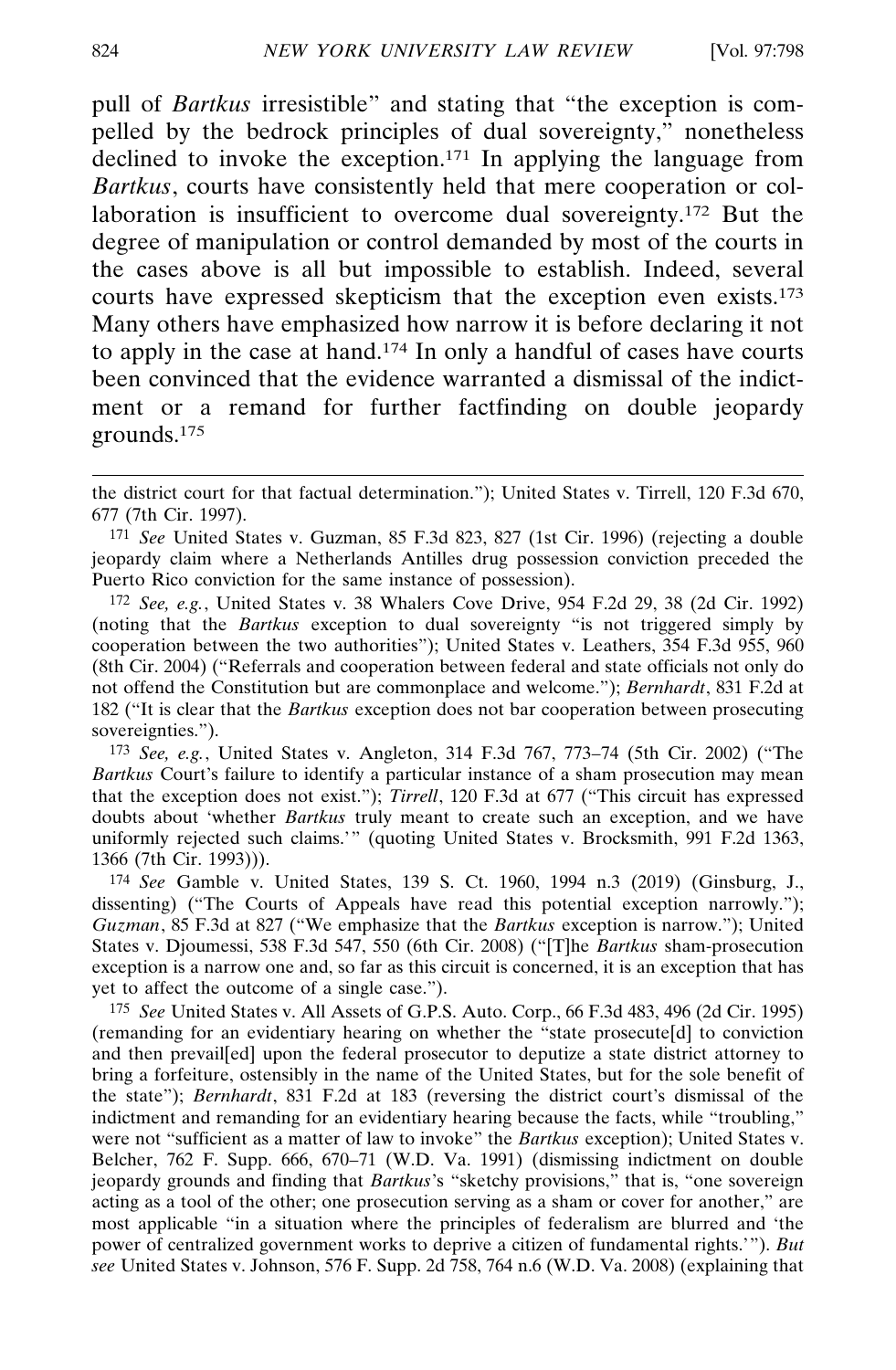Three features of the way the *Bartkus* exception has been formulated render it essentially nonfunctioning. First, the language in *Bartkus* itself is too vague to guide lower courts.176 Second, the degree of collusion in *Bartkus* was quite egregious, leading courts to wonder just how bad a case would have to be to justify dismissal.<sup>177</sup> And third, it draws courts' attention to the domination of a sovereign, when they should instead be focused on the domination of an individual *by* the sovereign. The third point warrants special discussion, because it helps reorient thinking around dual sovereignty to the appropriate questions: how aligned or distinct the sovereign interests are, and whether the courts are unduly deferential when accepting those alignments. The next Section explores this third concern.

### *D. The Role of Sovereign Domination*

Enforcing the *Bartkus* exception requires courts to label one sovereign—usually a state, but sometimes the United States or another nation—a "tool," a "pawn," a "handmaiden," a "puppet," or a "cat's paw" for another sovereign. It demands a conclusion that one sovereign was "so thoroughly dominated" or "commandeered" by another that it retained "little or no independent volition."178 The basic language from *Bartkus* has spiraled into what is essentially a litany of insults to an independent sovereign. Concerns about federalism and international comity understandably make courts wary of finding the *Bartkus* exception applicable.

Of course, abhorrence of inter-sovereign domination motivates doctrines across constitutional law that limit the power of the federal government with respect to the states. The Court is comfortable calling out domination by the federal government in that context. But there is one major difference: in the anti-commandeering, state sovereign immunity, and federal legislative power cases, it is the state sovereign itself asserting its "dignity" against federal intrusion.179 This is

178 *See supra* Section II.A.

the *Belcher* facts are "unique" (quoting United States v. Ealy, No. 00-cr-00104, 2001 WL 855894, at \*1 (W.D. Va. July 30, 2001))).

<sup>176</sup> *See Belcher*, 762 F. Supp. at 670 (referring to "the sketchy provisions *Bartkus* announced").

<sup>177</sup> *See* United States v. Figueroa-Soto, 938 F.2d 1015, 1019–20 (9th Cir. 1991) (describing "how difficult the proof is" to satisfy the *Bartkus* exception because, in that case, "the federal effort which failed in the federal courthouse was renewed a second time in the state courthouse across the street" (citing *Bartkus*, 359 U.S. at 169 (Brennan, J., dissenting))).

<sup>179</sup> *See, e.g.*, New York v. United States, 505 U.S. 144 (1992) (agreeing with the state of New York that the federal government could not force it to store radioactive waste generated by private parties); Alden v. Maine, 527 U.S. 706 (1999) (agreeing with the state of Maine that the federal government "could not subject state to suit in state court without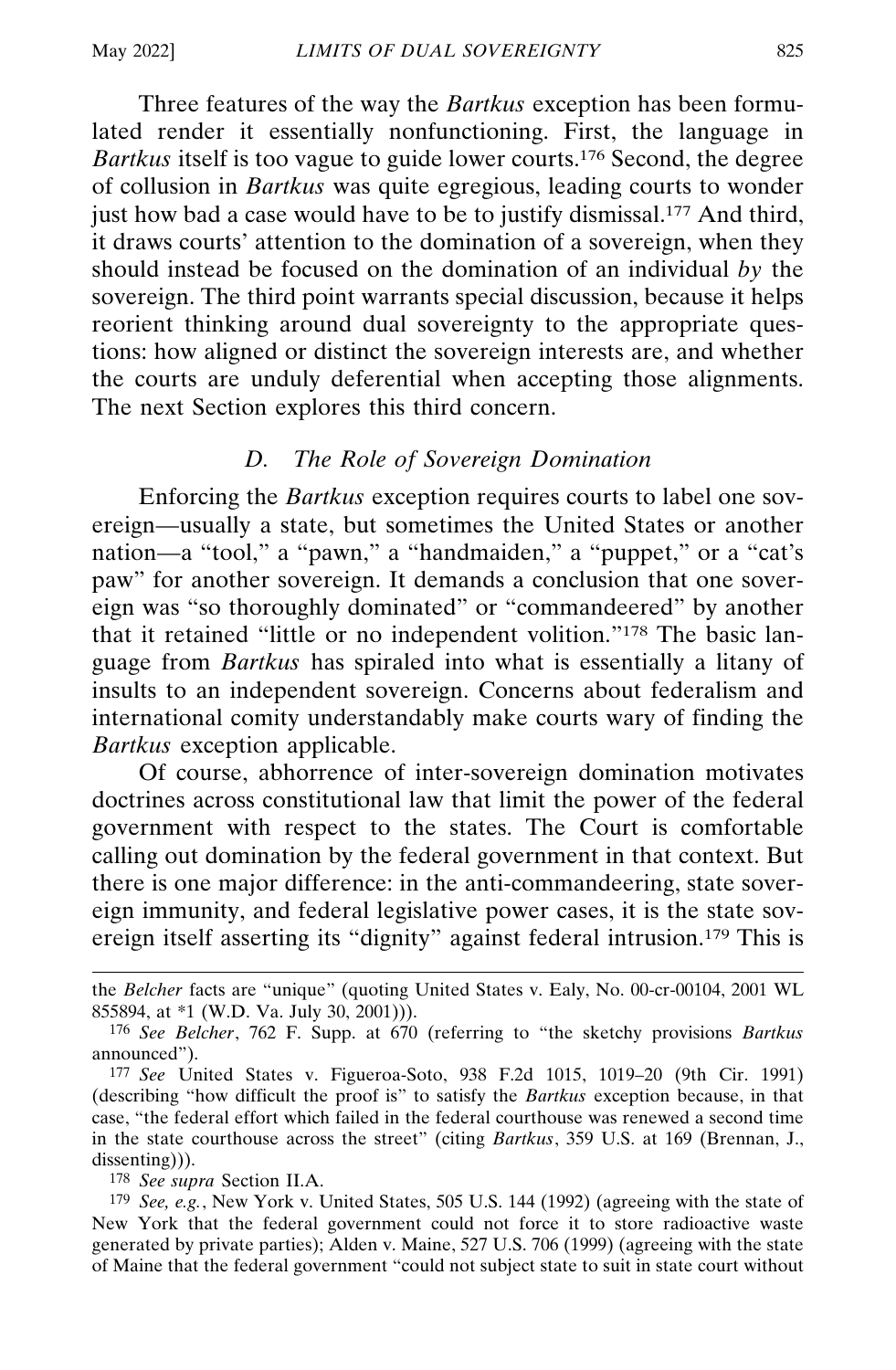not the case in the double jeopardy sphere, where each sovereign has asserted its power against an individual and the individual pleads double jeopardy. Claims under the *Bartkus* exception are brought by defendants, not by the sovereign that was the victim of manipulation or control by another.

Thus, while one might imagine that federalism and comity concerns would motivate courts to restrain the federal government from "commandeering" a state or foreign prosecution, that is not the case here, where the wronged party is an individual. If a state itself claims it was commandeered, a court may feel comfortable telling the federal government to stop commandeering. But if the state claims it was perfectly independent, who are the courts to say it was thoroughly dominated? While the courts are comfortable resolving sovereign dignity disputes between state and federal governments, they may be less comfortable diagnosing domination that blurs the lines of sovereignty at an individual's expense.

In Part III, I argue that the test for a violation of dual sovereignty must dispense with the notion that one sovereign lacked volition entirely. What the "volition" analysis misses is that a sovereign may have reasons for going along with a duplicative prosecution—financial or diplomatic aid from the United States, for example—that do not render it helpless or deprive it of agency. Yet those strategic reasons are not the sorts of "interests" that may permissibly be vindicated on the backs of criminal defendants through an invocation of the dual sovereignty rule.

#### III

## STRICT SCRUTINY OF DUAL-SOVEREIGN SUCCESSIVE **PROSECUTIONS**

Freedom from successive prosecution for the same offense is a fundamental constitutional norm, but the Court's dual sovereignty doctrine erases that protection entirely when prosecutions are brought by two sovereigns. Courts should instead apply strict scrutiny to such prosecutions. Section III.A begins by describing the strict scrutiny standard and why it is appropriate to dual-sovereign double jeopardy cases. Section III.B suggests how strict scrutiny would apply across three categories of cases. Section III.C addresses possible objections

its consent"); Fed. Mar. Comm'n v. S.C. State Ports Auth., 535 U.S. 743 (2002) (holding that sovereign immunity precludes private parties from suing nonconsenting states); Va. Off. for Prot. & Advoc. v. Stewart, 563 U.S. 247, 264 (2011) (Kennedy, J., concurring) (discussing the need to carefully balance a "State's dignity" against federal interests in vindicating federal rights in federal cases against state officials).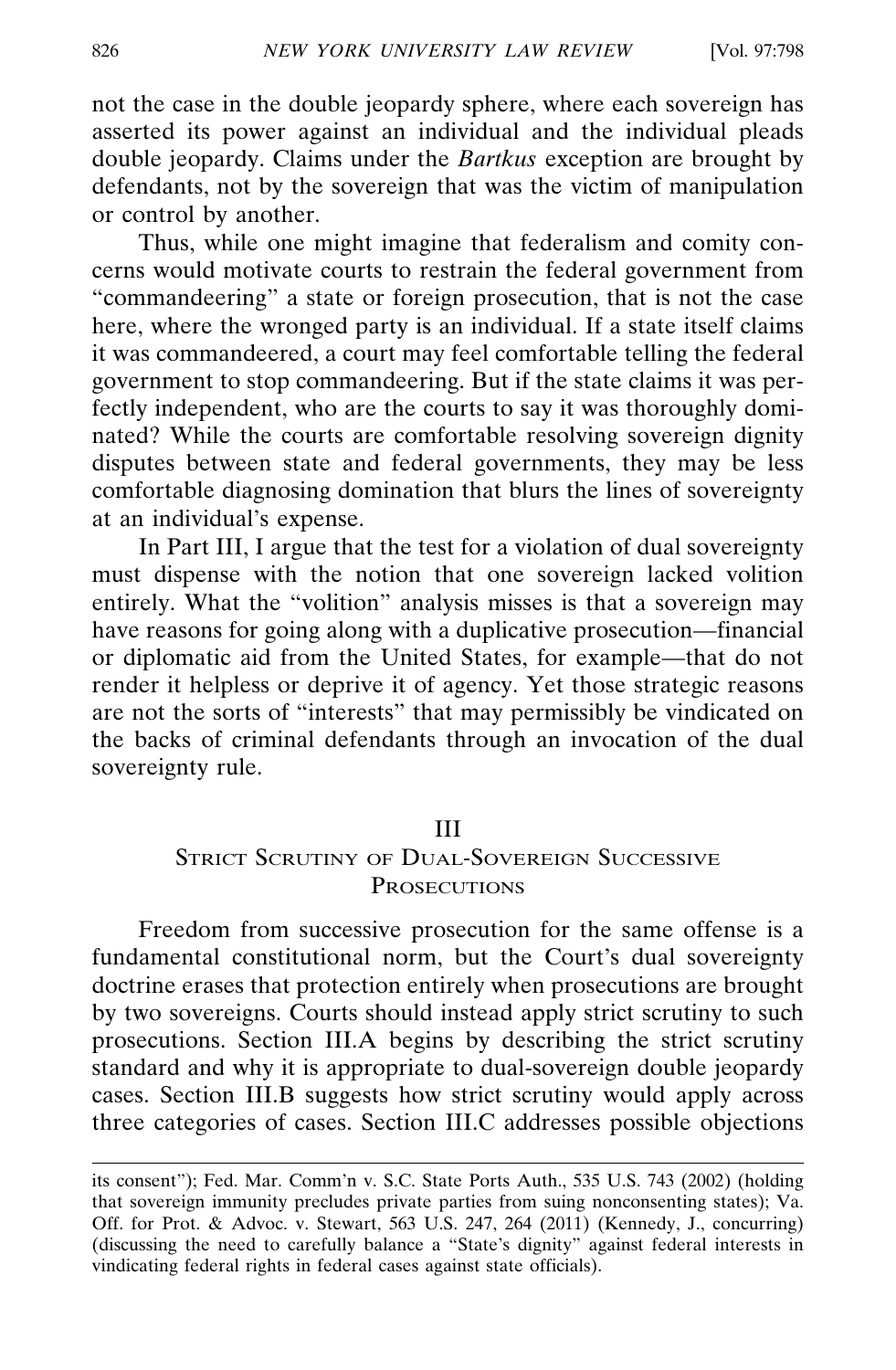to applying strict scrutiny in this context, and Section III.D discusses the added complication of the *Blockburger* test.

## *A. The Case for Strict Scrutiny*

Strict scrutiny emerged as the dominant paradigm in the 1960s to protect constitutional rights viewed by the Supreme Court as too fundamental for mere rational-basis review, but which the Court could not practically treat as absolute.180 The Warren Court applied strict scrutiny across a number of areas of civil constitutional law, including race-based classifications under the Equal Protection Clause, fundamental rights under the Due Process Clause, and content-based regulations on speech under the First Amendment.181 In the modern formulation, a government action subject to strict scrutiny will be upheld only if "narrowly tailored" to promote a "compelling governmental interest."182 Strict scrutiny most often applies in challenges to legislation, but it can also be used to challenge executive action.183

The Warren Court's approach to constitutional criminal procedure tended more toward categorical rules than strict scrutiny,<sup>184</sup> although the Burger and Rehnquist Courts gradually eroded these categorical protections.185 Double jeopardy by a single sovereign still typically requires the application of a categorical rule. If an indictment or conviction places someone "twice in jeopardy for the same offence," it must be dismissed; there is no inquiry into how compelling the government's interest is in the second prosecution.186 However,

183 *See, e.g.*, Yick Wo v. Hopkins, 118 U.S. 356, 374 (1886) (holding unconstitutional the racially discriminatory enforcement of a law criminalizing the operation of a laundry without a license, where nearly all those denied licenses were Chinese).

184 Fallon, *supra* note 180, at 1291 (first citing Miranda v. Arizona, 384 U.S. 436 (1966) (freedom from self-incrimination); then citing Douglas v. Alabama, 380 U.S. 415 (1965) (right to confront witnesses); and then citing Gideon v. Wainright, 372 U.S. 335 (1963) (right to court-appointed counsel)). *See generally* Jeffrey L. Fisher, *Categorical Requirements in Constitutional Criminal Procedure*, 94 GEO. L.J. 1493 (2006) (offering a history of, and explanations for, the Supreme Court's shift from "bright-line rule[s] to a balancing approach" in constitutional criminal procedure).

<sup>185</sup> Fisher, *supra* note 184, at 1495 ("[The] progression from a bright-line rule to a balancing approach is emblematic of the shift the Burger and Rehnquist Courts implemented in several areas of constitutional criminal procedure.").

186 *E.g.*, Benton v. Maryland, 395 U.S. 784, 796 (1969) (ruling that the Double Jeopardy Clause applies against the states and that petitioner's larceny conviction, for which he was previously convicted, "cannot stand"). Other doctrinal developments, such as the *Blockburger* test discussed *infra* in Section III.D, have significantly limited the protection of the Double Jeopardy Clause by narrowing what qualifies as the "same offence," even as it continues to apply categorically where the "same offence" requirement is met.

<sup>180</sup> Richard H. Fallon, Jr., *Strict Judicial Scrutiny*, 54 UCLA L. REV. 1267, 1270 (2007).

<sup>181</sup> *Id.* at 1269.

<sup>182</sup> *Id.* at 1273 (first citing Johnson v. California, 543 U.S. 499, 505 (2005); and then citing Miller v. Johnson, 515 U.S. 900, 920 (1995)).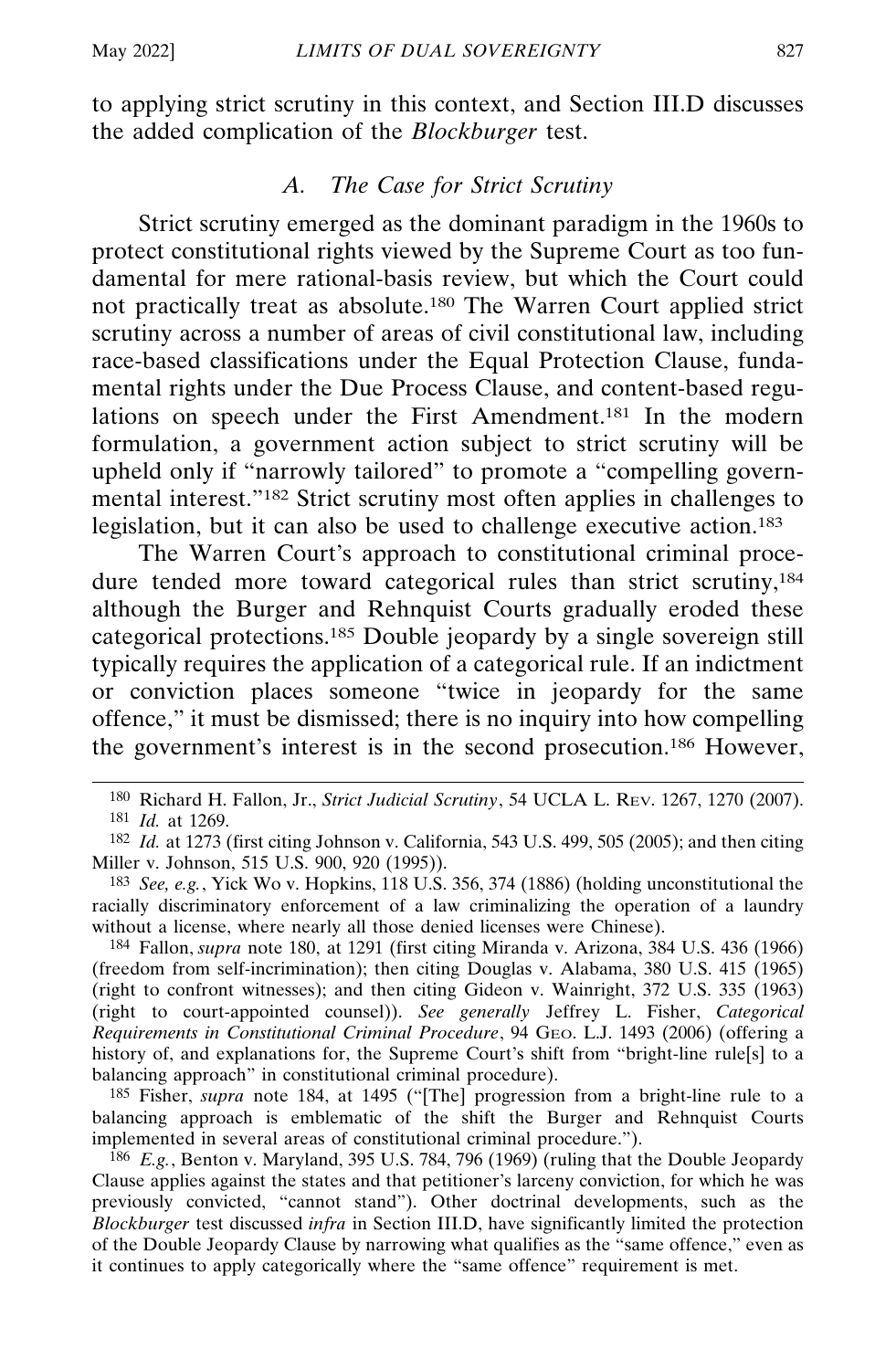double jeopardy is not absolute when it comes to mistrials. If a court determines that "there is a manifest necessity . . . , or the ends of public justice would otherwise be defeated,"187 it may discharge the jury and declare a mistrial. The defendant can then be charged again, despite having been placed in jeopardy once before when the first jury was impaneled.<sup>188</sup> The Court has said that "the strictest scrutiny is appropriate when the basis for the mistrial is the unavailability of critical prosecution evidence, or when there is reason to believe that the prosecutor is using the superior resources of the State to harass or to achieve a tactical advantage over the accused."189

As this brief overview has shown, strict scrutiny is not a typical formulation in double jeopardy cases, nor is it common in criminal procedure more generally. Importantly, this Note does not argue that single-sovereign double jeopardy cases should be subject to strict scrutiny. But strict scrutiny can be a useful tool in the narrow set of double jeopardy cases involving more than one sovereign, where a meaningful balancing of the interests of the prosecution and the rights of the defendant is necessary. The next Section explores how the ends and means prongs of the strict scrutiny formula provide a more useful framework than the confused inquiry courts have gone down in the *Bartkus* exception cases.190

## *B. Obstruction, Independence, and Manipulation*

The Supreme Court's dual sovereignty cases and the lower courts' exploration of the *Bartkus* exception illustrate that two sovereigns can have very distinct or very connected interests in prosecution. This Section argues that the distinctness of their interests is a key factor in the strict scrutiny analysis. I group dual-sovereign successive prosecutions into three categories based on the relationship between the two sovereigns' interests: obstruction, independence, and manipulation.

In an obstruction case, one sovereign seeks to "veto" the other's power to prosecute by going first and handing down an acquittal or a slap on the wrist. This is characteristic of the civil rights enforcement cases: A state might try to immunize its officers through a sham trial in the hope that it would preclude future federal prosecution. When the federal government seeks to re-prosecute, its interests directly

<sup>187</sup> United States v. Perez, 22 U.S. 579, 580 (1824).

<sup>188</sup> *See generally* Stephen J. Schulhofer, *Jeopardy and Mistrials*, 125 U. PA. L. REV. 449 (1977).

<sup>189</sup> Arizona v. Washington, 434 U.S. 497, 508 (1978).

<sup>190</sup> *See supra* Section II.C.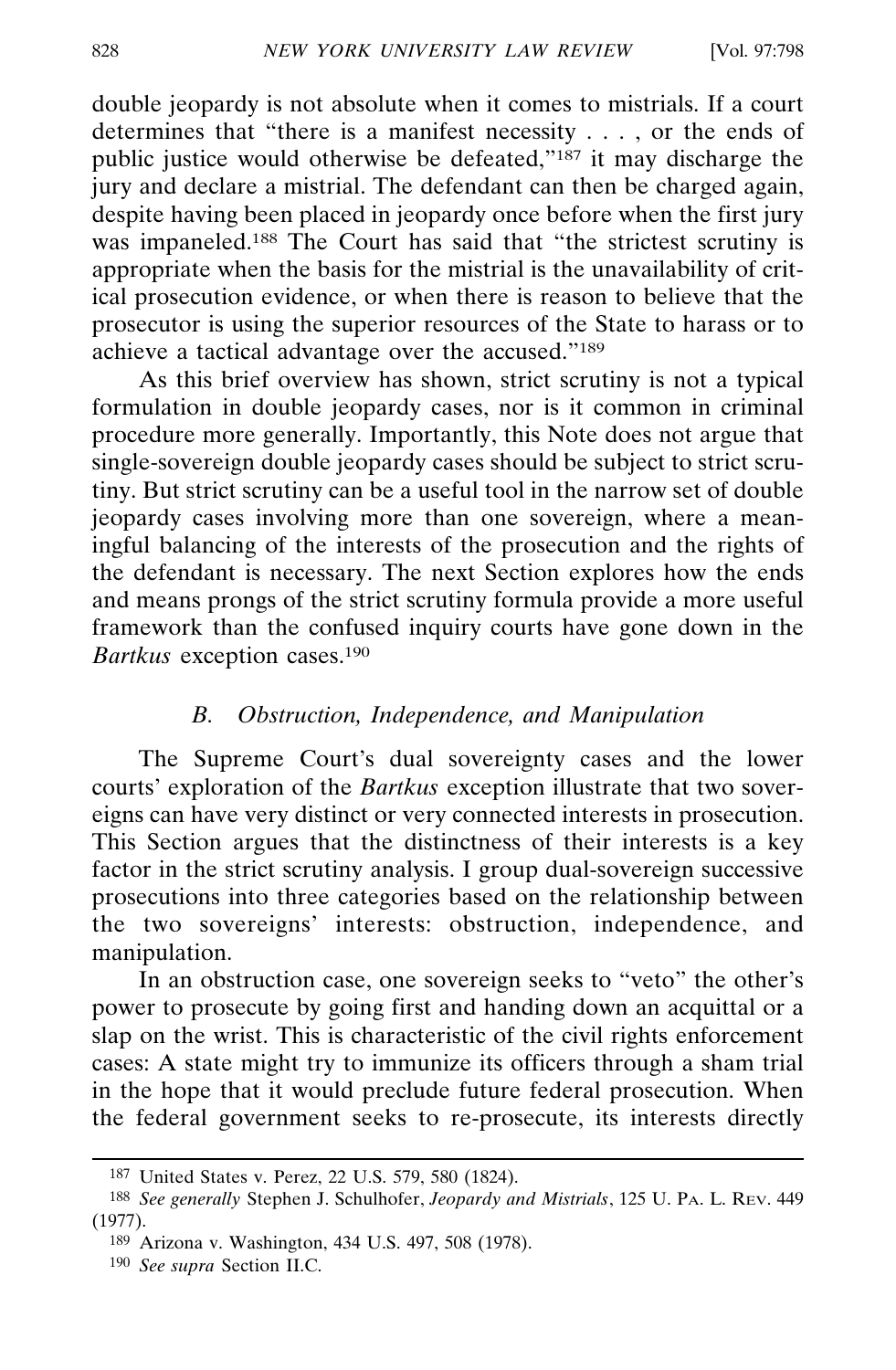conflict with the interests that motivated the state prosecution.<sup>191</sup> Obstruction cases will generally pass strict scrutiny under the compelling interest prong, so long as they are the least restrictive means of achieving that interest.192 If a state has already acquitted an officer in an attempt to immunize them from liability, the federal government has little option to vindicate its interest in accountability for civil rights violations *other* than through a second prosecution.

In a case of independence, each sovereign acts in pursuit of its own interests without seeking to influence the other; those interests might differ, but they are not necessarily wholly distinct or incompatible. An example of independence is the state-federal prosecution in *Gamble*. There, the state accepted a plea deal, but the federal government sought to prosecute again and seek a higher sentence. There was no evidence that the state was trying to immunize Gamble from future federal prosecution when it accepted his plea deal. Nor was there evidence that the state encouraged a second try by the federal government, or that the federal government encouraged the state to prosecute first.193 These prosecutions might pass strict scrutiny if the second sovereign can show that it has an interest wholly distinct from that pursued by the first sovereign.

Finally, in a case of manipulation, one sovereign seeks to use the other to gain an advantage over the defendant or to circumvent the Double Jeopardy Clause. *Bartkus* is the classic case: Disappointed with the acquittal in federal court, federal prosecutors encouraged their state counterparts to initiate a second prosecution and then guided and prepared the state's case. The federal government used the state for a second bite at the apple.194 *Augustine* is another case of manipulation, this time not for a second bite at the apple but instead for a prosecutorial advantage. The first prosecution in Tunisia, which would not have been brought but for the apparent encouragement by the United States, bought federal prosecutors valuable time and generated evidence through tactics that would not be constitutional on U.S. soil.<sup>195</sup> Cases of manipulation are likely to fail strict scrutiny either on the compelling interest prong or on the narrow tailoring prong. If the manipulating sovereign prosecuted first, then the defendant can challenge the second prosecution on the grounds that the second sovereign does not truly have a distinct (and therefore not compelling) interest in prosecution—its interests are bound up in the

<sup>191</sup> *See supra* Introduction.

<sup>192</sup> *See infra* Section III.B.2.

<sup>193</sup> *See supra* Section I.B.

<sup>194</sup> *See supra* Part II.

<sup>195</sup> *See supra* Introduction, Section II.B.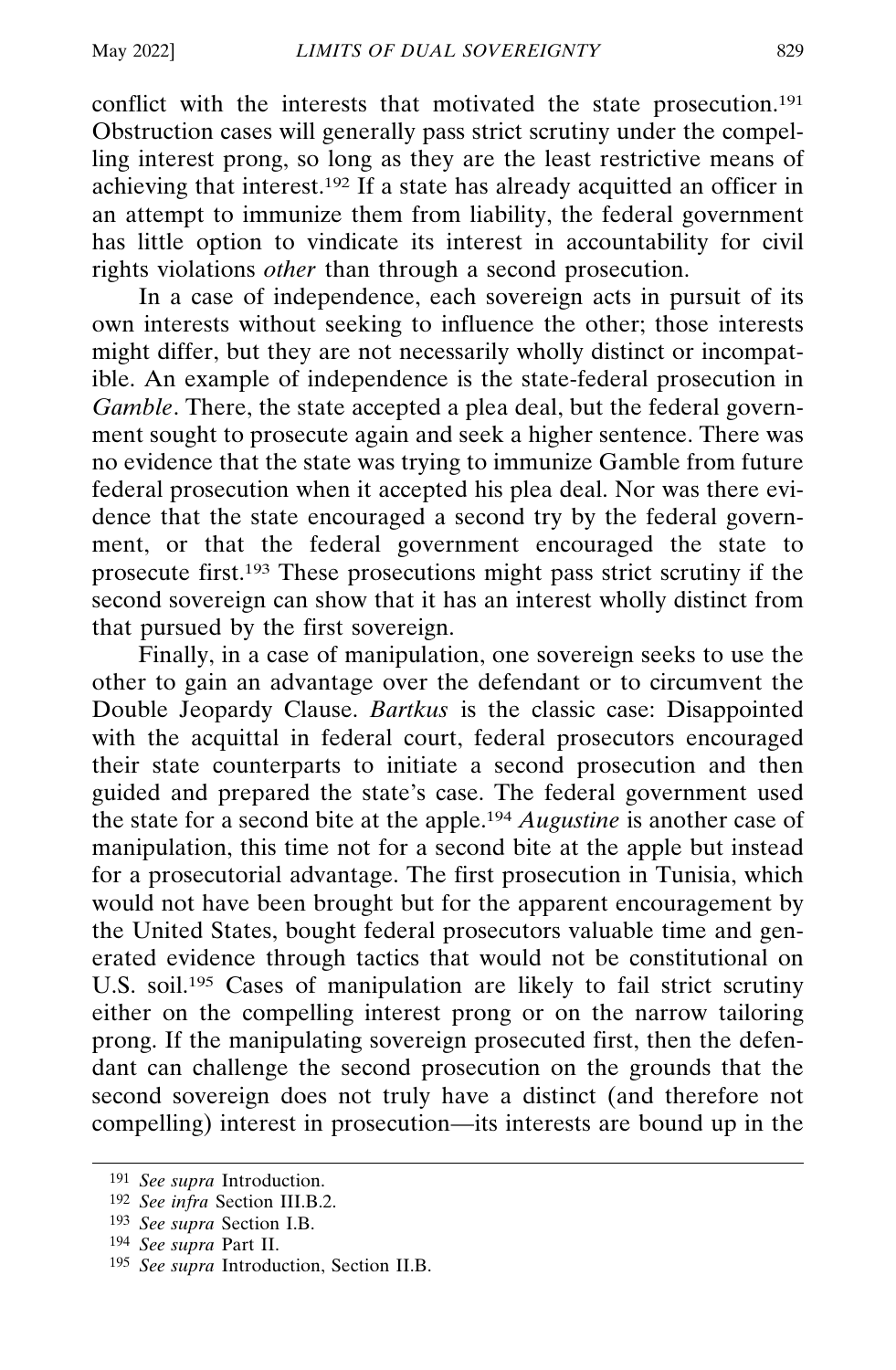goals of the first sovereign directing the prosecution. If the manipulating sovereign prosecutes second, it is unlikely to be narrowly tailored: Rather than encouraging the other sovereign to go first, it would have been far less burdensome on the double jeopardy right to initiate its own prosecution. Unless the second prosecutor can demonstrate a good faith effort to prosecute first and avoid double jeopardy, the second indictment should be dismissed.

#### *1. Compelling Interest*

In dual-sovereign successive prosecutions, a compelling interest can be shown when the two sovereigns are genuinely pursuing distinct interests in their prosecutions. The United States may have an interest in prosecution that remains unvindicated even after a crime has been prosecuted and punished by another sovereign. If the United States was not responsible for the other proceeding, it would be unfair to preclude it from vindicating its interest as an *absolute* matter. The stronger the federal interest in prosecution, the greater the deference courts should show to the executive. The *Petite* policy serves as a good model for the interest analysis here.196

If the two prosecuting sovereigns colluded to obtain a second prosecution, or if one sovereign encouraged and assisted the other prosecution, it is more difficult to conclude that each has a distinct interest wholly unvindicated by the other's prosecution.

## *2. Least Restrictive Means*

Under strict scrutiny, the government's chosen action must also be the "least restrictive means" of achieving its stated goal. For example, in the affirmative action context, narrow tailoring requires "serious, good faith consideration of workable race-neutral alternatives that will achieve the diversity the university seeks."197 In the double jeopardy context, sovereigns must make a good-faith effort to coordinate their prosecutions when their interests are aligned and avoid double prosecution whenever possible.

Evidence that one sovereign sought to exploit constitutional gaps and achieve something it could not do alone demonstrates a failure of narrow tailoring. There may be a "prosecutorial advantage"<sup>198</sup> to be

<sup>196</sup> Petite Policy, *supra* note 101 ("[T]he matter must involve a substantial federal interest. This determination will be made on a case-by-case basis, applying the considerations applicable to all federal prosecutions. Matters that come within the national investigative or prosecutorial priorities established by the Department are more likely than others to satisfy this requirement." (citations omitted)).

<sup>197</sup> Grutter v. Bollinger, 539 U.S. 306, 339 (2003).

<sup>198</sup> United States v. Rashed, 234 F.3d 1280, 1285 (D.C. Cir. 2000).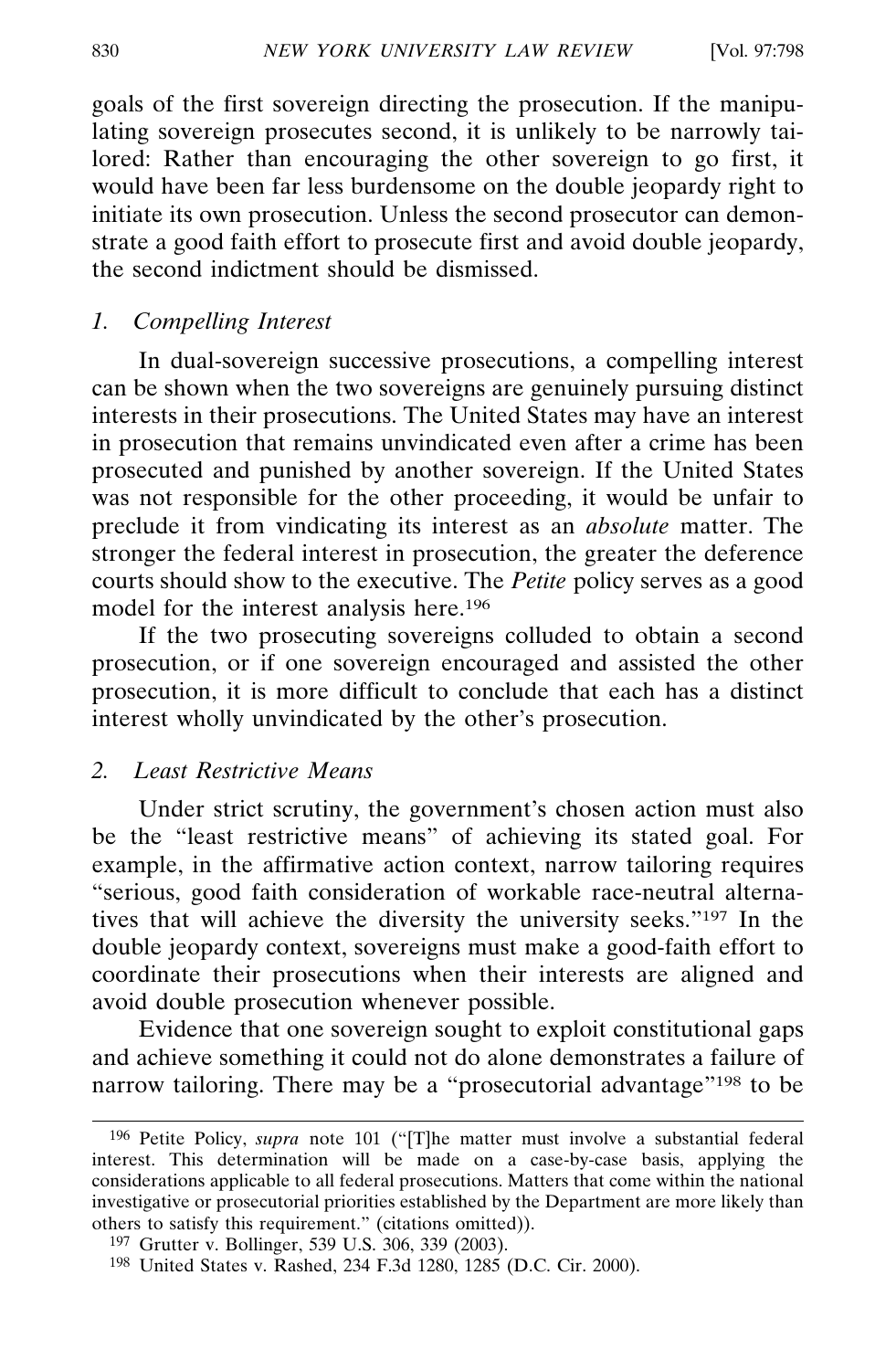gained by allowing a prior prosecution to proceed first. For example, defendants who are detained, investigated, and prosecuted abroad even at the encouragement or with the involvement of the United States—are not granted the same Fourth and Fifth Amendment protections as those prosecuted on U.S. soil.199 These constitutional gaps can allow federal prosecutors to test their theories, obtain confessions through torture by foreign proxies, and rely on the defendant's prolonged detention before they even file a federal complaint.

Successive prosecution can more straightforwardly permit a second bite at the apple when a first prosecution fails. Prosecutors can work together to ensure that evidence, theories, and witnesses that failed to win a conviction on the first try are successful on the second try. When prosecutors arrange a second prosecution to secure this kind of advantage, their actions are not the least restrictive means to achieve a compelling government interest.

## *C. Counterarguments*

One might challenge the application of strict scrutiny to dualsovereign double jeopardy cases from two directions. For double jeopardy absolutists, such as Justice Black, applying strict scrutiny to a constitutionally enumerated right erodes the absolute protection of the right. Proponents of strict scrutiny as a flexible safeguard of individual rights, on the other hand, might fear that its application to this set of cases might undermine strict scrutiny overall if courts nevertheless continue to defer.

Justice Black, the Court's most outspoken critic of the dual sovereignty doctrine, would not approve of a proposal to strictly scrutinize dual-sovereign successive prosecutions. He believed that the rights enumerated in the Bill of Rights are absolute and should not be subject to any compelling interest or reasonableness inquiry.200 Other scholars have also criticized the rise of balancing tests in constitutional law and criminal procedure.<sup>201</sup> Although the balancing approach once offered hope for greater protection of rights that were not quite fundamental enough to be treated as absolute, the strict scrutiny formula

<sup>199</sup> *See generally* Tuerkheimer, *supra* note 9 (examining the extent to which constitutional protections are afforded to defendants in transnational criminal prosecutions).

<sup>200</sup> Hugo L. Black, *The Bill of Rights*, 35 N.Y.U. L. REV. 865, 867 (1960); Edmond Cahn, *Justice Black and First Amendment "Absolutes": A Public Interview*, 37 N.Y.U. L. REV. 549, 553, 559 (1962).

<sup>201</sup> *See generally* T. Alexander Aleinikoff, *Constitutional Law in the Age of Balancing*, 96 YALE L.J. 943, 945 (1987); Fisher, *supra* note 184.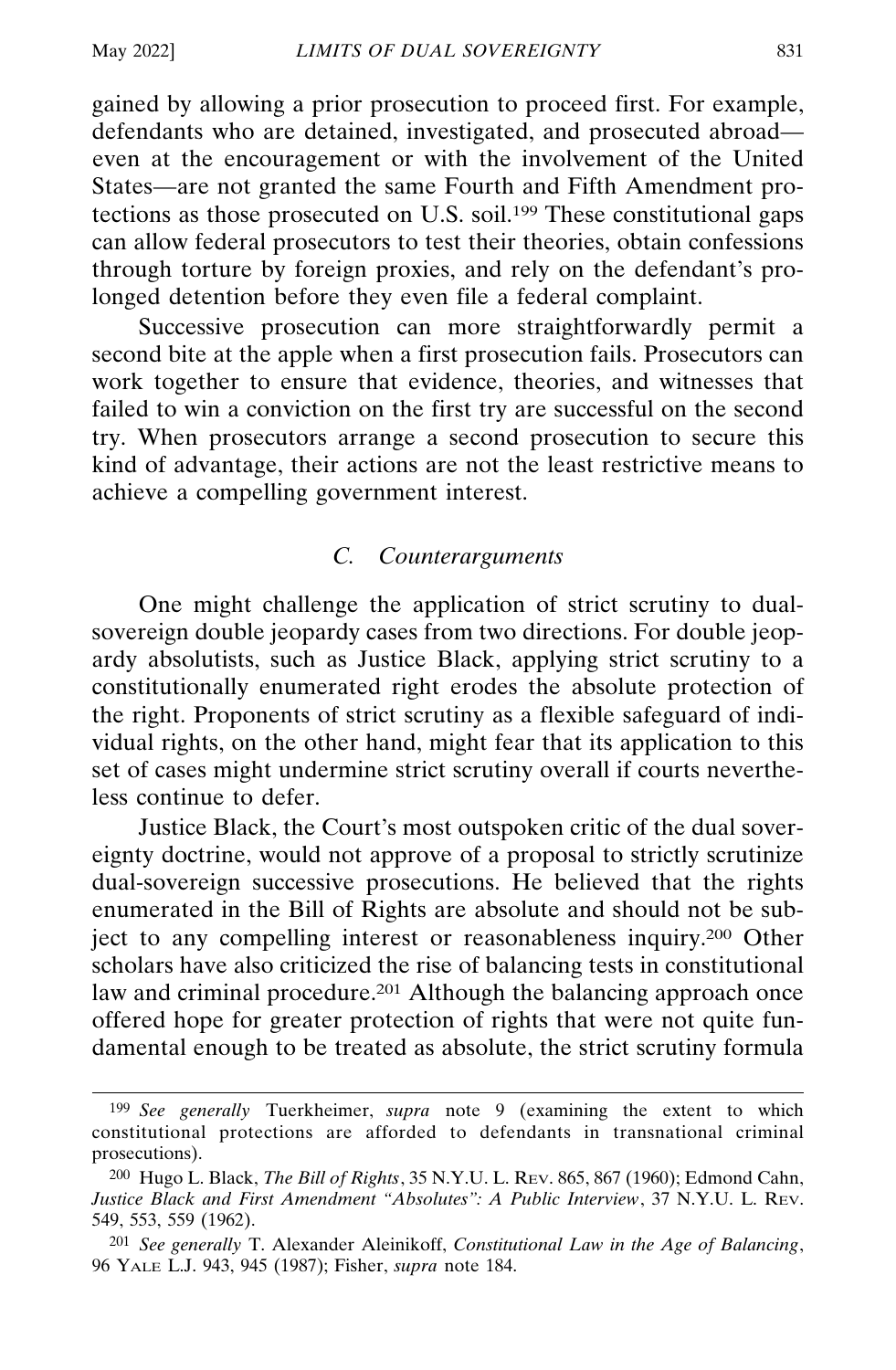has been beset by problems of definition and the Court has never quite settled on a stable method of evaluation.202

One could also imagine that courts, adopting the strict scrutiny approach to dual-sovereign successive prosecution, nonetheless continue to defer to prosecutorial judgments about the importance of their interests—especially in transnational cases. If this were to happen, strict scrutiny would be "strict in theory but feeble in fact."203 Applying strict scrutiny to an area such as dual sovereignty, where courts have been so very reluctant to override prosecutorial prerogative, risks undermining the very idea that strict scrutiny is strict.

Ultimately, this Note argues that strict scrutiny in the dualsovereign sphere is preferable to the status quo, and it is more realistic than an absolute approach where dual sovereignty would make no difference at all. The standard is recognizable to courts; it has been used for decades in a wide range of individual-rights settings. Moreover, its focus on both ends and means helps capture some of the most glaring issues that troubled the courts in the *Bartkus* exception cases, but which the *Bartkus* exception was unable to handle. Although strict scrutiny is not a perfect doctrinal test, it offers the possibility of protection for individuals facing dual punishment by separate sovereigns. Under the dual sovereignty doctrine, these individuals have no constitutional remedy at all.

### *D. Rethinking the* Blockburger *Test*

Of course, even if a case satisfies many of the factors for double jeopardy outlined above, it may flounder when it reaches the stage of comparing elements under *Blockburger*. 204 At the end of his opinion for the Court in *Gamble*, Justice Alito noted that overturning dual sovereignty "would not even prevent many successive state and federal prosecutions for the same criminal conduct unless we also overruled the long-settled rule that an 'offence' for double jeopardy purposes is defined by statutory elements, not by what might be described in a looser sense as a unit of criminal conduct."205 Justice Alito suggests here that *Blockburger* would effectively rule out any double jeopardy protection even if the dual sovereignty doctrine were overruled. In a sense he is right: If the Court is willing to embrace the

<sup>202</sup> *See* Fallon, *supra* note 180, at 1302–15 (describing three different variations on the strict scrutiny standard).

<sup>203</sup> Fisher v. Univ. of Tex. at Austin, 570 U.S. 297, 314 (2013).

<sup>204</sup> Blockburger v. United States, 284 U.S. 299, 304 (1932) (explaining that two offenses are distinct for double jeopardy purposes if "each . . . requires proof of an additional fact which the other does not").

<sup>205</sup> Gamble v. United States, 139 S. Ct. 1960, 1980 (2019) (citations omitted).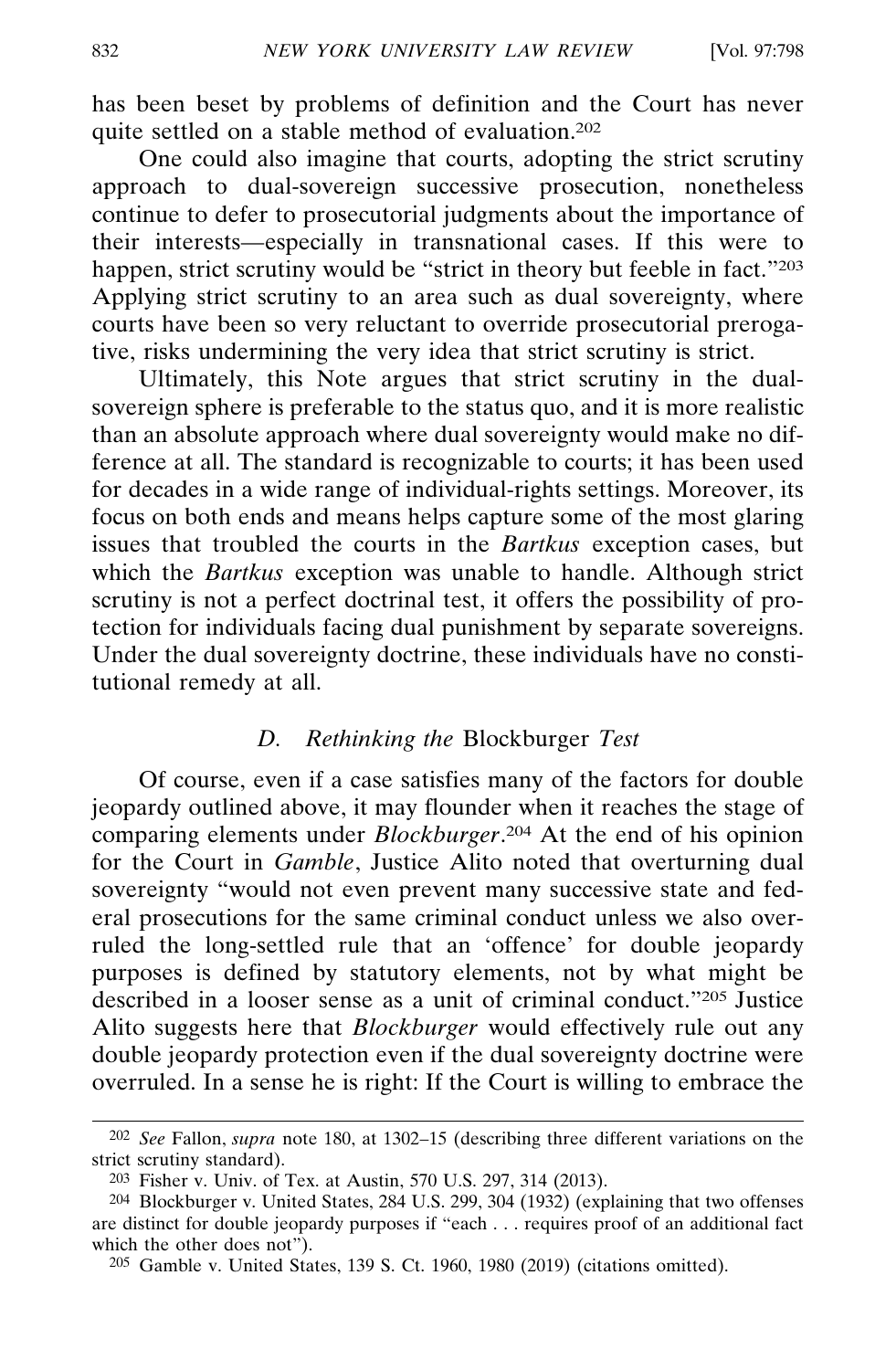complexity of double-jeopardy rights in the dual-sovereign space, it must also develop an alternative to the *Blockburger* test. A strict comparison of statutory elements is nonsensical in the cross-sovereign context; foreign criminal codes are likely to use different definitions and include different elements than the U.S. code, even for substantially similar crimes. At a minimum, the test for the "same offense" in dual-sovereign situations should not consider jurisdictional elements. Additionally, differences in how an element is defined (for example, the statutory definition of a designated terrorist organization) should not foreclose a double jeopardy claim if each prosecution is predicated on a common fact (for example, the same terrorist group). The question instead should be whether the first prosecution was largely predicated on the same facts and legal theories as the second.

The need to come up with an alternative to *Blockburger* might be seen as a reason to keep the current dual sovereignty doctrine. But there are growing signs that the *Blockburger* standard is due for a rethinking. In two contexts in which courts are already scrutinizing cross-jurisdictional double jeopardy claims—international extradition and military tribunals206—the *Blockburger* standard leaves something to be desired. For example, in *Trabelsi*, nearly a decade of litigation has followed from the question of whether the same-conduct or sameelements test should apply in the interpretation of a treaty double jeopardy provision.207 In a recent case, the Court of Appeals for the Armed Forces found that jurisdictional elements should not be counted as elements for purposes of the *Blockburger* comparison.208

Although a full discussion of *Blockburger* in dual-sovereign contexts is beyond the scope of this Note, these recent doctrinal developments point to a need to reconsider the *Blockburger* test whether or not the Court abandons the dual sovereignty rule.

## **CONCLUSION**

The dual sovereignty doctrine has created a constitutional void, contravening the purpose and original understanding of the Double Jeopardy Clause. This Note proposes a new solution to fill the void. Rather than deferring by default, courts should apply the familiar

<sup>206</sup> *See Trabelsi II*, 845 F.3d 1181, 1184 (D.C. Cir. 2017); United States v. Rice, 80 M.J. 36 (C.A.A.F. 2020). Cases in which a person was tried under military jurisdiction and again under federal law are single-sovereign cases and do not implicate the dual sovereignty rule. *Rice*, 80 M.J. at 40 n.10. However, because they are tried by different courts interpreting distinct legal codes, they raise similar questions about the strict comparison of elements as do dual-sovereign double jeopardy cases.

<sup>207</sup> *See supra* Section I.D.

<sup>208</sup> *Rice*, 80 M.J. at 40.